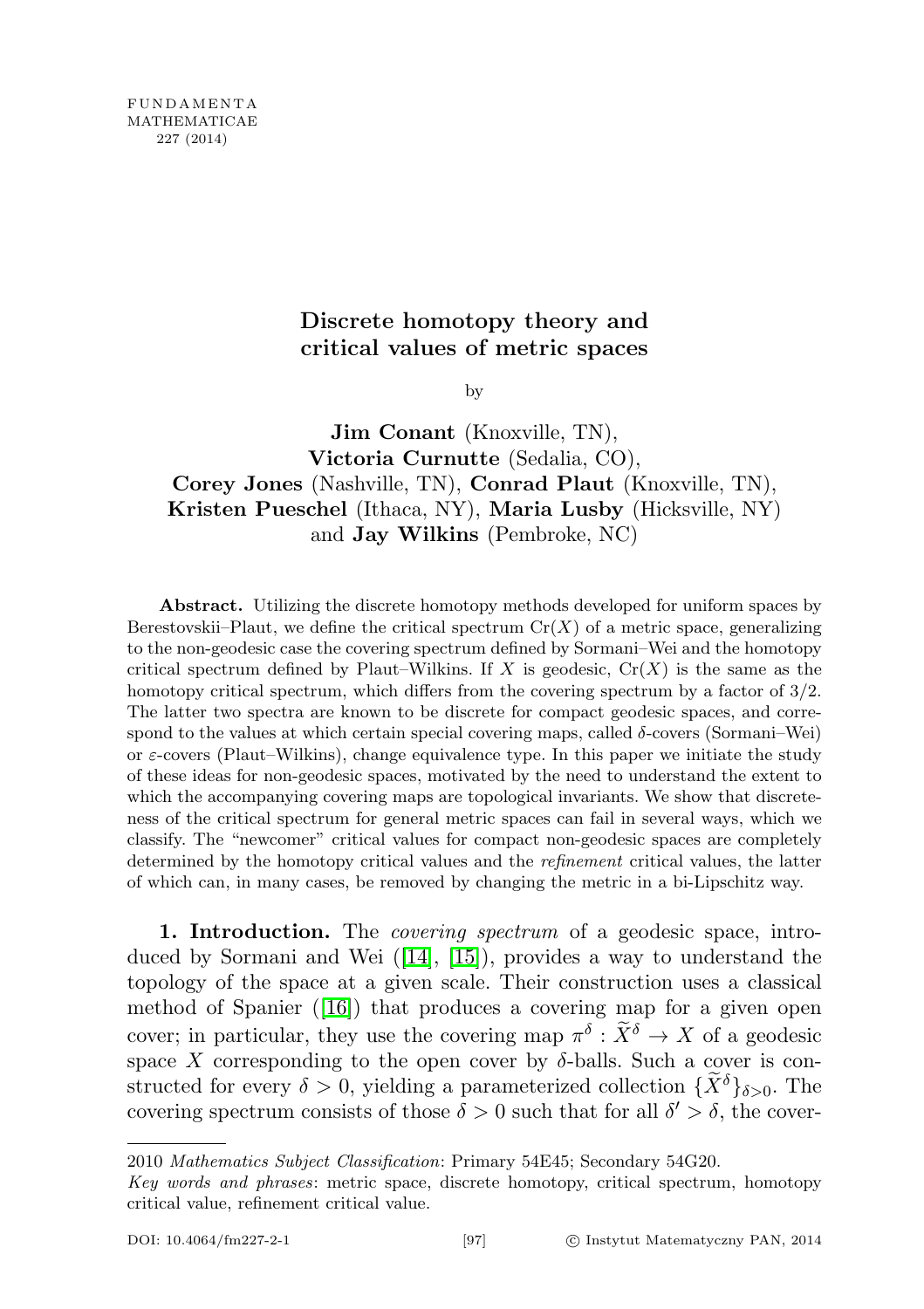ing maps  $\pi^{\delta'}$  and  $\pi^{\delta}$  are not equivalent (see also Remark [16](#page-9-0) below). Sormani and Wei use these covering maps, and the covering spectrum, to obtain interesting results concerning limits of compact Riemannian manifolds with Ricci curvature uniformly bounded below.

Berestovskii and Plaut independently developed a method to construct covering maps determined by geometric information—first for topological groups  $([2], [4])$  $([2], [4])$  $([2], [4])$  $([2], [4])$  $([2], [4])$  and later for uniform spaces  $([3], [9])$  $([3], [9])$  $([3], [9])$  $([3], [9])$  $([3], [9])$ , hence metric spaces. Unlike Spanier's construction, which uses classical (continuous) paths and homotopies, the Berestovskii–Plaut construction uses discrete chains and homotopies, which we will discuss in more detail in the following section. One consequence is that the construction works for an arbitrary connected metric space and yields, for each  $\varepsilon > 0$ , a covering map  $\varphi_{\varepsilon}: X_{\varepsilon} \to X$  and corresponding deck group  $\pi_{\varepsilon}(X)$ , called the  $\varepsilon$ -cover and  $\varepsilon$ -group, respectively. Plaut and Wilkins show in [\[11\]](#page-31-4) that for compact geodesic spaces the Sormani–Wei cover  $\pi^{\delta}$  is equivalent to  $\varphi_{\varepsilon}$  when  $\varepsilon = 2\delta/3$ . At the same time, in [\[10\]](#page-31-5), [\[11\]](#page-31-4), and [\[19\]](#page-31-6), they give several topological and geometric applications of the discrete methods.

For example, in [\[10\]](#page-31-5) the authors strengthen a theorem of M. Gromov ([\[6\]](#page-30-3)) that the fundamental group of any compact Riemannian manifold of diameter at most D has a set of generators  $g_1, \ldots, g_k$  of length at most 2D and relators of the form  $g_i g_m = g_i$ . In fact, they obtain an explicit bound for the number  $k$  of generators in terms of the number of equivalence classes of "short loops" at every point and the number of balls required to cover a given semilocally simply connected geodesic space. As a corollary they obtain a "curvature free" fundamental group finiteness theorem (new even for Riemannian manifolds) that generalizes the finiteness theorems of Anderson ([\[1\]](#page-30-4)) and Shen–Wei ([\[13\]](#page-31-7)). In [\[11\]](#page-31-4), they investigate the covers of Gromov–Hausdorff convergent sequences, where discrete methods are particularly useful due to the well-established principle that many properties of the limit of a convergent sequence of compact metric spaces  $X_n$  can be formulated in terms of the limits of finite point sets (cf. Chapter 7 of [\[5\]](#page-30-5)). They establish a type of weak closure result for a collection of covers called circle covers that generalize  $\varepsilon$ -covers, allowing them to complete the investigation of Sormani-Wei into the structure of limits of  $\delta$ -covers. In [\[19\]](#page-31-6), Wilkins employs these discrete methods to relate the existence of universal covers of Peano continua to the geometry and topology of various generalized fundamental groups. For example, he shows that such a space has a universal cover if and only if the revised and uniform fundamental groups are finitely presented, which, in turn, holds if and only both groups are discrete in a specific topology called the *covering topology*.

In [\[11\]](#page-31-4), Plaut and Wilkins ask to what degree these concepts are topological invariants. The present paper represents a start on that program by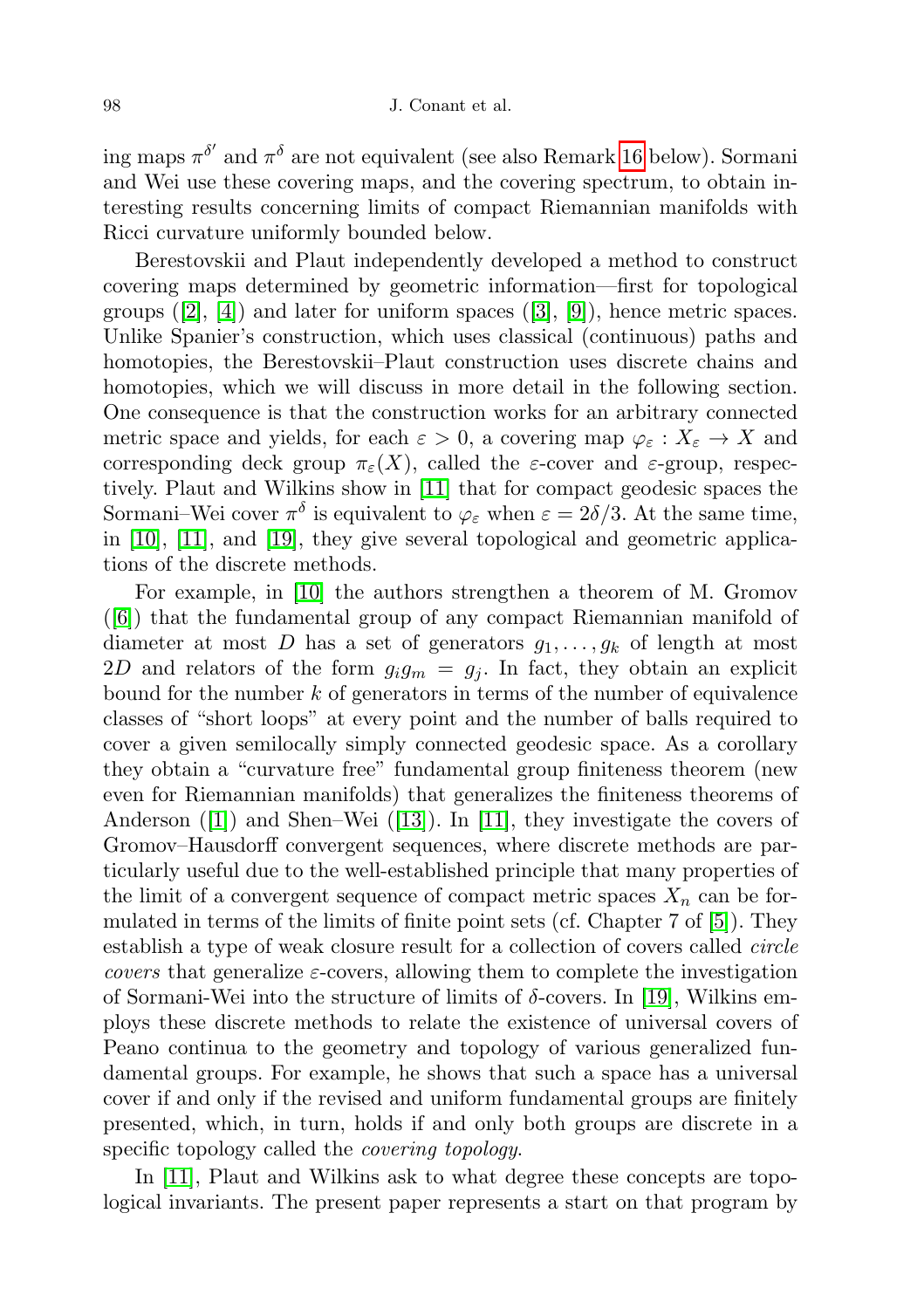moving beyond the geodesic case. There are many reasons why one would want to pursue such a program, including the existence of new topological invariants. As an example, given a Peano continuum  $X$ , one can consider the collection of all covering maps of  $X$  (with connected domain) that are  $\varepsilon$ -covers for some geodesic metric (or more general metric) on X. For instance, up to rescaling, there is only one geodesic metric on a topological circle, and the only  $\varepsilon$ -covers for that metric are the trivial cover and the universal cover; the *n*-fold covers of the circle are not  $\varepsilon$ -covers for the geodesic metric. We conjecture that the same is true for any metric on the circle (assuming the covers have connected domain). On the other hand,  $\mathbb{RP}^2$  with an open disc removed is homeomorphic to the Möbius band, and so there are geodesic metrics on the Möbius band that Gromov–Hausdorff approximate  $\mathbb{RP}^2$ . It follows from the convergence results of [\[11\]](#page-31-4) that the 2-fold cover of the Möbius band occurs as an  $\varepsilon$ -cover for some geodesic metrics. In other words, one can distinguish between the circle and the Möbius band on this basis, despite the fact that the circle is a deformation retraction of the Möbius band. However, other than directly classifying all of the  $\varepsilon$ -covers in examples like the circle, at this point we have few good methods to show that a given cover is not an  $\varepsilon$ -cover for some geodesic metric, and it may be easier to consider more broadly the collection of covering maps that are  $\varepsilon$ -covers for some compatible metric in general. In this case one has to consider the possibility that  $X_{\varepsilon}$  is not connected, and also that the analog of the covering spectrum may not be discrete in  $\mathbb{R}_+$ . The latter possibility is one of the main complications of the non-geodesic case, and understanding it is a main thrust of this paper.

Note also that these discrete methods—unlike geodesic methods—can be applied to fractals with no rectifiable curves like the Sierpinski Gasket with its "resistance metric," which is not geodesic and is different from the metric induced by the plane (cf. [\[7\]](#page-30-6) and [\[17\]](#page-31-8)). One may also consider more exotic spaces such as metrized solenoids, and—as was already observed in [\[3\]](#page-30-2)—the Topologist's Sine Curve. Finally, one should recall that Gromov– Hausdorff convergence of non-compact proper geodesic spaces is generally reduced to consideration of metric balls, which, even in geodesic spaces, need not themselves be geodesic spaces when equipped with the subspace metric.

The results of this paper are built around a natural defintion of the critical spectrum for an arbitrary metric space. The precise definition (Definition [19\)](#page-10-0) requires some technical background given in Section 2, but the critical spectrum of a metric space X—denoted by  $Cr(X)$ —can be intuitively thought of as the set of all positive real numbers  $\varepsilon$  at which the equivalence type of  $\varepsilon$ -covers changes as  $\varepsilon$  decreases toward 0. This spectrum extends both the covering spectrum of Sormani–Wei and the homotopy crit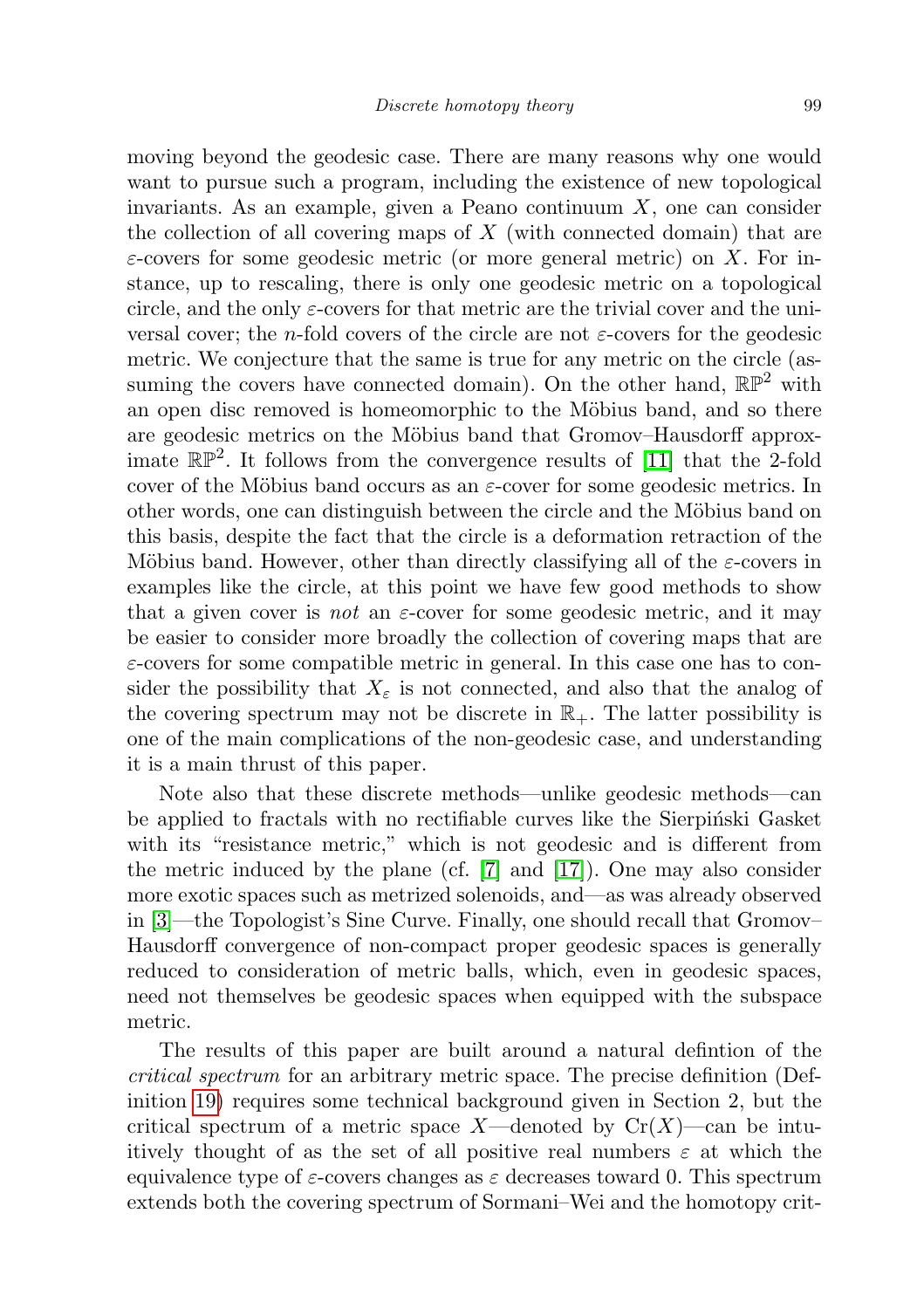ical spectrum of Plaut–Wilkins ([\[10\]](#page-31-5)) to the non-geodesic case. The latter spectra are known to be discrete in  $\mathbb{R}_+$  for any compact geodesic metric (see Section 3), but for non-geodesic spaces the situation is more complicated.

First of all, we have

Theorem 1. There exist compact connected metric spaces with critical spectra that are not discrete in  $\mathbb{R}_+$ .

In Section 3 we give a formal classification of the ways in which discreteness may fail. In Section 4, we give examples of many of the types of critical values deduced in Section 3 using spaces we call Rapunzel's Combs. To begin with, one may identify two types of fundamental critical values: homotopy and refinement critical values. The resulting spectra are denoted by  $H(X)$  and  $R(X)$ , respectively. Homotopy critical values are defined for metric spaces in the same way that they are defined for geodesic spaces, and are more topologically significant than refinement critical values, although the latter do indicate a lack of connectivity of certain metric balls (Propo-sition [32\)](#page-18-0). In particular,  $R(X)$  is empty for geodesic spaces, and refinement critical values can often be removed by changing the metric:

<span id="page-3-0"></span>THEOREM 2. Let  $(X, d)$  be a compact connected metric space. Then for every  $\varepsilon > 0$  there is a metric  $D_{\varepsilon}$  on X such that

- (1)  $d \leq D_{\varepsilon}$ , and  $d(x, y) = D_{\varepsilon}(x, y)$  if and only if  $d(x, y) < \varepsilon$ .
- (2) d and  $D_{\varepsilon}$  are bi-Lipschitz equivalent.
- (3)  $D_{\varepsilon}$  has no refinement critical values greater than  $\varepsilon$ .

The metric  $D_{\varepsilon}$  is called the  $\varepsilon$ -intrinsic metric induced by d. Note that the only obstruction in Theorem [2](#page-3-0) to possibly removing all refinement critical values is that one may have inf  $R(X) = 0$  (see Theorem [6\)](#page-4-0).

Rapunzel's Combs show that not all critical values are refinement or homotopy critical values, but these two types determine the entire spectrum:

<span id="page-3-3"></span>THEOREM 3. Let X be a compact connected metric space. If  $H(X)$  denotes the closure of the homotopy critical spectrum  $H(X)$  in  $\mathbb{R}_+ = (0, \infty)$ , then

$$
\operatorname{Cr}(X) = \overline{H(X)} \cup R(X).
$$

Since a geodesic space  $X$  has no refinement critical values, the discreteness of  $H(X)$  in  $\mathbb{R}_+$  when X is compact immediately yields the following.

<span id="page-3-1"></span>COROLLARY 4. If X is geodesic, then  $Cr(X) = \overline{H(X)}$ . If X is also compact, then  $Cr(X) = H(X)$ .

<span id="page-3-2"></span>We are also able to classify isolated critical values: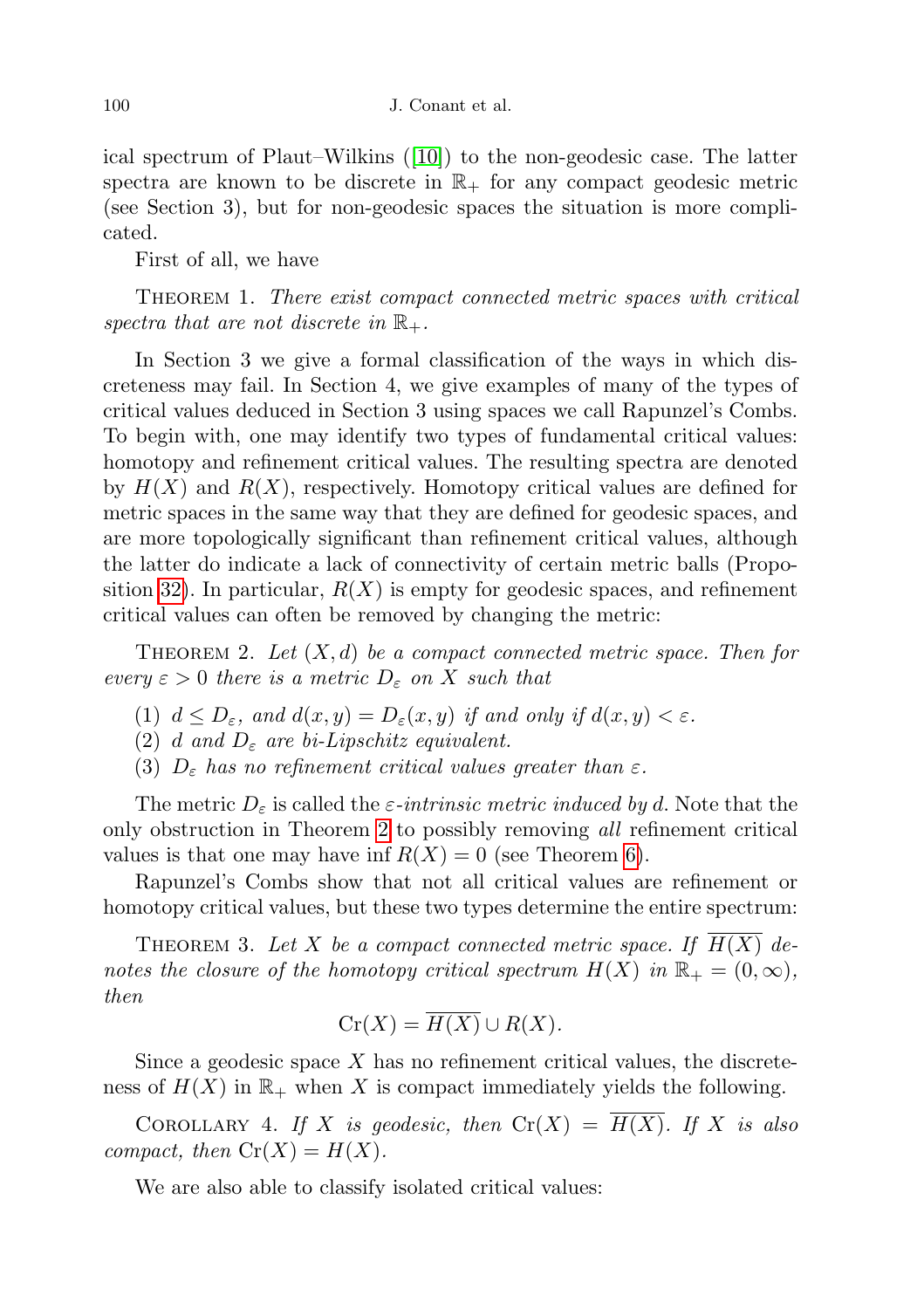THEOREM 5. If X is a compact metric space, and if  $\varepsilon > 0$  is an isolated critical value of X, then  $\varepsilon$  is a homotopy or a refinement critical value.

Finally, it is interesting to consider the limit of the metrics  $D_{\varepsilon}$  described in Theorem [2,](#page-3-0) which are monotone increasing as  $\varepsilon \searrow 0$ . In general the limit need not be finite, or if it is finite, topologically equivalent to the original metric. However, we do have:

<span id="page-4-0"></span>THEOREM 6. Let  $(X,d)$  be a compact connected metric space. If  $D_0$  is finite, then  $(X, D_0)$  has no refinement critical values. If, in addition,  $(X, d)$ and  $(X, D_0)$  are topologically equivalent then  $D_0$  is a geodesic metric—and hence X is locally path connected.

REMARK 7. Some of the research contained in this paper was carried out by the undergraduate authors during an REU at the University of Tennessee in summer 2009 and during the subsequent year. The quality of contributions by undergraduate co-authors in published papers is known to vary from paper to paper. In the case of the present work, the contributions of the undergraduate authors are substantial, including the discovery of Rapunzel's Combs and insights into the distinct types of critical values in general metric spaces.

2. Background on discrete homotopy theory. Omitted proofs of statements in this section may be found in [\[3\]](#page-30-2) or [\[18\]](#page-31-9). Given a metric space  $(X, d)$ , we will denote the open metric balls of radius  $\varepsilon$  centered at  $x \in X$ by  $B(x,\varepsilon) := \{y \in X : d(x,y) < \varepsilon\}$ . If multiple metrics on the same space are being considered, we will distinguish them by subscripts:  $B_{d_1}(x, r)$ ,  $B_{d_2}(x,r)$ , etc. A map  $f: Y \to X$  between metric spaces is an *isometry* if f is surjective and preserves distances (i.e.  $d_X(f(y_1), f(y_2)) = d_Y(y_1, y_2)$  for all  $y_1, y_2 \in Y$ ). If  $f: Y \to X$  is surjective and for some  $\varepsilon > 0$  the restriction of f to any  $B(y,\varepsilon) \subset Y$  is an isometry onto  $B(f(y),\varepsilon) \subset X$ , we call f an  $\varepsilon$ -local isometry. It follows easily that an  $\varepsilon$ -local isometry is in fact a covering map such that  $\varepsilon$ -balls are evenly covered; when  $\varepsilon$  is unimportant we may simply call f a metric covering map. Recall that  $X$  is a geodesic space if every pair of points in  $X$  is joined by a *geodesic*, an arclength parameterized curve having length equal to the distance between its endpoints. Note that when X is a geodesic space, Y is a connected topological space, and  $f$ :  $Y \to X$  is any covering map, then the well-known "lifted metric" on Y is the unique, topologically equivalent, geodesic metric on  $Y$  such that  $f$  is a metric covering map.

An  $\varepsilon$ -chain  $\alpha$  in X is a finite sequence of points  $\alpha = \{x_0, x_1, \ldots, x_{n-1}, x_n\}$ such that  $d(x_{i-1}, x_i) < \varepsilon$  for  $i = 1, \ldots, n$ . For any  $\varepsilon$ -chain  $\alpha = \{x_0, \ldots, x_n\}$ , the reversal of  $\alpha$  is denoted by  $\alpha^{-1} := \{x_n, x_{n-1}, \ldots, x_1, x_0\}$ . A basic move on an  $\varepsilon$ -chain is the addition or removal of a single point with the conditions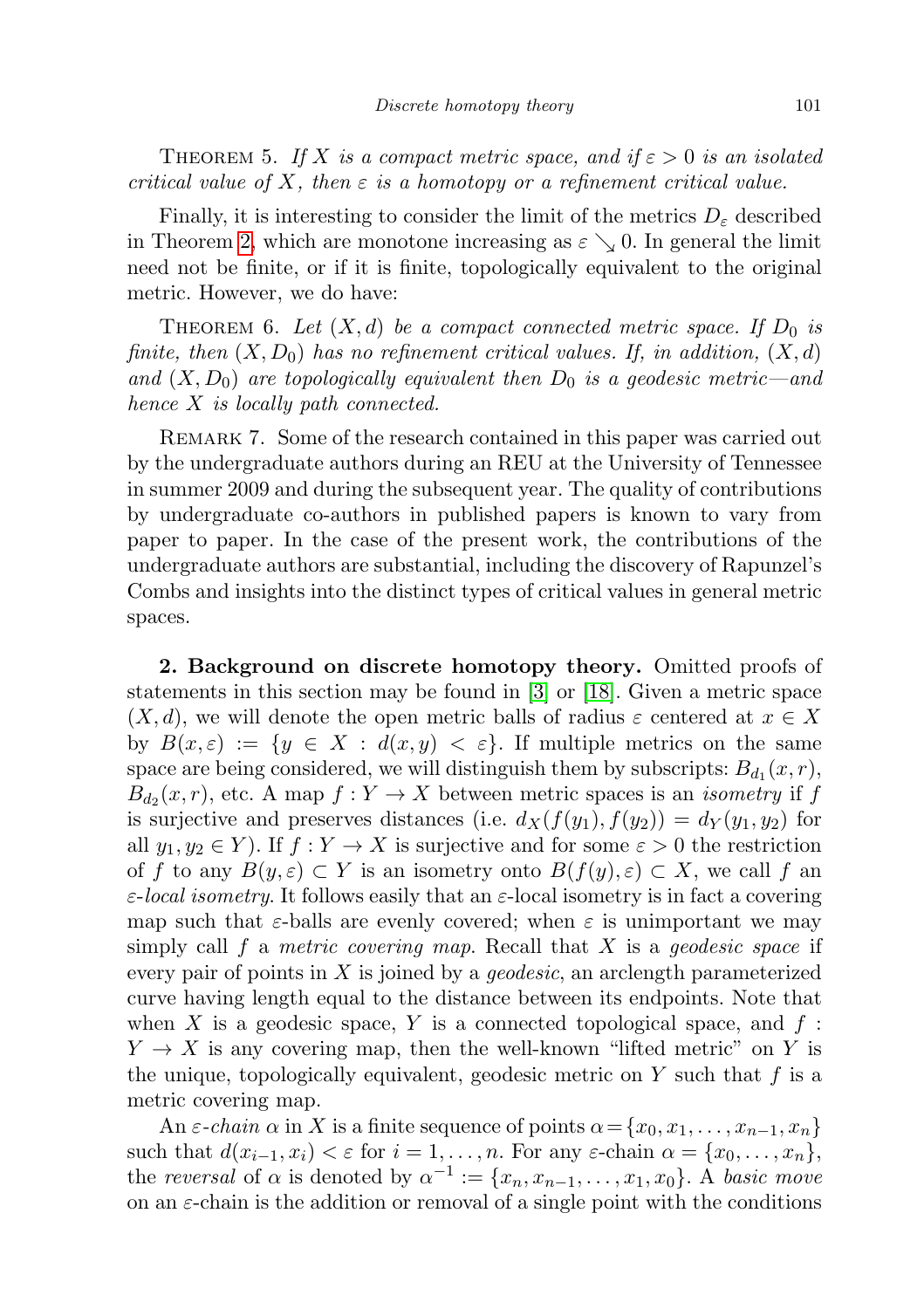that the endpoints remain fixed and the resulting chain is still an  $\varepsilon$ -chain. If two  $\varepsilon$ -chains  $\alpha$  and  $\beta$  have the same initial and terminal points, then we say they are  $\varepsilon$ -homotopic if there is a finite sequence of  $\varepsilon$ -chains,  $H = \{\alpha =$  $\gamma_0, \gamma_1, \ldots, \gamma_{k-1}, \gamma_k = \beta$ }—called an  $\varepsilon$ -homotopy—such that each  $\gamma_i$  differs from  $\gamma_{i-1}$  by a basic move. For a fixed basepoint  $* \in X$ , let  $X_{\varepsilon}$  be the set of all  $\varepsilon$ -equivalence classes  $\{\{* = x_0, \ldots, x_n\}\}\varepsilon$  of  $\varepsilon$ -chains in X beginning at  $*$ , which has a natural metric (Definition [9\)](#page-6-0). One may then define  $\varphi_{\varepsilon}: X_{\varepsilon} \to X$ to be the "endpoint map" taking  $[\{* = x_0, \ldots, x_n\}]_\varepsilon$  to  $x_n$ . If one assumes that  $X$  is *chain connected* in the sense that every pair of points is joined by  $\varepsilon$ -chains in X for all  $\varepsilon > 0$ , then  $\varphi_{\varepsilon}: X_{\varepsilon} \to X$  is surjective, and in fact is a covering map and local isometry. Given  $0 < \delta < \varepsilon$ , there is a well-defined map (cf. [\[3\]](#page-30-2))  $\varphi_{\varepsilon\delta}: X_{\delta} \to X_{\varepsilon}$  that simply treats a  $\delta$ -chain like an  $\varepsilon$ -chain, i.e.  $\varphi_{\varepsilon\delta}([\alpha]_{\delta}) = [\alpha]_{\varepsilon}$ . These maps satisfy the composition relation  $\varphi_{\varepsilon\delta} = \varphi_{\varepsilon\lambda} \circ \varphi_{\lambda\delta}$ for  $\delta < \lambda < \varepsilon$ .

Basic arguments show that connected spaces are chain connected, and compact chain connected spaces are connected—although, for example, the rationals with the subspace metric from R are chain connected but not connected. To ensure that the maps  $\varphi_{\varepsilon}$  are always covering maps, we assume from now on that all metric spaces are connected unless otherwise noted. We are concerned primarily with compact connected metric spaces.

Although it is important to keep in mind that all chains technically have both initial and terminal points, for simplicity we will often use the notation  $\{x\}$  instead of  $\{x, x\}$  for constant or trivial chains. The notation  $\alpha \sim_{\varepsilon} \beta$ will denote the (equivalence) relation " $\alpha$  is  $\varepsilon$ -homotopic to  $\beta$ ." We will often write  $[x_0, \ldots, x_n]_\varepsilon$  rather than the technically correct  $[\{x_0, \ldots, x_n\}]_\varepsilon$ . There is a well-defined, associative concatenation operation on equivalence classes of  $\varepsilon$ -chains: if the initial point of  $\beta$  equals the terminal point of  $\alpha$ , then we can define  $[\alpha]_{\varepsilon}[\beta]_{\varepsilon} = [\alpha \beta]_{\varepsilon}$ . The following properties are easily checked:

LEMMA 8. Let  $\alpha$  and  $\beta$  be  $\varepsilon$ -chains. If the initial point of  $\beta$  is the terminal point of  $\alpha$ , and if  $\alpha' \sim_{\varepsilon} \alpha$  and  $\beta' \sim_{\varepsilon} \beta$ , then  $\alpha\beta \sim_{\varepsilon} \alpha' \beta'$ . Furthermore,  $\alpha \alpha^{-1}$  is  $\varepsilon$ -null, and if  $\alpha \sim_{\varepsilon} \beta$ , then  $\alpha^{-1} \sim_{\varepsilon} \beta^{-1}$ .

An  $\varepsilon$ -loop is an  $\varepsilon$ -chain with equal initial and terminal points. If an  $\varepsilon$ -loop  $\alpha = \{ * = x_0, \ldots, x_n = * \}$  is  $\varepsilon$ -homotopic to the trivial loop  $\{ * \}$  then we say that  $\alpha$  is  $\varepsilon$ -null. If  $\alpha$  is an  $\varepsilon$ -chain,  $\delta < \varepsilon$ , and  $\alpha$  is  $\varepsilon$ -homotopic to a δ-chain β, then we say that  $\alpha$  can be  $\varepsilon$ -refined to β. We call such a homotopy an  $\varepsilon$ -refinement, and refer to  $\beta$  as a  $\delta$ -refinement of  $\alpha$ . When no confusion will result, we will often drop the  $\varepsilon$ 's and  $\delta$ 's in our notation. Note that if  $\alpha$ is an  $\varepsilon$ -chain in a *geodesic* space then we can refine  $\alpha$  to any desired degree of fineness by successively adding midpoints of geodesics joining each pair of consecutive points in the chain. Refinements of this sort play important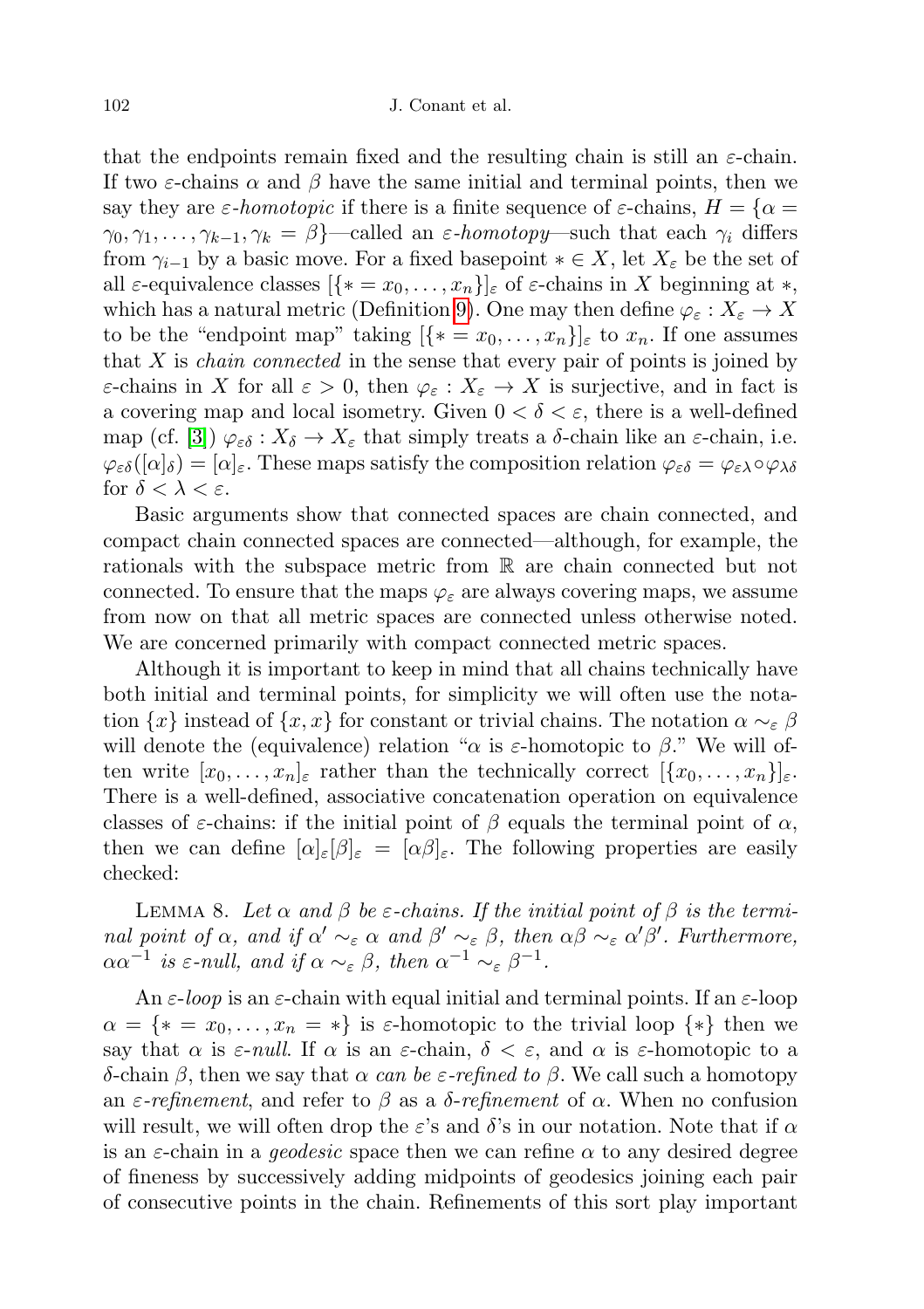roles in [\[10\]](#page-31-5) and [\[11\]](#page-31-4), and the ability (or inability) to refine chains is an important possible feature of non-geodesic spaces.

The set of classes  $[\lambda]_{\varepsilon}$ , where  $\lambda$  is an  $\varepsilon$ -loop at  $*$ , forms a group  $\pi_{\varepsilon}(X)$ with operation induced by concatenation. This group acts on  $X_{\varepsilon}$  by preconcatenation: for any  $\varepsilon$ -loop  $\lambda$ , define  $h_\lambda([\alpha]_\varepsilon) := [\lambda \alpha]_\varepsilon$ . Then  $h_\lambda$  is a bijection that depends only on the  $\varepsilon$ -equivalence class of  $\lambda$  and, as was shown in [\[3\]](#page-30-2),  $\varphi_{\varepsilon}$  is a well-defined regular covering map with deck group naturally identified with  $\pi_{\varepsilon}(X)$ . One can think of  $\pi_{\varepsilon}(X)$ , roughly, as a fundamental group at a specific metric scale. For instance, for a geodesic space  $X$  there is always a natural surjective homomorphism  $h : \pi_1(X) \to \pi_{\varepsilon}(X)$ , the kernel of which is generated by classes of loops that are, roughly, "small" on the scale of  $\varepsilon$ .

We define a metric  $d_{\varepsilon}$  on  $X_{\varepsilon}$  as follows:

<span id="page-6-0"></span>DEFINITION 9. The length of an  $\varepsilon$ -chain,  $\alpha = \{x_0, \ldots, x_n\}$ , in  $(X, d)$  is

$$
L(\alpha) := \sum_{i=1}^{n} d(x_{i-1}, x_i).
$$

The length of the equivalence class  $[\alpha]_{\varepsilon} \in X_{\varepsilon}$  is  $L([\alpha]_{\varepsilon}) := \inf \{ L(\beta) : \beta \in$  $[\alpha]_{\varepsilon}$ , and for  $[\alpha]_{\varepsilon}, [\beta]_{\varepsilon} \in X_{\varepsilon}$ , we define  $d_{\varepsilon}([\alpha]_{\varepsilon}, [\beta]_{\varepsilon}) = L([\alpha^{-1}\beta]_{\varepsilon}).$ 

Note that if the initial point of  $\beta$  is the terminal point of  $\alpha$ , then  $L(\alpha\beta)$  =  $L(\alpha) + L(\beta)$ . We also have  $L(\alpha) = L(\alpha^{-1})$ , and hence  $L([\alpha^{-1}]_{\varepsilon}) = L([\alpha]_{\varepsilon})$ .

It is straightforward to check that  $L([\alpha \beta]_{\varepsilon}) \leq L([\alpha]_{\varepsilon}) + L([\beta]_{\varepsilon})$ , from which the triangle inequality for  $d_{\varepsilon}$  follows. Symmetry is obvious, and positive definiteness is implied by the otherwise useful fact that if  $L([\alpha]_{\varepsilon}) < \varepsilon$ , where  $\alpha = \{x_0, \ldots, x_n\}$  is an  $\varepsilon$ -chain, then  $d(x_0, x_n) < \varepsilon$ ,  $\alpha$  is  $\varepsilon$ -homotopic to the two-point  $\varepsilon$ -chain  $\{x_0, x_n\}$ , and  $L([\alpha]_{\varepsilon}) = d(x_0, x_n)$ . More generally one also sees that for  $0 < \delta \leq \varepsilon$  and an  $\varepsilon$ -chain  $\alpha = \{ * = x_0, \ldots, x_n \},\$  $B([\alpha]_{\varepsilon}, \delta) \subset X_{\varepsilon}$  consists precisely of those  $[\beta]_{\varepsilon} \in X_{\varepsilon}$  such that  $\beta$  is  $\varepsilon$ homotopic to an  $\varepsilon$ -chain of the form  $\{* = x_0, \ldots, x_n, y\}$ , where  $d(y, x_n) < \delta$ . Furthermore,  $\varphi_{\varepsilon}$  is 1-Lipschitz (or distance non-increasing) and an  $\varepsilon/2$ -local isometry. In fact, every  $\varepsilon/2$ -ball in X is evenly covered by a union of  $\varepsilon/2$ -balls in  $X_{\varepsilon}$ . As with the case of classical covering space theory, change of basepoint in a chain connected space induces a natural equivalence of covering spaces, which with the present metric is an isometry. Therefore we will treat base points very informally, but assuming, when needed, that maps are base point preserving. In particular, if  $*$  is the base point in X we will always use  $[*]_{\varepsilon}$  as the base point in  $X_{\varepsilon}$ . For brevity we will denote  $[*]_{\varepsilon}$  by \*. Finally, the maps  $h_{\lambda}: X_{\varepsilon} \to X_{\varepsilon}$  defining the action of  $\pi_{\varepsilon}(X)$  on  $X_{\varepsilon}$  are isometries.

There is an identification of fundamental importance,  $\iota_{\delta \varepsilon}: X_{\delta} \to (X_{\varepsilon})_{\delta},$ that is defined by

$$
\iota_{\delta\varepsilon}\big([\ast=x_0,x_1,\ldots,x_n]_{\delta}\big) = \big[[\ast]_\varepsilon,[\ast,x_1]_\varepsilon,\ldots,[\ast,x_1,\ldots,x_n]_\varepsilon\big]_{\delta}
$$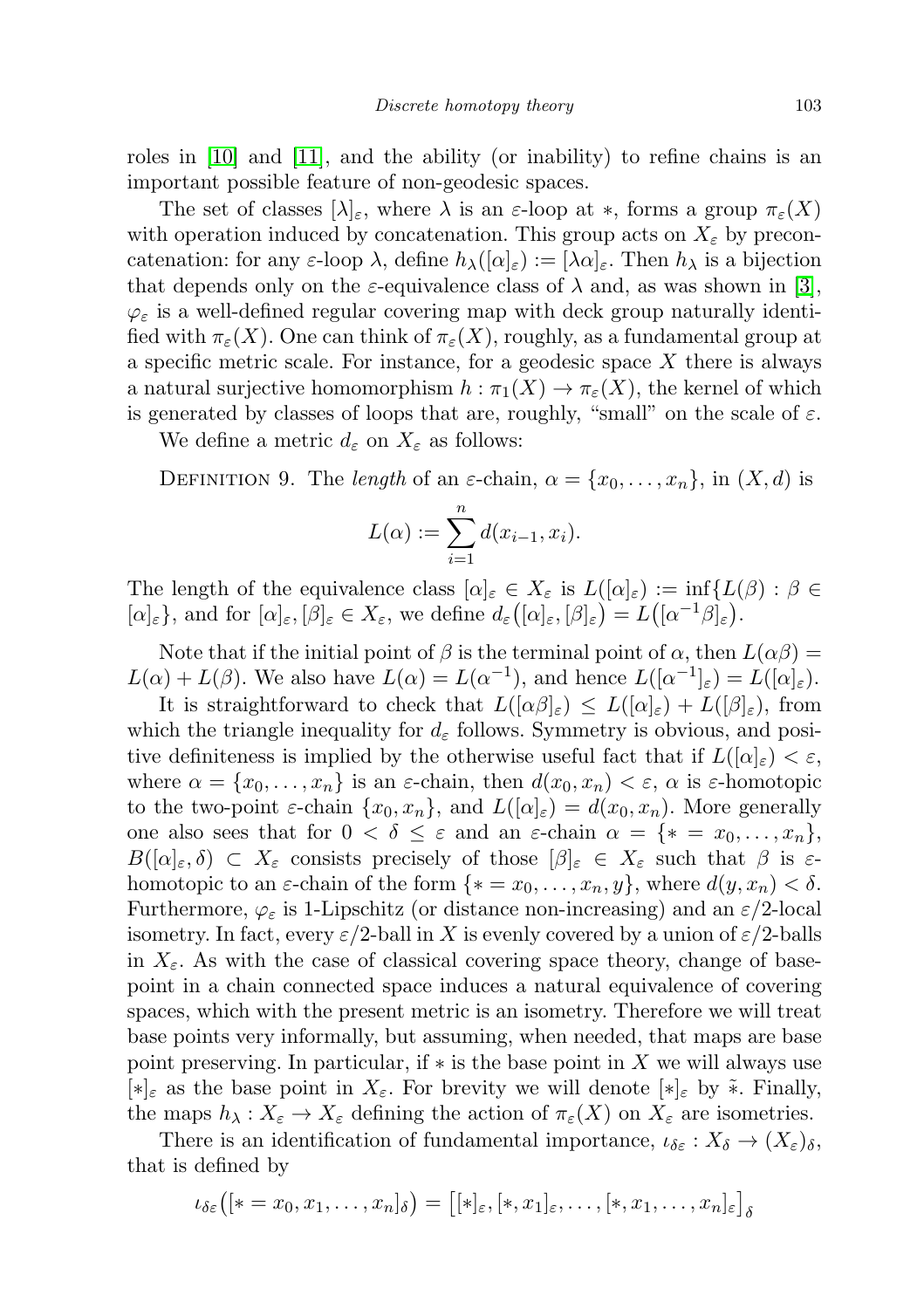and was shown in [\[3\]](#page-30-2) to be a well-defined uniform homeomorphism. According to the metrics we have defined in the spaces  $X_{\varepsilon}$  and  $(X_{\varepsilon})_{\delta}$ ,

$$
d_{\varepsilon}([*,\ldots,x_i]_{\varepsilon},[*,\ldots,x_i,x_{i+1}]_{\varepsilon})=d(x_i,x_{i+1}),
$$

and therefore

$$
L(\{\ast = x_0,\ldots,x_n\}) = L(\{[\ast]_\varepsilon,[\ast,x_1]_\varepsilon,\ldots,[\ast,x_1,\ldots,x_n]_\varepsilon\}).
$$

This implies that  $\iota_{\delta \varepsilon}$  is in fact an isometry in the case of metric spaces. For one thing, this fact implies that the basic results that we have proved about  $\varphi_{\delta}$  hold equally well for the function  $\varphi_{\varepsilon\delta}$ , including the properties of being Lipschitz and a  $\delta/2$ -local isometry when it is surjective.

We will denote the restriction of  $\varphi_{\varepsilon\delta}$  to  $\pi_{\delta}(X)$  by  $\Phi_{\varepsilon\delta} : \pi_{\delta}(X) \to \pi_{\varepsilon}(X)$ . These maps are homomorphisms (again, invoke  $\iota_{\delta \varepsilon}$ ), and  $\varphi_{\varepsilon \delta}$  is injective (respectively, surjective) if and only if  $\Phi_{\varepsilon\delta}$  is injective (respectively, surjective). In the case of geodesic spaces, the functions  $\varphi_{\varepsilon\delta}$  are always surjective. In fact, when X is geodesic, the metric  $d_{\varepsilon}$  coincides with the lifted geodesic metric (Proposition 23 of [\[10\]](#page-31-5)), so that  $X_{\varepsilon}$  is path connected, and hence chain connected. The identification  $\iota_{\delta \varepsilon}$  then tells us that  $\varphi_{\varepsilon \delta}$  is surjective.

An  $\varepsilon$ -loop of the form  $\{x, y, z, x\}$  will be called an  $\varepsilon$ -triangle. Note that an  $\varepsilon$ -triangle is necessarily  $\varepsilon$ -null. If  $f: Y \to X$  is a map between metric spaces, then a lift of a chain,  $\alpha = \{x_0, \ldots, x_n\}$ , from X to a point  $y \in f^{-1}(x_0)$  is a chain  $\tilde{\alpha} = \{y = \tilde{x}_0, \ldots, \tilde{x}_n\}$  such that  $f(\tilde{x}_i) = x_i$  for each  $i = 0, 1, \ldots, n$ .

The next lemma shows that  $X_{\varepsilon}$  largely inherits the local topology and metric properties of  $X$ . The first part follows directly from the fact that  $\varphi_{\varepsilon}: X_{\varepsilon} \to X$  is an isometry from any  $\varepsilon/2$ -ball onto its image. The last parts were proved in [\[3\]](#page-30-2) in the more general setting of uniform spaces.

LEMMA 10. Let  $X$  be a connected metric space. If  $X$  is locally compact (respectively, complete), then  $X_{\varepsilon}$  is locally compact (respectively, complete). Furthermore, suppose the  $\varepsilon$ -balls in X have any one of the following properties: connected, chain connected, path connected. Then the whole space  $X_\varepsilon$ is, respectively, connected, chain connected, path connected.

<span id="page-7-0"></span>LEMMA 11 (Chain and homotopy lifting). Let  $f: Y \to X$  be a surjective map between metric spaces that is a bijection from  $\varepsilon$ -balls in Y onto  $\varepsilon$ -balls in X. Let  $\alpha = \{x_0, x_1, \ldots, x_n\}$  be an  $\varepsilon$ -chain in X, and let  $\tilde{x}_0$  be any point in  $f^{-1}(x_0)$ . Then  $\alpha$  lifts uniquely to an  $\varepsilon$ -chain  $\tilde{\alpha}$  beginning at  $\tilde{x}_0$ . If, in addition, f has the property that the lift of any  $\varepsilon$ -triangle in X is an  $\varepsilon$ triangle in Y, and if  $\beta$  is an  $\varepsilon$ -chain that begins at  $x_0$  and is  $\varepsilon$ -homotopic to  $\alpha$ , then the lifts of  $\alpha$  and  $\beta$  to  $\tilde{x}_0$  end at the same point and are  $\varepsilon$ homotopic.

*Proof.* The first part is proved by induction on the number of points in  $\alpha$ . If  $\alpha$  contains one point, the result is trivial. So, assume the result holds for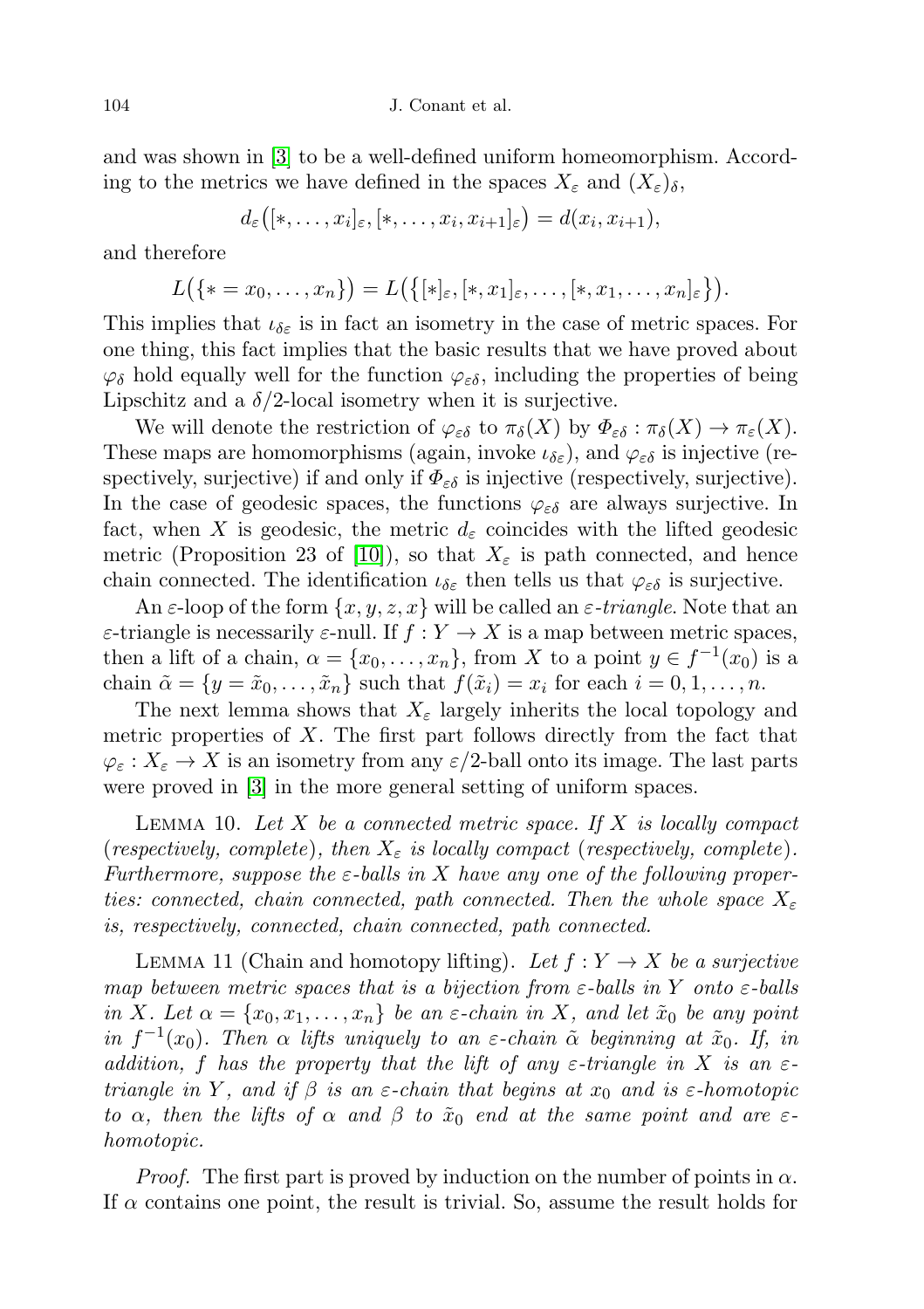all chains with n or fewer points for some  $n \geq 1$ . Let  $\alpha = \{x_0, \ldots, x_n\}$ be an  $\varepsilon$ -chain with  $n + 1$  points, and let  $\lambda = \{x_0, \ldots, x_{n-1}\}.$  Using the inductive hypothesis, let  $\tilde{\lambda} = {\tilde{x}_0, \ldots, \tilde{x}_{n-1}}$  be the unique lift of  $\lambda$  to  $\tilde{x}_0$ . Then  $f(\tilde{x}_{n-1}) = x_{n-1}$ , f is a bijection from  $B(\tilde{x}_{n-1}, \varepsilon)$  onto  $B(x_{n-1}, \varepsilon)$ , and  $x_n \in B(x_{n-1}, \varepsilon)$ . Let  $\tilde{x}_n$  be the unique point in  $B(\tilde{x}_{n-1}, \varepsilon)$  mapping to  $x_n$  under f, and let  $\tilde{\alpha} = \lambda \{\tilde{x}_n\} = \{\tilde{x}_0, \ldots, \tilde{x}_{n-1}, \tilde{x}_n\}$ . Then  $\tilde{\alpha}$  is an ε-chain and  $f(\tilde{\alpha}) = \alpha$ , proving existence. If there were another ε-chain,  $\bar{\alpha} = {\tilde{x}_0 = \bar{x}_0, \ldots, \bar{x}_n}$ , beginning at  $\tilde{x}_0$  and projecting to  $\alpha$ , then by the uniqueness part of the inductive hypothesis, the first n points of  $\bar{\alpha}$  and  $\lambda$ must coincide:  $\bar{x}_i = \tilde{x}_i$  for  $0 \leq i \leq n-1$ . The bijectivity of f on  $B(\tilde{x}_{n-1}, \varepsilon)$ then implies that  $\tilde{x}_n$  and  $\bar{x}_n$  must be the same, proving uniqueness.

To prove the second part, it suffices to consider the case in which  $\alpha$  and β differ by only a basic move, since an  $\varepsilon$ -homotopy is just a finite sequence of basic moves. Suppose  $\beta$  is obtained by removing a point from  $\alpha$ , say  $\alpha = \{x_0, \ldots, x_{i-1}, x_i, x_{i+1}, \ldots, x_n\}$  and  $\beta = \{x_0, \ldots, x_{i-1}, x_{i+1}, \ldots, x_n\}$ . Let  $\tilde{\alpha}$  and  $\beta$  denote the unique lifts of  $\alpha$  and  $\beta$  to  $\tilde{x}_0$ . By uniqueness,  $\tilde{\alpha}$  and  $\beta$  must agree for their first *i* points. Denote  $\tilde{\alpha}$  by  $\{\tilde{x}_0, \ldots, \tilde{x}_{i-1}, \tilde{x}_i, \tilde{x}_{i+1}, \ldots, \tilde{x}_n\}$  and  $\hat{\beta}$  by  $\{\tilde{x_0}, \ldots, \tilde{x}_{i-1}, \tilde{y}_{i+1}, \ldots, \tilde{y}_n\}$ . Since we can remove  $x_i$  from α, the loop  $\{x_{i-1}, x_i, x_{i+1}, x_{i-1}\}\$ is an  $\varepsilon$ -triangle. The lift of this  $\varepsilon$ -triangle to  $\tilde{x}_{i-1}$  is an  $\varepsilon$ -triangle by hypothesis, and, by uniqueness of lifts, the first three points of that triangle must be  $\tilde{x}_{i-1}$ ,  $\tilde{x}_i$ , and  $\tilde{x}_{i+1}$ . Since a triangle is a loop, the fourth point of this lift must be  $\tilde{x}_{i-1}$ . In other words, we have  $d_Y(\tilde{x}_{i-1}, \tilde{x}_{i+1}) < \varepsilon$ . So,  $\tilde{x}_{i+1}$  and  $\tilde{y}_{i+1}$  both lie in  $B(\tilde{x}_{i-1}, \varepsilon)$  and project under f to  $x_{i+1}$ , implying that  $\tilde{x}_{i+1} = \tilde{y}_{i+1}$ . Finally, by uniqueness of lifts, the rest of  $\tilde{\beta}$  agrees with  $\tilde{\alpha}$ . Thus,  $\tilde{\beta}$  is obtained by removing a point from  $\tilde{\alpha}$ , so  $\tilde{\alpha} \sim_{\varepsilon} \tilde{\beta}$ . The reasoning for the basic move is similar.  $\blacksquare$ 

<span id="page-8-1"></span>COROLLARY 12. Let X be a connected metric space, and let  $\alpha$  and  $\beta$  be  $\varepsilon$ -chains beginning at a common point  $x \in X$  that are  $\varepsilon$ -homotopic. Then their lifts,  $\tilde{\alpha}$  and  $\tilde{\beta}$ , to any  $\tilde{x} \in \varphi_{\varepsilon}^{-1}(x)$  are  $\varepsilon$ -homotopic in  $X_{\varepsilon}$ .

*Proof.* Let  $\{z_0, z_1, z_2, z_0\}$  be an  $\varepsilon$ -triangle in X, and let  $[\alpha]_{\varepsilon}$  be any point in  $\varphi_{\varepsilon}^{-1}(z_0)$ , where  $\alpha = \{ * = x_0, \ldots, x_n = z_0 \}$ . Let  $\beta = \{ * = x_0, \ldots,$  $x_n = z_0, z_1$  and  $\lambda = \{ * = x_0, \ldots, x_n = z_0, z_2 \}.$  Then  $d_{\varepsilon}([\alpha]_{\varepsilon}, [\beta]_{\varepsilon})$  and  $d_{\varepsilon}([\alpha]_{\varepsilon},[\lambda]_{\varepsilon})$  are less than  $\varepsilon$ . Moreover,  $\beta^{-1}\lambda \sim_{\varepsilon} {\{z_1,z_0,z_2\}}$ , and since  $d(z_1, z_2)$  <  $\varepsilon$ , we can remove  $z_0$  from this chain to conclude that  $\beta^{-1}\lambda \sim_{\varepsilon} \{z_1, z_2\}$ . Thus,  $d_{\varepsilon}([\beta]_{\varepsilon}, [\lambda]_{\varepsilon}) < \varepsilon$ . It follows that  $\{[\alpha]_{\varepsilon}, [\beta]_{\varepsilon}, [\lambda]_{\varepsilon}, [\alpha]_{\varepsilon}\}$ is an  $\varepsilon$ -triangle, and it projects under  $\varphi_{\varepsilon}$  to  $\{z_0, z_1, z_2, z_0\}$ . Uniqueness of lifts now implies that  $\varepsilon$ -triangles lift to  $\varepsilon$ -triangles, so Lemma [11](#page-7-0) then applies.

For  $\varepsilon$ -covers, we can precisely characterize the lifts of  $\varepsilon$ -chains.

<span id="page-8-0"></span>LEMMA 13. Let X be a connected metric space, and let  $\varepsilon > 0$  be given. If  $\alpha = \{ * = x_0, \ldots, x_n \}$  is an  $\varepsilon$ -chain beginning at the base point  $* \in X$  then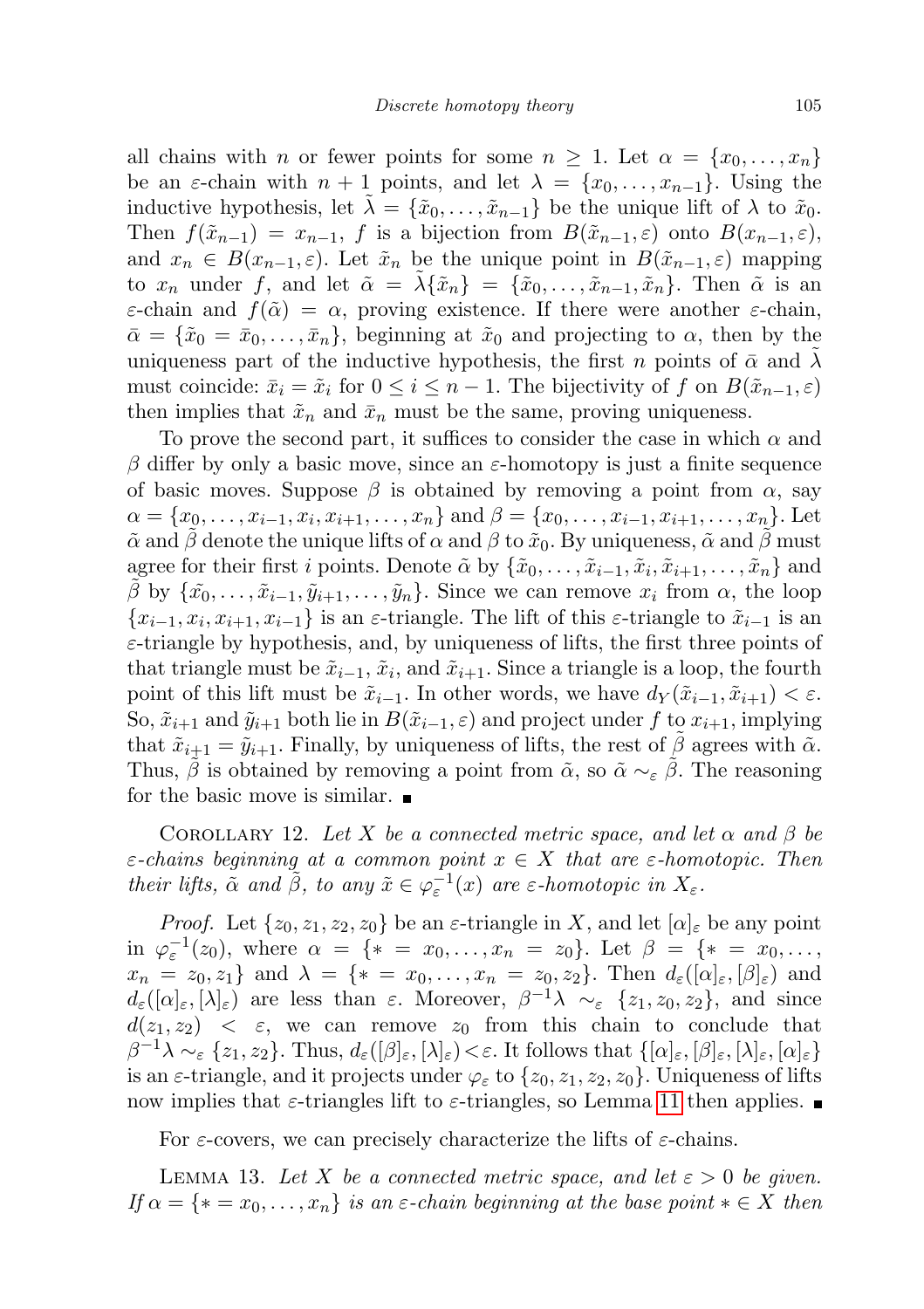the unique lift of  $\alpha$  to  $\tilde{*} = [*]_{\varepsilon} \in X_{\varepsilon}$  is given by

 $\tilde{\alpha} = \{[\ast]_{\varepsilon}, [x_0, x_1]_{\varepsilon}, \ldots, [x_0, \ldots, x_{n-1}]_{\varepsilon}, [x_0, \ldots, x_n]_{\varepsilon} = [\alpha]_{\varepsilon}\}.$ 

In particular, the endpoint of the lift of  $\alpha$  is  $[\alpha]_{\varepsilon}$  and the distances between consecutive points, as well as the chain length, are preserved in the lift.

*Proof.* First, note that, for  $i = 1, \ldots, n$ ,

$$
d_{\varepsilon}([x_0,\ldots,x_{i-1}]_{\varepsilon},[x_0,\ldots,x_{i-1},x_i]_{\varepsilon})
$$
  
=  $L([x_{i-1},\ldots,x_1,x_0,x_1,\ldots,x_{i-1},x_i]_{\varepsilon})$   
=  $L([x_{i-1},x_i]_{\varepsilon}) = d(x_{i-1},x_i) < \varepsilon$ ,

since we can successively remove from  $\{x_{i-1}, \ldots, x_1, x_0, x_1, \ldots, x_{i-1}, x_i\}$  the point  $x_0$ , then each  $x_1$ , and so on via an  $\varepsilon$ -homotopy. Thus,  $\tilde{\alpha}$  is an  $\varepsilon$ -chain, and clearly  $\varphi_{\varepsilon}(\tilde{\alpha}) = \alpha$ .

The previous lemma immediately yields the following.

COROLLARY 14. If X is a connected metric space and  $\varepsilon > 0$ , then an  $\varepsilon$ -loop  $\gamma$  based at  $*$  lifts to an  $\varepsilon$ -loop at  $\tilde{*} \in X_{\varepsilon}$  if and only if  $\gamma$  is  $\varepsilon$ -null. Thus, any representative of a non-trivial element of  $\pi_{\varepsilon}(X)$  lifts open (i.e. to a non-loop).

LEMMA 15. For a connected metric space X and any  $\varepsilon > 0$ ,  $X_{\varepsilon}$  is  $\varepsilon$ connected and  $\varepsilon$ -simply connected, i.e. every  $\varepsilon$ -loop based at  $\tilde{*} \in X_{\varepsilon}$  is  $\varepsilon$ -null, or equivalently,  $\pi_{\varepsilon}(X_{\varepsilon})$  is trivial.

*Proof.* The  $\varepsilon$ -connectivity follows from Lemma [13.](#page-8-0) Given an  $\varepsilon$ -loop  $\tilde{\gamma}$  at  $\tilde{*} \in X_{\varepsilon}$ , it will project to an  $\varepsilon$ -loop,  $\gamma := \varphi_{\varepsilon}(\tilde{\gamma})$ , at  $*$ . Since  $\gamma$  lifts to a closed loop, it is  $\varepsilon$ -null. By Corollary [12,](#page-8-1) this  $\varepsilon$ -nullhomotopy will lift to  $X_{\varepsilon}$ .

We will postpone some concrete examples until the next section when we introduce the critical spectrum.

<span id="page-9-0"></span>REMARK 16. In their definition of the covering spectrum, Sormani–Wei use the condition  $\widetilde{X}^{\delta} \neq \widetilde{X}^{\delta'}$  for all  $\delta' > \delta$ , but from their proofs it is clear that they take this to mean non-equivalence of the corresponding covering maps  $\pi^{\sigma}$  and  $\pi^{\delta}$ . In fact, it seems to be an interesting open question (in our terminology) whether it is possible for  $X_{\varepsilon}$  and  $X_{\delta}$  to be homeomorphic when  $\varphi_{\varepsilon}$  and  $\varphi_{\delta}$  are not equivalent. Recall that it is possible in general for non-equivalent covers to involve homeomorphic spaces—for example with nfold covers of the circle. However, these specific covers may not be  $\varepsilon$ -covers of the geodesic circle with any compatible metric, as we conjectured in the introduction.

3. The critical spectrum. We begin by defining the two aforementioned fundamental types of critical values, the first of which was originally introduced in [\[10\]](#page-31-5).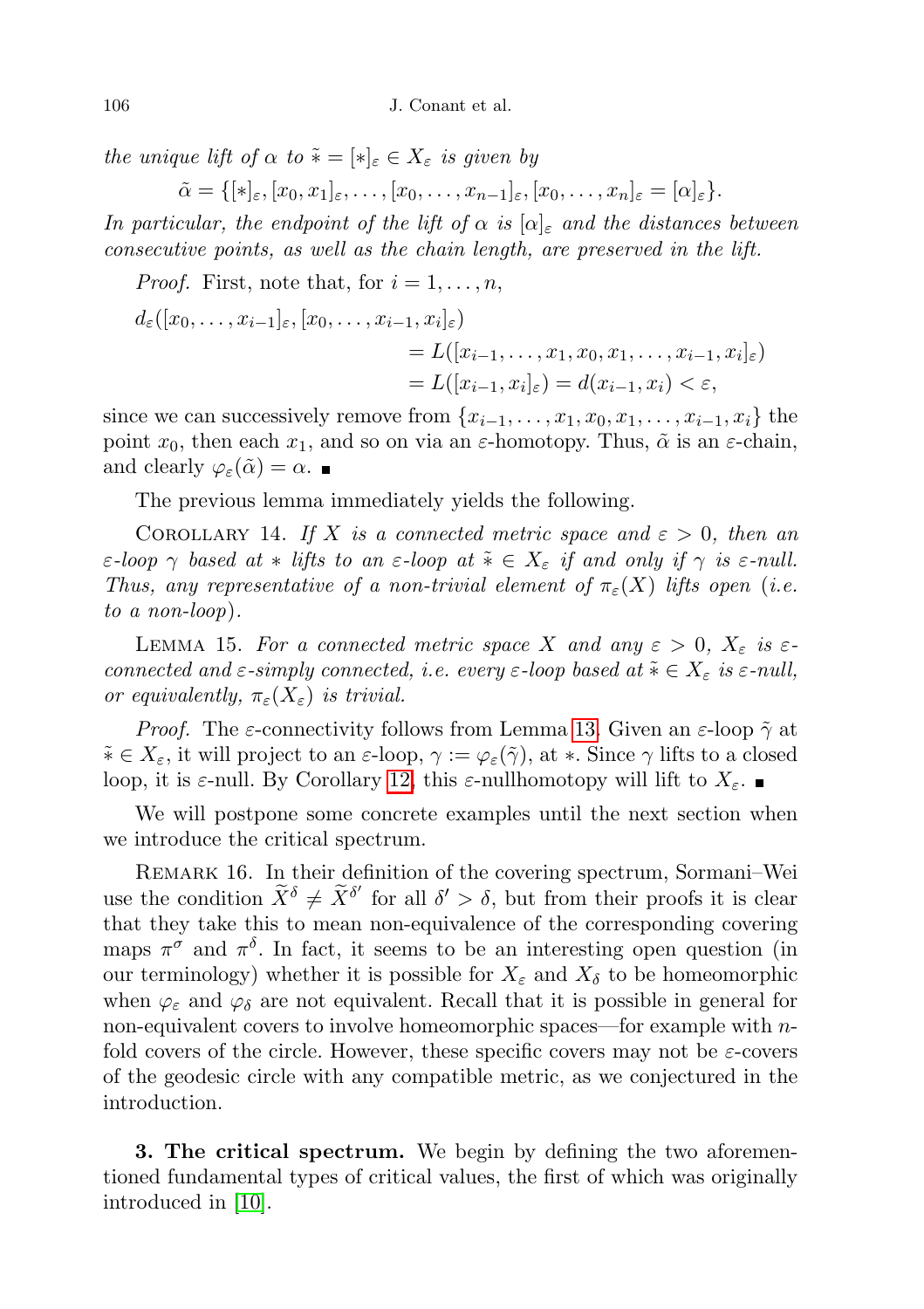DEFINITION 17. A number  $\varepsilon > 0$  is a *homotopy critical value* of X if there is an  $\varepsilon$ -loop  $\gamma$  in X that is not  $\varepsilon$ -null but is  $\delta$ -null for all  $\delta > \varepsilon$  (when  $\gamma$  is considered as a δ-chain). Such a  $\gamma$  is an *essential ε-loop*. The *homotopy critical spectrum* of X is the set  $H(X)$  of all homotopy critial values.

<span id="page-10-1"></span>DEFINITION 18. Let  $\alpha = \{x, y\}$  be a two-point chain in a metric space X such that

- (1)  $d(x, y) = \varepsilon > 0;$
- (2) for all  $\delta$  greater than but sufficiently close to  $\varepsilon$ ,  $\alpha$  is not  $\delta$ -homotopic to an  $\varepsilon$ -chain.

Then we say that  $\varepsilon$  is a *refinement critical value* of X and that  $\{x, y\}$  is an essential  $\varepsilon$ -gap, or just an essential gap when  $\varepsilon$  is clear. The set of all refinement critical values of X is denoted by  $R(X)$ .

Of course, since  $d(x, y) = \varepsilon$ , an essential  $\varepsilon$ -gap  $\{x, y\}$  is not an  $\varepsilon$ -chain, and the point of the above definition is that, in a sense, we cannot "refine" it to one either. The existence (or non-existence) of essential gaps is closely connected to the surjectivity of the maps  $\varphi_{\varepsilon\delta}$ ; see Lemma [24.](#page-13-0)

Even adding refinement critical values to the mix, however, does not tell the full story, and to completely understand the behavior of the  $\varepsilon$ -covers we need the following general definition of a critical value.

<span id="page-10-0"></span>DEFINITION 19. Let X be a chain connected metric space. A non-critical *interval* of X is a non-empty open interval  $I \subset \mathbb{R}_+$  such that, for each  $\delta < \varepsilon$ in I, the map  $\varphi_{\varepsilon\delta}: X_{\delta} \to X_{\varepsilon}$  is bijective. We call  $\varepsilon > 0$  a critical value of X if it does not lie in a non-critical interval. The set  $Cr(X)$  of all critical values of X is called the *critical spectrum* of X.

There are two immediate consequences of the definition. First,  $Cr(X)$ is bounded above by  $\text{diam}(X)$  when X is compact (or simply bounded). Second, the set of non-critical values,  $\mathbb{R}_+ \backslash \text{Cr}(X)$ , is open in  $\mathbb{R}_+$ . This means that  $Cr(X)$  is closed in  $\mathbb{R}_+$ , although 0 may be a limit point of the critical spectrum.

Even though we are interested largely in non-geodesic spaces, it is useful to sketch out what happens in some simple but illustrative instances by starting with the geodesic case. Two non-geodesic examples follow the first two, and more are given in Section 4.

EXAMPLE 20. Consider  $X = S^1$ , the geodesic circle of circumference 1. The details of this example are given in [\[18\]](#page-31-9). If  $\varepsilon > 1/3$ , then all  $\varepsilon$ -loops are ε-null, meaning that the ε-cover  $X_{\varepsilon}$  is isometric to X and is, therefore, the trivial cover. For any  $0 < \varepsilon \leq 1/3$ , however, the  $\varepsilon$ -loop that wraps around the circle one time (in either direction) is no longer  $\varepsilon$ -null. The  $\varepsilon$ -cover for any  $\varepsilon \leq 1/3$  is now R, the universal cover, and these covers "unravel" the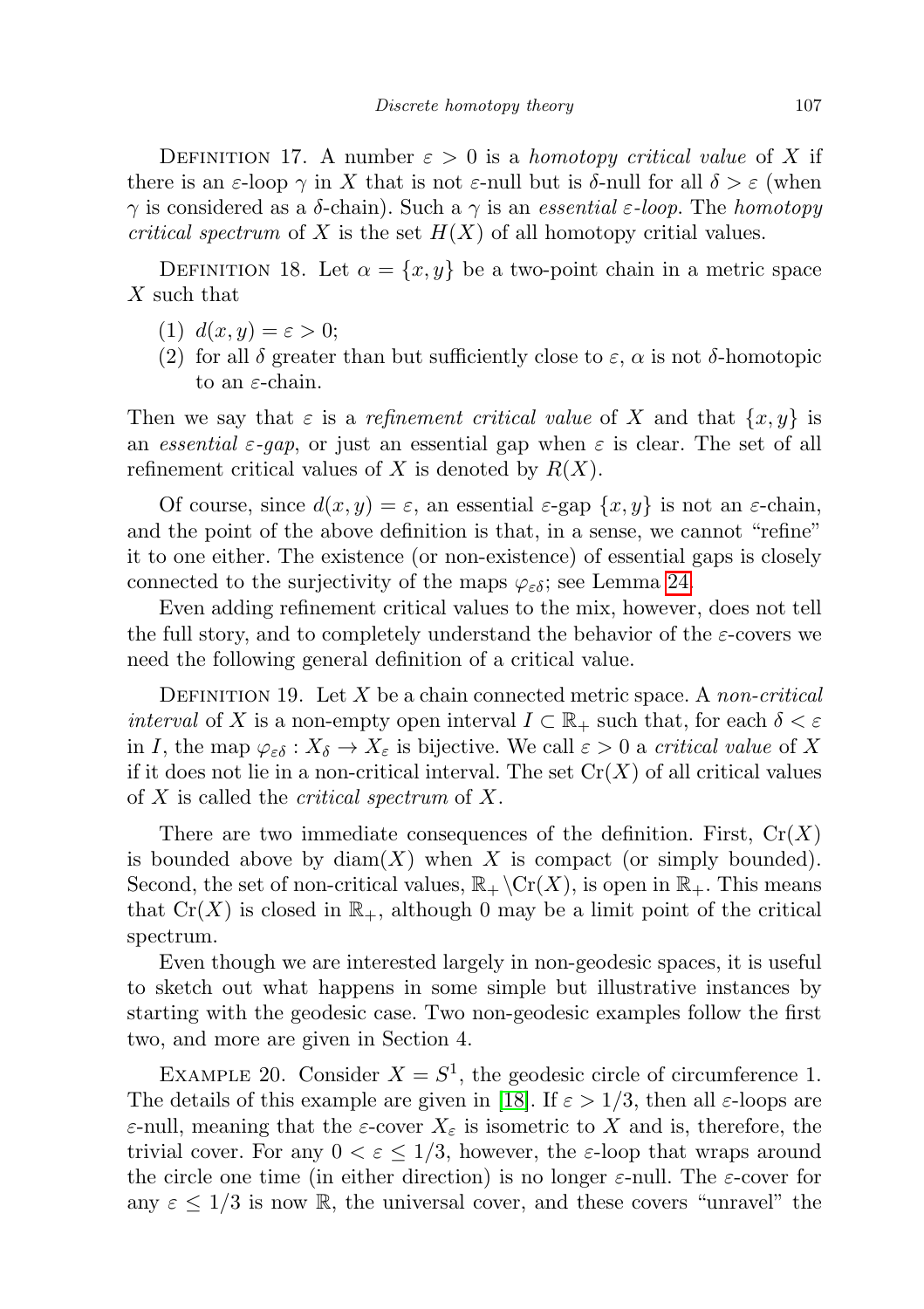hole in X. Since there is a 1/3-loop in X that is not 1/3-null but is  $\delta$ -null for all  $\delta > 1/3$ , it follows that  $\frac{1}{3}$  is a homotopy critical value of X. It is, in fact, the only critical value of  $\check{X}$ , since  $X_{\varepsilon}$  is universal for  $0 < \varepsilon \leq 1/3$ .

While basic, this first example illustrates some important phenomena. First, as noted in Corollary [4,](#page-3-1) the critical spectrum of a compact geodesic space  $X$  is simply its homotopy critical spectrum. Furthermore, as we mentioned previously, one of the fundamental results concerning the cover $ing/homotopy$  critical spectra of a compact geodesic space X is that this set is discrete in  $\mathbb{R}_+ := (0, \infty)$  when X is compact. These properties do not hold for general metric spaces. The discreteness was first proved by Sormani and Wei for their covering spectrum in [\[14\]](#page-31-0), and a stronger result was later established by Plaut and Wilkins ([\[10\]](#page-31-5)) for the homotopy critical spectrum. Thus, the situation in the previous example is, by extension, typical of compact geodesic spaces. One can imagine  $\varepsilon > 0$  sliding continuously along the positive real axis from the diameter of X towards 0 and consider the corresponding covers  $\varphi_{\varepsilon}: X_{\varepsilon} \to X$ . For  $\varepsilon \geq \text{diam}(X)$ , the covering map  $\varphi_{\varepsilon}$  is trivial. As  $\varepsilon$  decreases to 0, the covering map remains trivial for a while until  $\varepsilon$  is the first critical value of X, if one exists. At that point, the equivalence class of  $\varphi_{\varepsilon}: X_{\varepsilon} \to X$  and the  $\varepsilon$ -group change from the trivial cover and group, respectively, to the next cover and group in the sequence. The covering map  $\varphi_{\varepsilon}$  remains the same for some nontrivial interval, then changes again at the next critical value—again, if one exists.

The common discreteness of both the critical and covering spectra in the compact geodesic case is actually a consequence of a more general result. Plaut and Wilkins also showed in [\[11\]](#page-31-4) that despite the apparent difference in methods, the Berestovskii–Plaut construction, when applied to geodesic spaces, yields the same covers as the  $\delta$ -covers used by Sormani–Wei, for  $\varepsilon = 2\delta/3$ . It follows that the covering spectrum and homotopy critical spectrum of a compact geodesic space differ only by a multiplicative factor of 2/3. However, the requirement of chain connectedness is in general weaker than connectedness, and is even satisfied by some totally disconnected spaces. Therefore, the requirement of local path connectedness in the Spanier construction used by Sormani–Wei may be dropped when using discrete chains and homotopies. As was noted in the introduction, this opens the way to investigate all of these topics for non-geodesic spaces.

Example 21. For the geodesic Hawaiian Earring determined by circles with distinct circumferences  $d_i \rightarrow 0$ , the homotopy critical spectrum is  $\{d_1/3, d_2/3, \ldots\}$ . At each of the critical values, another circle is "unrolled," and  $X_{\varepsilon}$  consists of an infinite tree with successively smaller Hawaiian Earrings attached to each vertex.  $\blacksquare$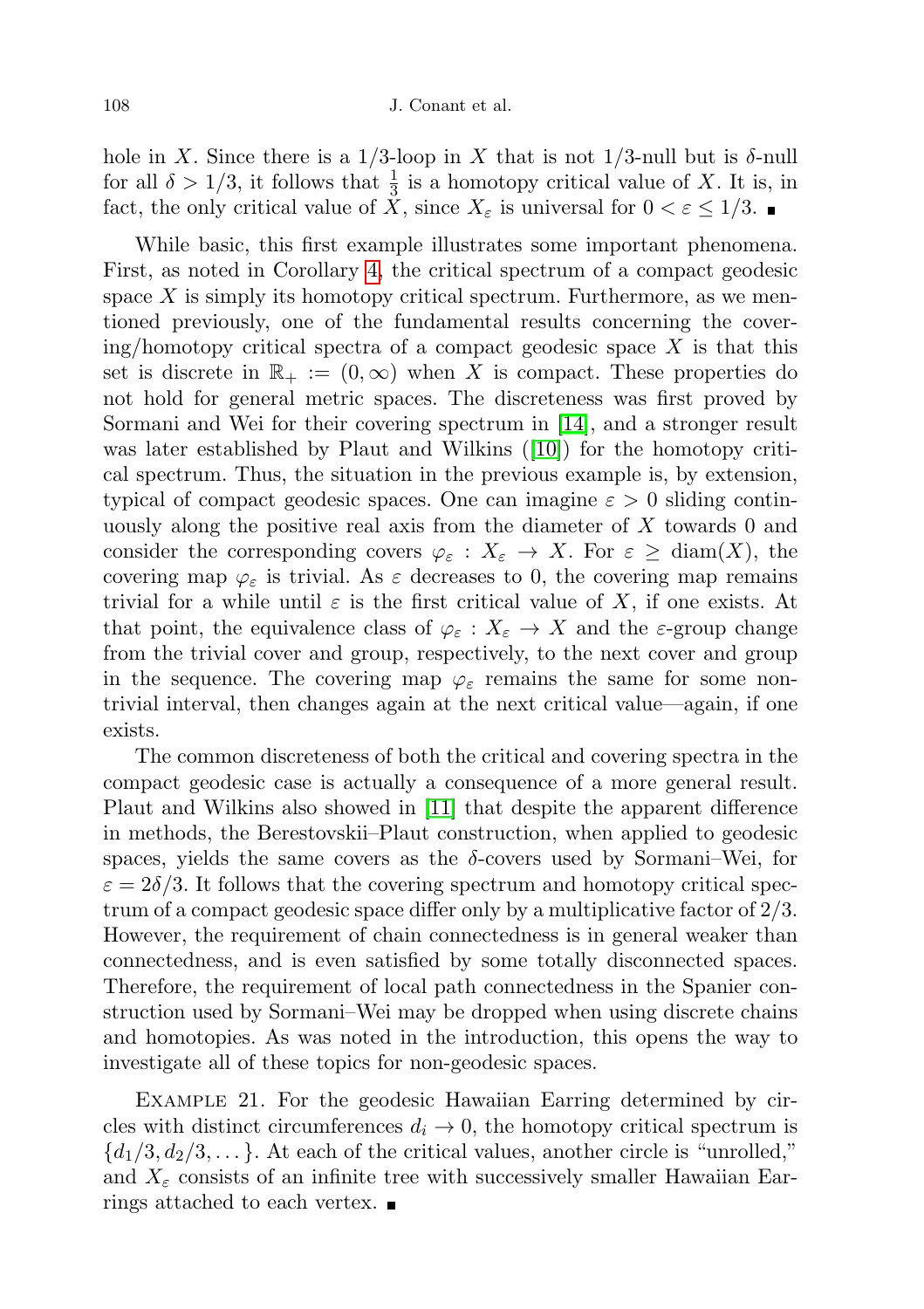The previous example shows that for a compact geodesic space that is not semilocally simply connected, the critical spectrum is still discrete but may not have a positive lower bound. This is not true in general, though; there are compact geodesic spaces that are not semilocally simply connected but have finite or even empty critical spectra (cf. [\[19\]](#page-31-6)). In general, for a compact, semilocally simply connected geodesic space,  $X_{\varepsilon}$  is the universal cover of X for all sufficiently small  $\varepsilon > 0$ ; in fact, a stronger statement holds in the more general setting of uniform spaces (Theorem 88 in [\[3\]](#page-30-2)). Note that in this case it is interesting to consider the so-called uniform universal cover of X ([\[3\]](#page-30-2)), which is the inverse limit of the covers  $\varphi_{\varepsilon}: X_{\varepsilon} \to X$ as  $\varepsilon \to 0$ . The bonding maps are the functions  $\varphi_{\varepsilon \delta}$  mentioned earlier. The uniform universal cover—which exists for all compact geodesic spaces, even if they are not semilocally simply connected—has the same lifting, regularity, and categorical universality properties as the traditional universal cover, though it is not generally a classical covering space defined by evenly covered neighborhoods. In this paper, however, we are only interested in the maps  $\varphi_{\varepsilon}$  and  $\varphi_{\delta\varepsilon}$  and not the inverse limit space.

The next two examples are non-geodesic, and Example [23](#page-12-0) gives a simple instance of a refinement critical value.

EXAMPLE 22. Let  $X$  be the square of side-length  $s$  with its (non-geodesic!) Euclidean metric inherited from  $\mathbb{R}^2$ . It is not hard to see that, for  $\varepsilon > s$ ,  $X_{\varepsilon}$  is the trivial cover—while for  $0 < \varepsilon \leq s$ ,  $X_{\varepsilon}$  is the universal cover, which is homeomorphic to  $\mathbb{R}$ .

<span id="page-12-0"></span>EXAMPLE 23. Let  $S^1$  be the geodesic circle of circumference 1. Fix  $a, b \in$  $S<sup>1</sup>$  so that  $d(a, b) = 1/4$ , and remove the open geodesic segment from a to b. Let  $X \subset S^1$  be the resulting set with the inherited subspace metric, not the induced geodesic metric, which would just make  $X$  a line segment. Choose as the base point  $*$  the midpoint of the longer segment from  $a$  to  $b$ . See Figure [1](#page-12-1) (showing the full sequence of  $\varepsilon$ -covers). As in the case of  $S^1$ ,  $X_{\varepsilon}$  is the trivial cover for  $\varepsilon > 1/3$ . Since  $\varepsilon$  is larger than the gap we created by removing the segment, an  $\varepsilon$ -loop can cross over the gap; informally speaking,  $X_{\varepsilon}$  does not "see" the gap. For  $1/4 < \varepsilon \leq 1/3$ , one can show that  $\pi_{\varepsilon}(X) \cong \mathbb{Z}$ . In this



<span id="page-12-1"></span>Fig. 1. The  $\varepsilon$ -covers of the geodesic circle with a gap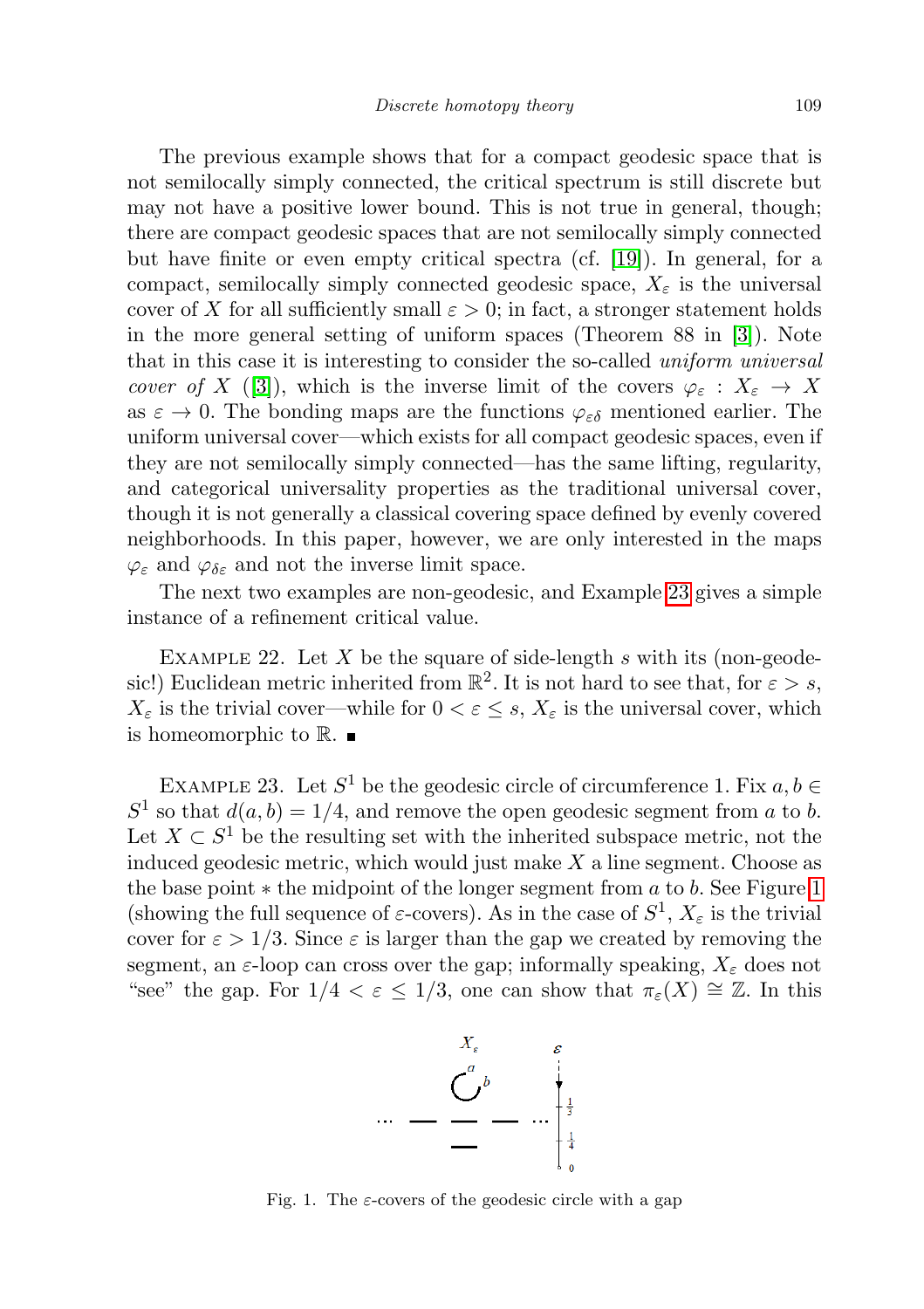case,  $X_{\varepsilon}$  is the subspace of R with the open segments  $(n/2-1/8, n/2+1/8)$ ,  $n \in \mathbb{Z}$ , removed. The  $\varepsilon$ -group,  $\pi_{\varepsilon}(X)$ , acts by shifts, as in the case of  $S^1$ itself. Intuitively, we still unravel the circle as in the standard geodesic case, but the missing segment of the circle gets unraveled along with it. Note that  $X_{\varepsilon}$  is not connected in this case.

Now, suppose  $0 < \varepsilon \leq 1/4$ . Since the removed segment has length  $1/4$ , it becomes the case at  $\varepsilon = 1/4$  that no  $\varepsilon$ -loop can cross the gap. Thus, the  $\varepsilon$ -covers now recognize the gap, and it is now impossible to travel around the circle via an  $\varepsilon$ -loop. In other words, all  $\varepsilon$ -loops are necessarily trivial, and  $\pi_{\varepsilon}(X)$  is the trivial group. The pair  $\{a, b\}$  is, in fact, an essential gap, and  $1/4$ is a refinement critical value. In this case,  $H(X) = \{1/3\}, R(X) = \{1/4\},\$ and  $Cr(X) = \{1/4, 1/3\}.$ 

A subtle point deserves mention:  $\varphi_{\varepsilon}: X_{\varepsilon} \to X$  is topologically trivial for  $\varepsilon > 1/3$  and  $0 < \varepsilon \le 1/4$ , but it is only an isometry for  $\varepsilon > 1/3$ . The reason for this is that, for  $\varepsilon \leq 1/4$ , the metric that we have defined makes  $X_{\varepsilon}$  isometric to a Euclidean segment. In fact, the changes in the topology of the covering space are measuring geometric features of the space rather than topological features. This example illustrates two things that can occur in non-geodesic spaces but not in geodesic ones: the covering space  $X_{\varepsilon}$  may not be connected even when  $X$  is path connected and locally path connected, and  $\pi_{\varepsilon}(X)$  may be non-trivial even when  $\pi_1(X)$  is trivial.

We now continue to analyze the general critical spectrum.

<span id="page-13-0"></span>LEMMA 24. Let X be a metric space, and let  $0 < \delta < \varepsilon$  be given. The following are equivalent:

- (1)  $\varphi_{\varepsilon\delta}: X_{\delta} \to X_{\varepsilon}$  is surjective;
- (2) every  $\varepsilon$ -chain in X can be  $\varepsilon$ -refined to a  $\delta$ -chain;
- (3) every two-point  $\varepsilon$ -chain in X can be  $\varepsilon$ -refined to a  $\delta$ -chain.

*Proof.* The equivalence of (2) and (3) is obvious, since an  $\varepsilon$ -chain is the concatenation of two-point  $\varepsilon$ -chains. The equivalence of (1) and parts (2) and (3) follows from the definition of  $\varphi_{\varepsilon\delta}$ . Specifically, given  $[\alpha]_{\varepsilon} \in X_{\varepsilon}$ , the existence of an element  $[\beta]_\delta \in X_\delta$  such that  $[\beta]_\varepsilon = \varphi_{\varepsilon\delta}([\beta]_\delta) = [\alpha]_\varepsilon$  means precisely that  $\alpha$  is ε-homotopic to the δ-chain  $\beta$ . ■

In the following, we may occasionally need to refer to the bonding map between two covers  $X_{\delta}$  and  $X_{\varepsilon}$  when either  $\delta < \varepsilon$  or vice versa is possible. In this case, we will simply refer to "the map between  $X_{\delta}$  and  $X_{\varepsilon}$ ," and this will mean  $\varphi_{\varepsilon\delta}$  if  $\delta < \varepsilon$  and  $\varphi_{\delta\varepsilon}$  if  $\varepsilon < \delta$ .

LEMMA 25. A positive number  $\varepsilon$  is in  $Cr(X)$  if and only if there is a sequence  $\{\varepsilon_n\}$  such that  $\varepsilon_n \neq \varepsilon$  for all  $n, \varepsilon_n \to \varepsilon$ , and the map between  $X_{\varepsilon}$ and  $X_{\varepsilon_n}$  is not bijective for all n.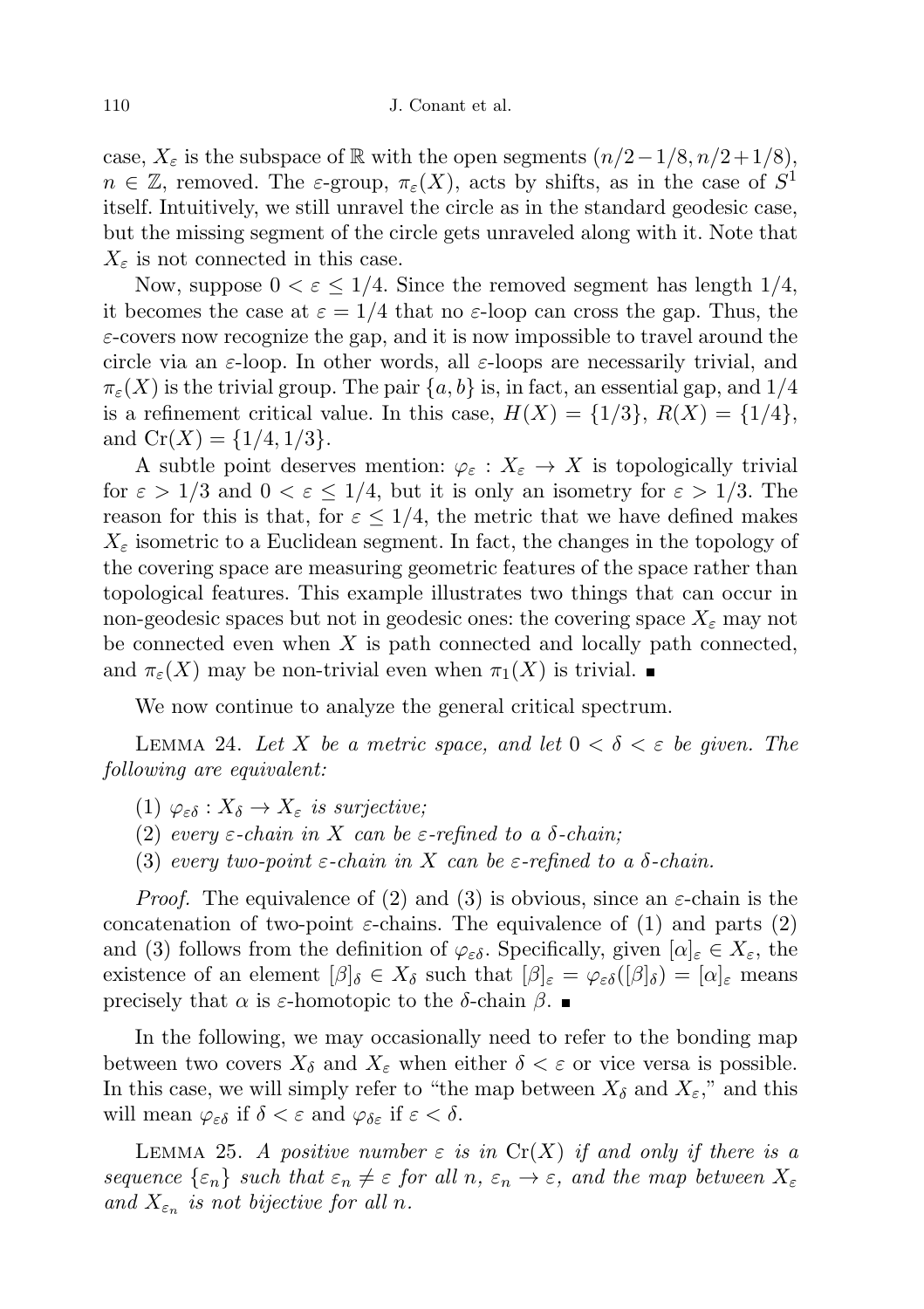*Proof.* If such a sequence exists, then  $\varepsilon$  cannot lie in a non-critical interval, for if it did then  $\varepsilon_n$  would also lie in that interval for all large n, contradicting that the map between  $X_{\varepsilon}$  and  $X_{\varepsilon_n}$  is not bijective.

Conversely, suppose  $\varepsilon \in \mathrm{Cr}(X)$ . Then there is no non-critical interval containing  $\varepsilon$ . So there are two positive numbers,  $r_1$  and  $r_2$ , in  $(\varepsilon - 1, \varepsilon + 1)$ such that  $r_1 < r_2$  and the map  $\varphi_{r_2r_1} : X_{r_1} \to X_{r_2}$  is not bijective. We will show that at least one of the maps between  $X_{\varepsilon}$  and  $X_{r_1}$ ,  $X_{r_2}$  must be non-bijective. In other words, we can choose  $\varepsilon_1$  to be  $r_1$  or  $r_2$ , and the proof is complete by iterating this process to construct  $\{\varepsilon_n\}$ . If  $\varepsilon$  equals  $r_1$  or  $r_2$ , we are done. If  $r_1 < r_2 < \varepsilon$ , then  $\varphi_{\varepsilon r_1} = \varphi_{\varepsilon r_2} \circ \varphi_{r_2 r_1}$ . If both  $\varphi_{\varepsilon r_1}$  and  $\varphi_{\varepsilon r_2}$ were bijective, then  $\varphi_{r_2r_1}$  would be also, a contradiction. The proofs for the other two possible orderings are similar.

In light of this result, there are four possible ways in which a critical value might occur. That is,  $\varepsilon \in Cr(X)$  if and only if one or more of the following hold (the sloped arrows indicate strictly increasing or decreasing sequences):

- (1) There is a sequence,  $\varepsilon_n \searrow \varepsilon$ , such that the map  $\varphi_{\varepsilon_n\varepsilon}: X_{\varepsilon} \to X_{\varepsilon_n}$ is non-injective (resp. non-surjective) for all  $n$ . In these cases, we say that X is  $\varepsilon$ -upper non-injective (resp.  $\varepsilon$ -upper non-surjective), and we call  $\varepsilon$  an upper non-injective critical value (resp. upper nonsurjective critical value).
- (2) There is a sequence,  $\varepsilon_n \nearrow \varepsilon$ , such that the map  $\varphi_{\varepsilon \varepsilon_n}: X_{\varepsilon_n} \to X_{\varepsilon}$  is non-injective (resp. non-surjective) for all  $n$ . In these cases, we say that X is  $\varepsilon$ -lower non-injective (resp.  $\varepsilon$ -lower non-surjective), and we call  $\varepsilon$  a lower non-injective critical value (resp. lower non-surjective critical value).

As we will see in the last section, each of these possibilities may occur in a compact metric space, and in fact two or more of these cases may simultaneously hold for a given  $\varepsilon$ .

REMARK 26. Spaces for which all maps  $\varphi_{\varepsilon \delta}$  are surjective exhibit a much stronger connection between critical values and topology. Such spaces which include, for example, all geodesic spaces, all convex subsets of Euclidean space, and all Peano continua—are called refinable. By Definition [18,](#page-10-1) such spaces have no esssential gaps, and thus no refinement critical values.

If  $\varepsilon$  is a homotopy critical value of X, then the maps  $X_{\varepsilon} \to X_{\varepsilon+t}$  are non-injective for all  $t > 0$ , meaning that X is  $\varepsilon$ -upper non-injective. The converse of this statement is true when  $X$  is compact geodesic; that is, every upper non-injective critical value is a homotopy critical value. If  $\varepsilon$  is a refinement critical value of X then the maps  $X_{\varepsilon} \to X_{\varepsilon+t}$  are non-surjective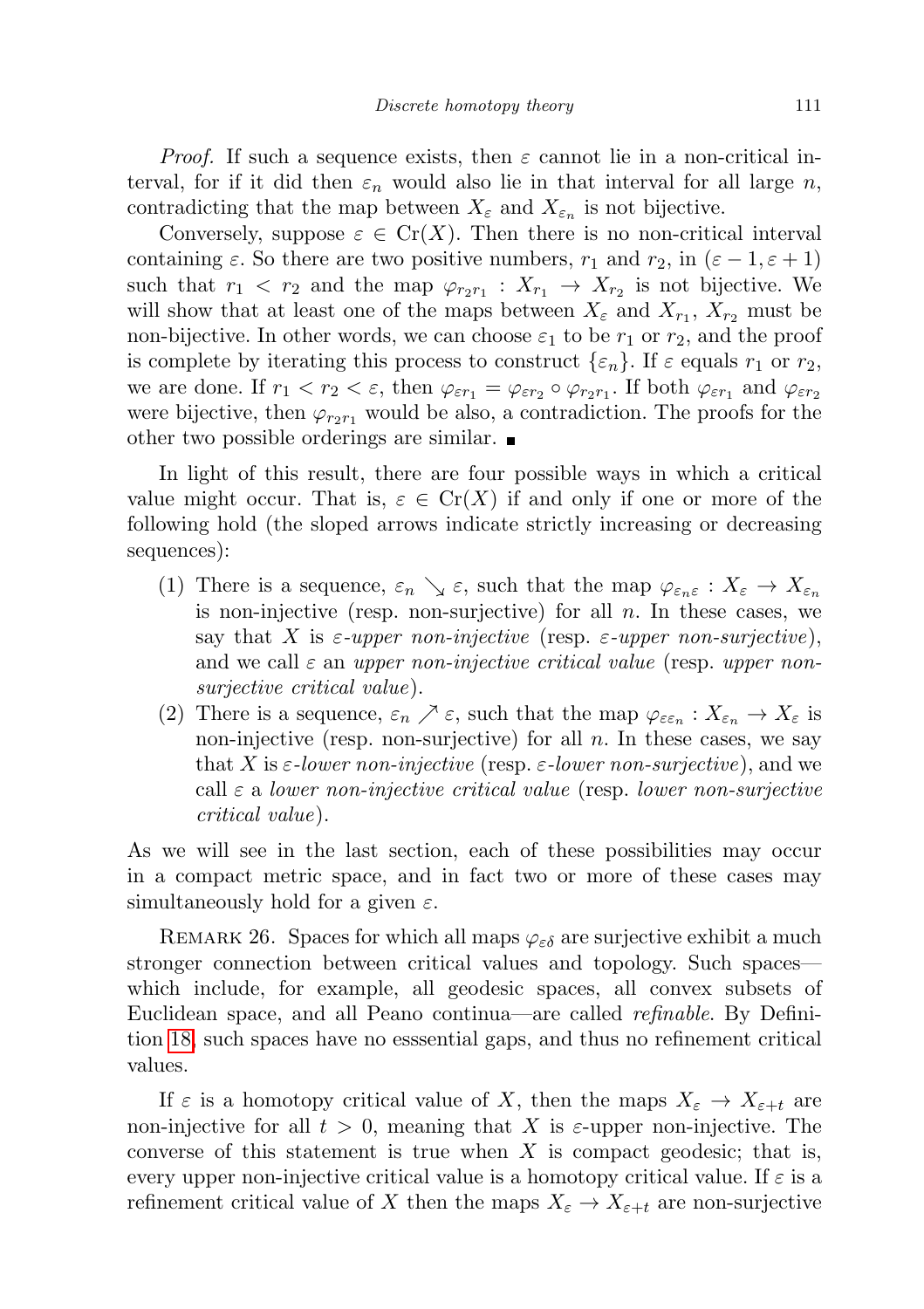for all sufficiently small t, and  $\varepsilon$  is an upper non-surjective critical value. The converse of this statement is not true in general. Example [23](#page-12-0) shows that the two notions may coincide, but it may also be the case that  $\varepsilon$  is an upper non-surjective critical value when there is no essential  $\varepsilon$ -gap, as illustrated in Examples [31](#page-18-1) and [42.](#page-29-0) These examples also show that the second part of Lemma [27](#page-15-0) below cannot be improved to the existence of a refinement critical value.

<span id="page-15-0"></span>LEMMA 27. Let  $0 < \delta < \varepsilon$  be given. If  $\varphi_{\varepsilon\delta}: X_{\delta} \to X_{\varepsilon}$  is not injective, then there is a homotopy critical value of X in the interval  $[\delta, \varepsilon)$ . If  $\varphi_{\varepsilon\delta}$ :  $X_{\delta} \rightarrow X_{\epsilon}$  is not surjective, then there is an upper non-surjective critical value in  $[\delta, \varepsilon)$ .

*Proof.* If  $\varphi_{\varepsilon\delta}: X_{\delta} \to X_{\varepsilon}$  is not injective, then there is a non-trivial  $\delta$ -loop  $\gamma$  that is  $\varepsilon$ -null. Since an  $\varepsilon$ -chain is also an  $(\varepsilon-t)$ -chain for sufficiently small t, and since an  $\varepsilon$ -homotopy is just a finite sequence of  $\varepsilon$ -chains, it follows that an  $\varepsilon$ -homotopy is also an  $(\varepsilon-t)$ -homotopy for sufficiently small  $t > 0$ . Hence,  $\gamma$  is also  $(\varepsilon - t)$ -null for small t. Let  $\varepsilon^* = \inf \{ \tau \in (\delta, \varepsilon) : \gamma \text{ is } \tau\text{-null} \}.$  Note that  $\varepsilon^*$  cannot be in this set, for if  $\gamma$  were  $\varepsilon^*$ -null, it would be  $(\varepsilon^* - t)$ -null for small t, contradicting that  $\varepsilon^*$  is the infimum. Thus  $\gamma$  is  $\varepsilon^*$ -non-trivial but  $(\varepsilon^* + t)$ -null for all  $t > 0$ , making  $\varepsilon^*$  a homotopy critical value.

If  $\varphi_{\varepsilon\delta} : X_{\delta} \to X_{\varepsilon}$  is not surjective then there is a two-point  $\varepsilon$ -chain  $\gamma = \{x, y\}$  that cannot be  $\varepsilon$ -refined to a  $\delta$ -chain. Let  $l = d(x, y) < \varepsilon$  and  $\varepsilon^*$ be the infimum of the set R of all  $\tau \in (\delta, \varepsilon)$  such that  $\gamma$  can be  $\varepsilon$ -refined to a  $τ$ -chain. Clearly we have  $δ ≤ ε^* ≤ l < ε$ . Moreover,  $γ$  cannot be ε-refined to an  $\varepsilon^*$ -chain, for such a chain would also be an  $(\varepsilon^* - t)$ -chain for sufficiently small  $t > 0$ , contradicting  $\varepsilon^* = \inf R$ . Suppose  $\varepsilon^*$  were not an upper nonsurjective critical value. Then there would be some interval  $[\varepsilon^*, \varepsilon^* + t^*)$  such that  $\varepsilon^* + t^* < \varepsilon$  and, for every  $0 < t < t^*$ , every  $(\varepsilon^* + t)$ -chain can be  $(\varepsilon^* + t)$ -refined to an  $\varepsilon^*$ -chain. But by definition of  $\varepsilon^*$ , we can  $\varepsilon$ -refine  $\gamma$  to an  $(\varepsilon^* + t)$ -chain for some  $t < t^*$ . Then we could  $(\varepsilon^* + t)$ -refine that chain to an  $\varepsilon^*$ -chain, yielding an  $\varepsilon$ -refinement of  $\gamma$  to an  $\varepsilon^*$ -chain, a contradiction.

<span id="page-15-1"></span>LEMMA 28. For a connected metric space  $X$  the following hold:

- (1)  $\varepsilon$  is a lower non-injective critical value of X if and only if it is the upper limit of a strictly increasing sequence of homotopy critical values;
- (2) if  $\varepsilon$  is an upper non-injective critical value, then it is either a homotopy critical value or the limit of a strictly decreasing sequence of homotopy critical values.

*Proof.* If  $\varepsilon$  is a lower non-injective critical value of X then there exists a sequence  $\varepsilon_n \nearrow \varepsilon$  such that each map  $X_{\varepsilon_n} \to X_{\varepsilon}$  is non-injective. By Lemma [27,](#page-15-0) for each *n* there is a homotopy critical value  $\varepsilon_n^*$  in the inter-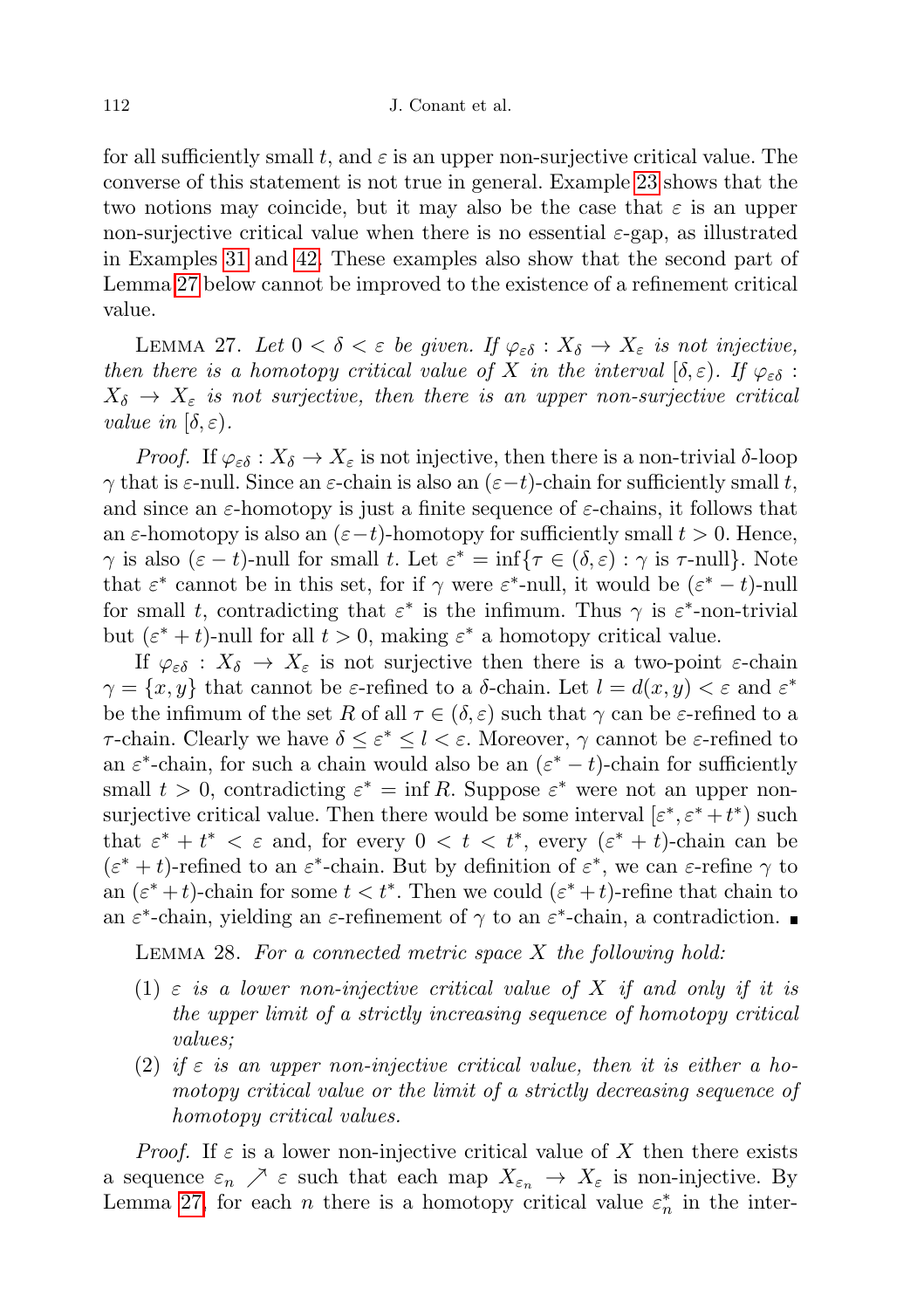val  $[\varepsilon_n, \varepsilon]$ . From the sequence  $\{\varepsilon_n^*\}$  we may choose any strictly increasing subsequence.

Conversely, suppose there is a sequence of homotopy critical values,  $\{\varepsilon_n\},\$ such that  $\varepsilon_n \nearrow \varepsilon$ . Then for each n, there is some  $t > 0$  such that  $\varepsilon_n <$  $\varepsilon_n + t < \varepsilon$  and the map  $\varphi_{\varepsilon_n+t,\varepsilon_n} : X_{\varepsilon_n} \to X_{\varepsilon_n+t}$  is not injective. The map  $\varphi_{\varepsilon\varepsilon_n}:X_{\varepsilon_n}\to X_\varepsilon$  is equal to the composition  $\varphi_{\varepsilon,\varepsilon_n+t}\circ\varphi_{\varepsilon_n+t,\varepsilon_n}$ . Since  $\varphi_{\varepsilon_n+t,\varepsilon_n}$ is not injective, neither is  $\varphi_{\varepsilon\varepsilon_n}$ , completing the proof of the first statement.

For the second statement suppose  $\varepsilon$  is not a homotopy critical value and consider a sequence  $\varepsilon_n \searrow \varepsilon$  such that each map  $\varphi_{\varepsilon_n\varepsilon}: X_{\varepsilon} \to X_{\varepsilon_n}$  is non-injective. Then there is a homotopy critical value  $\varepsilon_n^*$  in  $[\varepsilon, \varepsilon_n)$ , and since  $\varepsilon_n^* \neq \varepsilon$ , we may choose any strictly decreasing subsequence of  $\{\varepsilon_n^*\}$ .

<span id="page-16-0"></span>LEMMA 29. Let X be a metric space and  $\varepsilon > 0$  a lower non-surjective critical value. Then there exists a sequence of upper non-surjective critical values converging up to  $\varepsilon$ . If in addition X is compact, then  $\varepsilon$  is also an upper non-injective critical value.

Proof. The proof of the first part is an application of Lemma [27,](#page-15-0) similar to part (1) of Lemma [28.](#page-15-1) Going further, by hypothesis, there is an  $\varepsilon$ -chain  $\alpha_1 = \{x_1, y_1\}$  that cannot be  $\varepsilon$ -refined to an  $\varepsilon/2$ -chain. Let  $\varepsilon_1 = d(x_1, y_1)$ , and note that  $\varepsilon > \varepsilon_1 \geq \varepsilon/2$ . Now, let  $\tau_1 = \max\{\varepsilon_1, \varepsilon - \varepsilon/3\}$  and  $\tau_1^* =$  $(\tau_1 + \varepsilon)/2$ . Then let  $\alpha_2 = \{x_2, y_2\}$  be an  $\varepsilon$ -chain that cannot be  $\varepsilon$ -refined to a  $\tau_1^*$ -chain. Let  $\varepsilon_2 = d(x_2, y_2)$ , noting that  $\varepsilon_2 \geq \tau_1^* > \tau_1 \geq \varepsilon_1$  and  $\varepsilon > \varepsilon_2 > \varepsilon - \varepsilon/3$ . Continuing this process inductively, we obtain a sequence of  $\varepsilon$ -chains,  $\alpha_n = \{x_n, y_n\}$ , with  $\varepsilon_n := d(x_n, y_n)$  such that  $(a) \varepsilon - \frac{\varepsilon}{n+1} < \varepsilon_n < \varepsilon$ for each  $n \geq 2$ , and (b) for each  $n \geq 1$ , there is some  $\tau$  strictly between  $\varepsilon_n < \varepsilon_{n+1}$  such that  $\alpha_{n+1}$  cannot be  $\varepsilon$ -refined to a  $\tau$ -chain. In particular, ε<sub>n</sub>  $\nearrow$  ε.

If  $X$  is compact, by choosing subsequences if necessary we may suppose that  $x_n \to x$  and  $y_n \to y$  for some  $x, y$  such that  $d(x, y) = \varepsilon$ , and  $d(x_n, x_{n-1})$ ,  $d(y_n, y_{n-1}) < \varepsilon/2$  for all n.

For each n, let  $\beta_n := \{x_n, x_{n-1}, y_{n-1}, y_n\}$ , and let  $\gamma_n$  denote the loop  $\beta_n \alpha_n^{-1} = \{x_n, x_{n-1}, y_{n-1}, y_n, x_n\}.$  Note that  $\beta_n$  is an  $\varepsilon$ -chain and  $\gamma_n$  is an  $\varepsilon$ -loop. For any  $\lambda > \varepsilon_{n-1}$ ,  $\beta_n$  is a  $\lambda$ -chain, since  $d(x_n, x_{n-1}), d(y_n, y_{n-1})$  $\varepsilon/2 \leq \varepsilon_{n-1}$  and  $d(x_{n-1}, y_{n-1}) = \varepsilon_{n-1}$ . In addition, the chain  $\alpha_n$  cannot be ε-homotopic to  $\beta_n$ ; if this were true, then  $\alpha_n$  would be ε-homotopic to a chain in which all distances are at most  $\varepsilon_{n-1}$ , contradicting the fact that there is some  $\tau$  strictly between  $\varepsilon_{n-1}$  and  $\varepsilon_n$  such that  $\alpha_n$  is not  $\varepsilon$ -homotopic to a  $\tau$ -chain. It follows that  $\gamma_n$  is not  $\varepsilon$ -null. We next observe that

 $\varepsilon_{n-1} + d(x_n, x_{n-1}) \geq \varepsilon \text{ and } \varepsilon_{n-1} + d(y_n, y_{n-1}) \geq \varepsilon.$ 

In fact, if the first inequality did not hold, we would have the following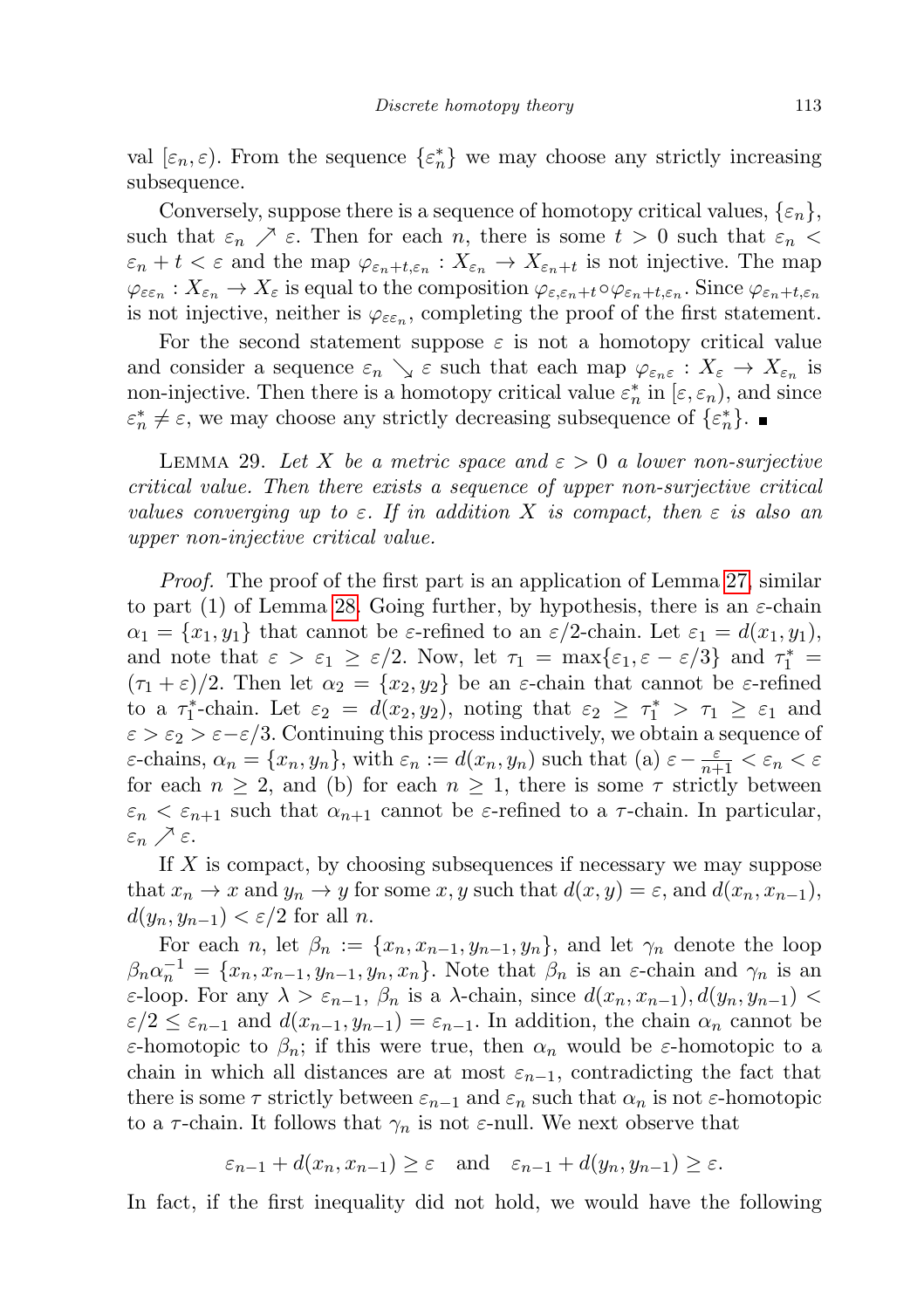$\varepsilon$ -nullhomotopy between  $\gamma_n$  and  $\{x_n\}$ :

(1) 
$$
\gamma_n = \{x_n, x_{n-1}, y_{n-1}, y_n, x_n\} \sim \{x_n, y_{n-1}, y_n, x_n\} \sim \{x_n, y_n, x_n\} \sim \{x_n, x_n\},
$$

where the first step is allowed because

 $d(x_n, y_{n-1}) \leq d(x_n, x_{n-1}) + d(x_{n-1}, y_{n-1}) = d(x_n, x_{n-1}) + \varepsilon_{n-1} < \varepsilon.$ 

A similar conclusion follows if the other inequality does not hold. Finally, define

$$
\delta_n := \max\{\varepsilon_{n-1} + d(x_n, x_{n-1}), \varepsilon_{n-1} + d(y_n, y_{n-1})\} \ge \varepsilon.
$$

Then  $\gamma_n$  is  $(\delta_n + 1/n)$ -null, via the same sequence of steps in homotopy [\(1\)](#page-16-0). This means that the map  $X_{\varepsilon} \to X_{\delta_n+1/n}$  is not injective. Since  $\delta_n+1/n \to \varepsilon$ , it now follows that  $\varepsilon$  is an upper non-injective critical value.

<span id="page-17-0"></span>LEMMA 30. Suppose that X is a compact metric space,  $\varepsilon$  is an upper non-surjective critical value, and there exists  $\delta > \varepsilon$  such that whenever  $\varepsilon <$  $\delta_1 < \delta_2 < \delta$ , the map  $\varphi_{\delta_2 \delta_1}$  is injective. Then  $\varepsilon$  is a refinement critical value.

*Proof.* By assumption, there is a sequence  $\varepsilon_n \searrow \varepsilon$ , with  $\varepsilon_n < \delta$  for all n, such that each map  $X_{\varepsilon} \to X_{\varepsilon_n}$  is not surjective. That is, for each *n* there is an  $\varepsilon_n$ -chain  $\gamma_n = \{x_n, y_n\}$  that cannot be  $\varepsilon_n$ -refined to an  $\varepsilon$ -chain. We claim that for any  $n \geq 1$ ,  $\gamma_n$  cannot be  $\varepsilon_1$ -refined to an  $\varepsilon$ -chain either. If it could be, then, equivalently,  $[\gamma_n]_{\varepsilon_1}$  would lie in the image of  $\varphi_{\varepsilon_1\varepsilon}$ . But by assumption,  $\varphi_{\varepsilon_1\varepsilon_n}$  is an injection, and since  $\varphi_{\varepsilon_1\varepsilon} = \varphi_{\varepsilon_1\varepsilon_n} \circ \varphi_{\varepsilon_n\varepsilon}$ , that would place  $[\gamma_n]_{\varepsilon_n}$  in the image of  $\varphi_{\varepsilon_n\varepsilon}$ , a contradiction.

Since  $X$  is compact, by choosing subsequences if necessary we may suppose  $x_n \to x$  and  $y_n \to y$  for some  $x, y$  with  $d(x, y) = \varepsilon$ . We finish by proving that  $\gamma := \{x, y\}$  is an essential gap. Suppose, to the contrary, that we can find values  $\delta$  strictly greater than but arbitrarily close to  $\varepsilon$  such that  $\gamma$  can be  $\delta$ -refined to an  $\varepsilon$ -chain. We may choose  $\delta < \varepsilon_1$  and n large enough that  $d(x_n, y_n) + d(x_n, x) + d(y_n, y) < \delta$  and  $d(x_n, x), d(y_n, y) < \varepsilon$ . Noting that  $d(x, y_n) \leq d(x, x_n) + d(x_n, y_n) < \delta$ , we have a  $\delta$ -homotopy

$$
\gamma_n = \{x_n, y_n\} \to \{x_n, x, y_n\} \to \{x_n, x, y, y_n\}.
$$

Combining this with a  $\delta$ -refinement of  $\{x, y\}$  to an  $\varepsilon$ -chain, we obtain a δ-refinement of  $\gamma_n$  to an ε-chain. Since  $\delta < \varepsilon_1$ , this δ-refinement would also be an  $\varepsilon_1$ -refinement, which we showed previously does not exist.

*Proof of Theorem [5.](#page-3-2)* Lemmas [28](#page-15-1) and [29](#page-16-0) together imply that  $\varepsilon$  must be upper non-injective or upper non-surjective. If the former holds, then Lemma [28](#page-15-1) and the fact that this critical value is isolated imply that  $\varepsilon$  is a homotopy critical value. If  $\varepsilon$  is upper non-surjective, then since  $\varepsilon$  is an isolated critical value, the hypotheses of Lemma [30](#page-17-0) are satisfied and  $\varepsilon$  is a refinement critical value.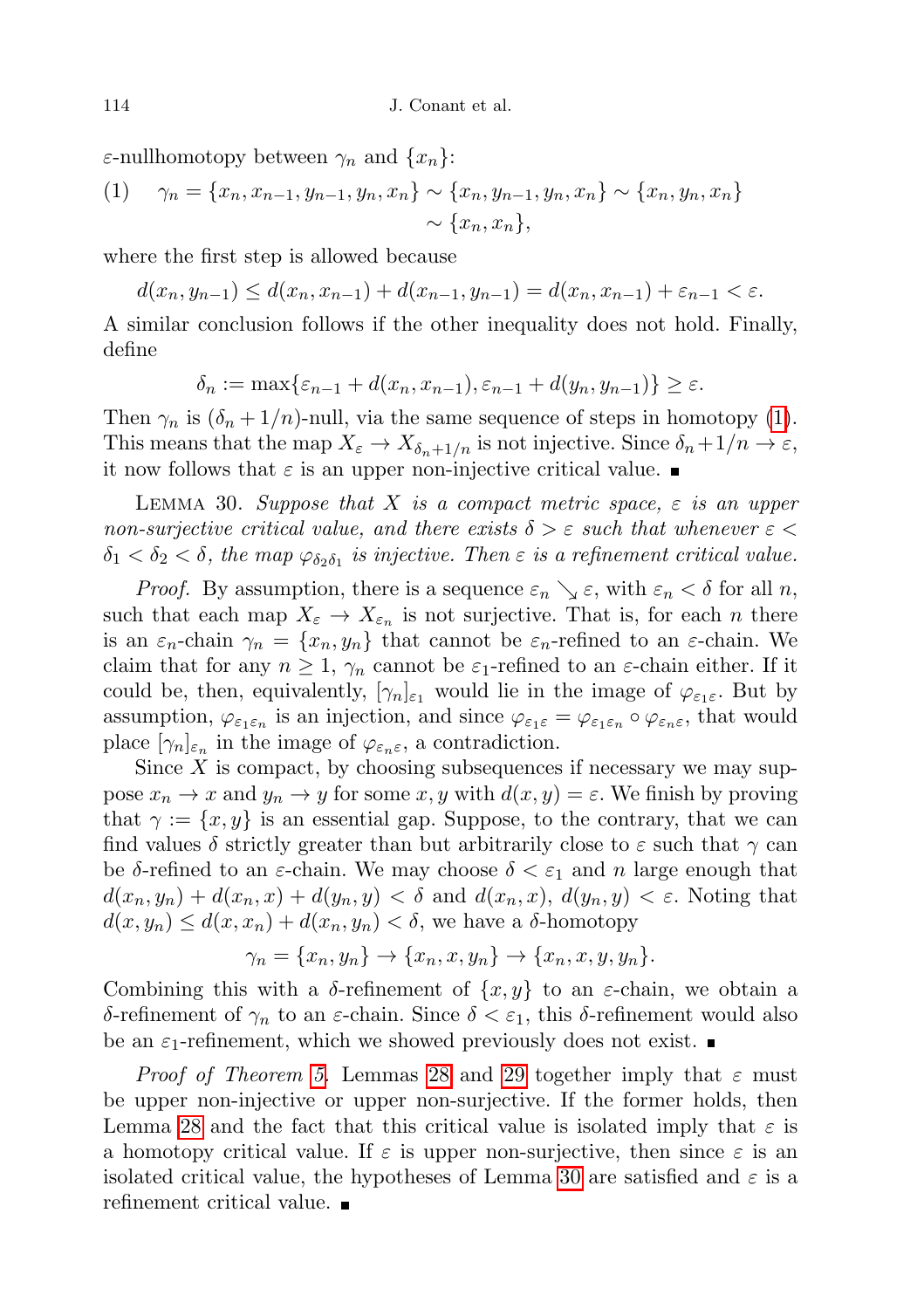Compactness is only required for the second part of the proof of Theorem [5,](#page-3-2) but the theorem is false without it:

<span id="page-18-1"></span>EXAMPLE 31. Let X be the union of the graphs of  $f(x) = 1 + e^x$  and  $g(x) = -1 - e^x$ , for  $x \leq 0$ , and the vertical segment connecting the right endpoints of each graph. Give X the subspace metric inherited from  $\mathbb{R}^2$ . Pictured as a subset of  $\mathbb{R}^2$ , as  $x \to -\infty$  the tails of this space asymptotically approach a distance of 2 from each other. In fact, 2 is an upper non-surjective critical value. To see this, take any pair of vertically aligned points,  $\{(x, -1 - e^x), (x, 1 + e^x)\}\$ , for any  $x \ll 0$ . The distance between these points is  $2 + 2e^x$ . For all  $\varepsilon$  greater than but sufficiently close to this value, this chain can be  $\varepsilon$ -refined to a  $(2 + \tau)$ -chain for any  $\tau > 0$ , but it cannot be refined to a 2-chain. (If  $\varepsilon$  is large enough we can simply refine it around the other end.) However, there is no essential 2-gap in this space.

*Proof of Theorem [3.](#page-3-3)* The containment  $H(X) \cup R(X) \subset Cr(X)$  is clear since  $Cr(X)$  is closed in  $\mathbb{R}_+$ . Conversely, let  $\varepsilon > 0$  be a critical value of X. Lemma [28](#page-15-1) immediately handles the cases when  $\varepsilon$  is upper or lower noninjective. If  $\varepsilon$  is lower non-surjective then we may use Lemma [29](#page-16-0) followed by Lemma [28.](#page-15-1) If  $\varepsilon$  is upper non-surjective then by Lemma [30](#page-17-0) we need only consider the following case: there exist, for each  $n \geq 1$ ,  $\tau_n$  and  $\delta_n$  such that  $\varepsilon < \delta_n < \tau_n < \varepsilon + 1/n$  and the map  $\varphi_{\tau_n \delta_n} : X_{\delta_n} \to X_{\tau_n}$  is non-injective. But then Lemma [27](#page-15-0) implies there is a homotopy critical value in each interval  $[\delta_n, \tau_n)$ , and the proof is finished.

The next few results further examine the utility and topological significance of refinement critical values.

<span id="page-18-0"></span>PROPOSITION 32. If  $\{x, y\}$  is an essential  $\varepsilon$ -gap in a metric space X, then the balls  $B(x, \delta)$  and  $B(y, \delta)$  are disconnected for all  $\delta$  greater than but sufficiently close to  $\varepsilon$ .

*Proof.* Let  $\alpha := \{x, y\}$  be an essential  $\varepsilon$ -gap in X. There is a  $\tau > \varepsilon$ such that for all  $\delta \in (\varepsilon, \tau)$ ,  $\alpha$  is not  $\delta$ -homotopic to an  $\varepsilon$ -chain. We claim that  $B(x, \delta)$  is not connected for all such  $\delta$ ; a parallel argument holds for  $B(y,\delta)$ . In fact,  $B(x,\delta)$  is not even  $\varepsilon$ -connected. If  $B(x,\delta)$  were  $\varepsilon$ -connected, there would be an  $\varepsilon$ -chain  $\beta = \{x = x_0, x_1, \ldots, x_n = y\}$  lying in  $B(x, \delta)$ . Then we could construct a  $\delta$ -homotopy between  $\beta$  and  $\alpha$  by just successively removing  $x_1, x_2, \ldots, x_{n-1}$ . But this contradicts that  $\{x, y\}$  is an essential  $\varepsilon$ -gap.  $\blacksquare$ 

The Topologist's Sine Curve with its Euclidean metric has no refinement critical values but has a continuum of points at which small balls are not connected. Thus, the converse of the previous proposition is not true.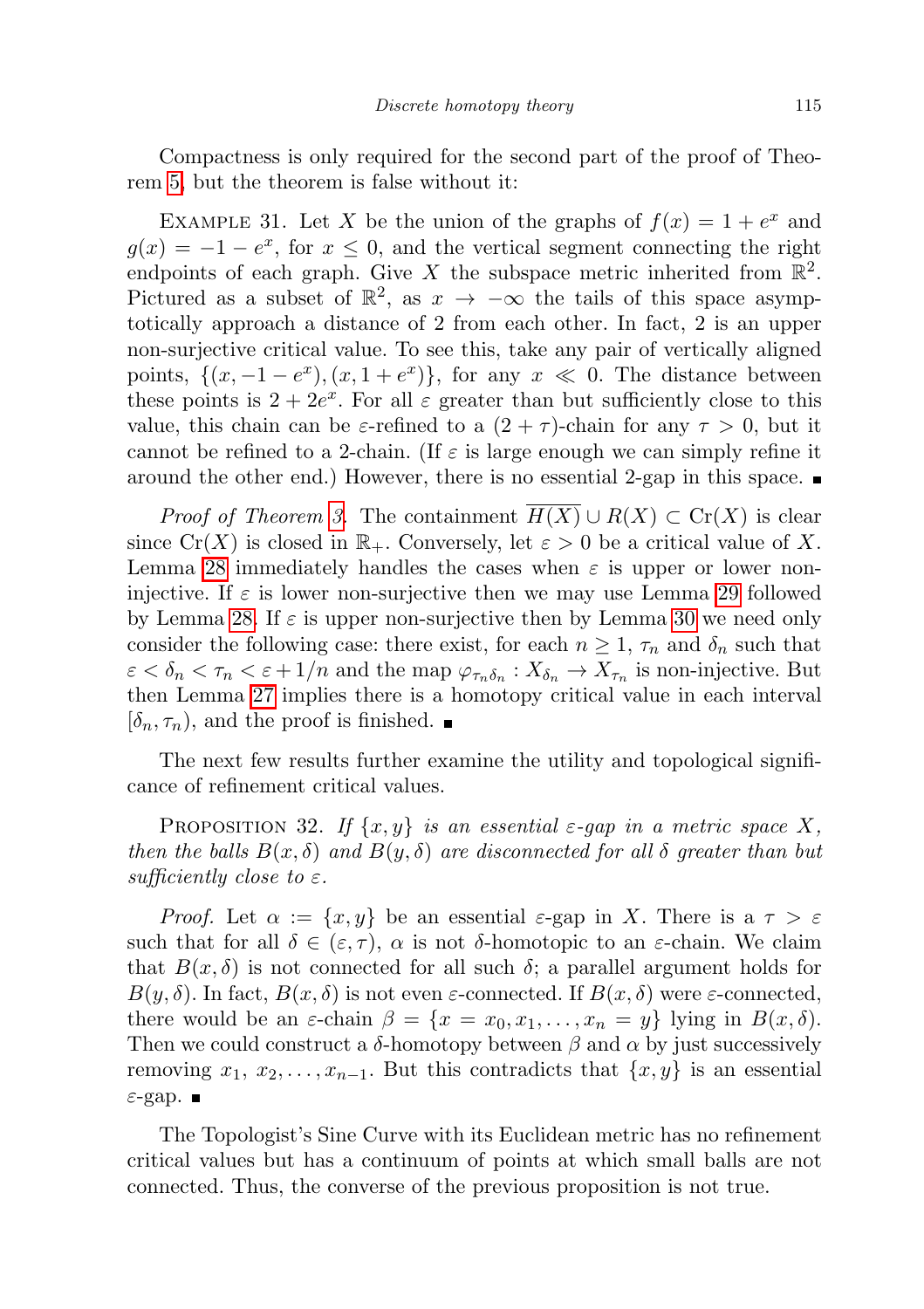DEFINITION 33. Let  $(X, d)$  be a connected metric space with  $\varepsilon > 0$ . The ε-intrinsic metric determined or induced by d is the metric  $D<sub>ε</sub>$  defined by

 $D_{\varepsilon}(x, y) = \inf \{ L(\alpha) : \alpha \text{ is an } \varepsilon\text{-chain in } (X, d) \text{ from } x \text{ to } y \}.$ 

The fact that  $D_{\varepsilon}$  is a metric follows from the same type of argument that shows  $d_{\varepsilon}$  is a metric on the  $\varepsilon$ -cover, and it follows immediately from the triangle inequality that  $d \leq D_{\varepsilon}$ . This inequality and the fact that  $\{x, y\}$ is the shortest  $\varepsilon$ -chain between x and y when  $d(x, y) < \varepsilon$  further imply that  $D_{\varepsilon}(x, y) < \varepsilon$  if and only if  $d(x, y) < \varepsilon$ , in which case the two metrics agree. This moreover shows that not only are  $(X, d)$  and  $(X, D<sub>\varepsilon</sub>)$  locally isometric, but also the topologies induced by d and  $D_{\varepsilon}$  are equivalent. Finally, for fixed  $x, y \in X$ , it is easy to see that  $D_{\varepsilon}(x, y) \leq D_{\delta}(x, y)$  for  $\delta < \varepsilon$ , since any δ-chain from x to y is also an ε-chain. Thus, the function  $(\varepsilon, x, y) \mapsto D_{\varepsilon}(x, y)$ is decreasing in  $\varepsilon$ , or increasing as  $\varepsilon \to 0$ .

The  $\varepsilon$ -intrinsic metric induced by a given metric can be thought of as a discretized or coarse analog of an induced length metric. If  $(X, d)$  is already a length or geodesic space, then  $D_{\varepsilon}$  is equal to d for every  $\varepsilon$ . Thus, one can roughly think of the difference between a given metric  $d$  and the induced metric  $D_{\varepsilon}$  as a measure—at a particular metric scale—of how far d is from being intrinsic in some sense. It is also interesting to note that the  $\varepsilon$ -cover,  $X_{\varepsilon}$ , with its natural metric  $d_{\varepsilon}$ , is always  $\varepsilon$ -intrinsic, whether  $(X, d)$ is geodesic or not.

One of the results of Theorem [2](#page-3-0) is that, for each  $\varepsilon > 0$ , one can replace the given metric  $d$  on a compact connected metric space  $X$  with a topologically equivalent metric that eliminates all refinement critical values greater than  $\varepsilon$ . In particular, we have the following immediate corollary.

COROLLARY 34. If  $(X, d)$  is a compact connected metric space such that inf  $R(X) > 0$ , then there is a metric d on X that is topologically equivalent to d and is such that  $(X, d)$  has no refinement critical values.

This result also supports the idea put forth in the introduction that refinement critical values arise not as much as a result of the underlying topology of the given space as they do as a result of the particular metric one imposes on the space.

*Proof of Theorem [2.](#page-3-0)* Part (1) has already been noted. Consider the metric space  $(X, D_{\varepsilon})$ . We claim that for any  $\delta > \varepsilon$ , any two-point  $\delta$ -chain can be  $\delta$ -refined to an  $\varepsilon$ -chain, showing that there are no refinement critical values greater than  $\varepsilon$ . But this essentially follows from the definition of  $D_{\varepsilon}$ . If  $D_{\varepsilon}(x, y) < \delta$ , then there is—with respect to d—an  $\varepsilon$ -chain  $\alpha = \{x =$  $x_0, x_1, \ldots, x_n = y$  such that  $L(\alpha) = \sum_{i=1}^n d(x_{i-1}, x_i) < \delta$ . Since the metrics agree on  $\varepsilon$ -balls,  $\alpha$  is also an  $\varepsilon$ -chain in  $(X, D_{\varepsilon})$ . To see that  $\alpha$  is  $\delta$ -homotopic to  $\{x, y\}$  in  $(X, D_{\varepsilon})$ , we construct a  $\delta$ -homotopy as follows. Since  $\{x_0, x_1, x_2\}$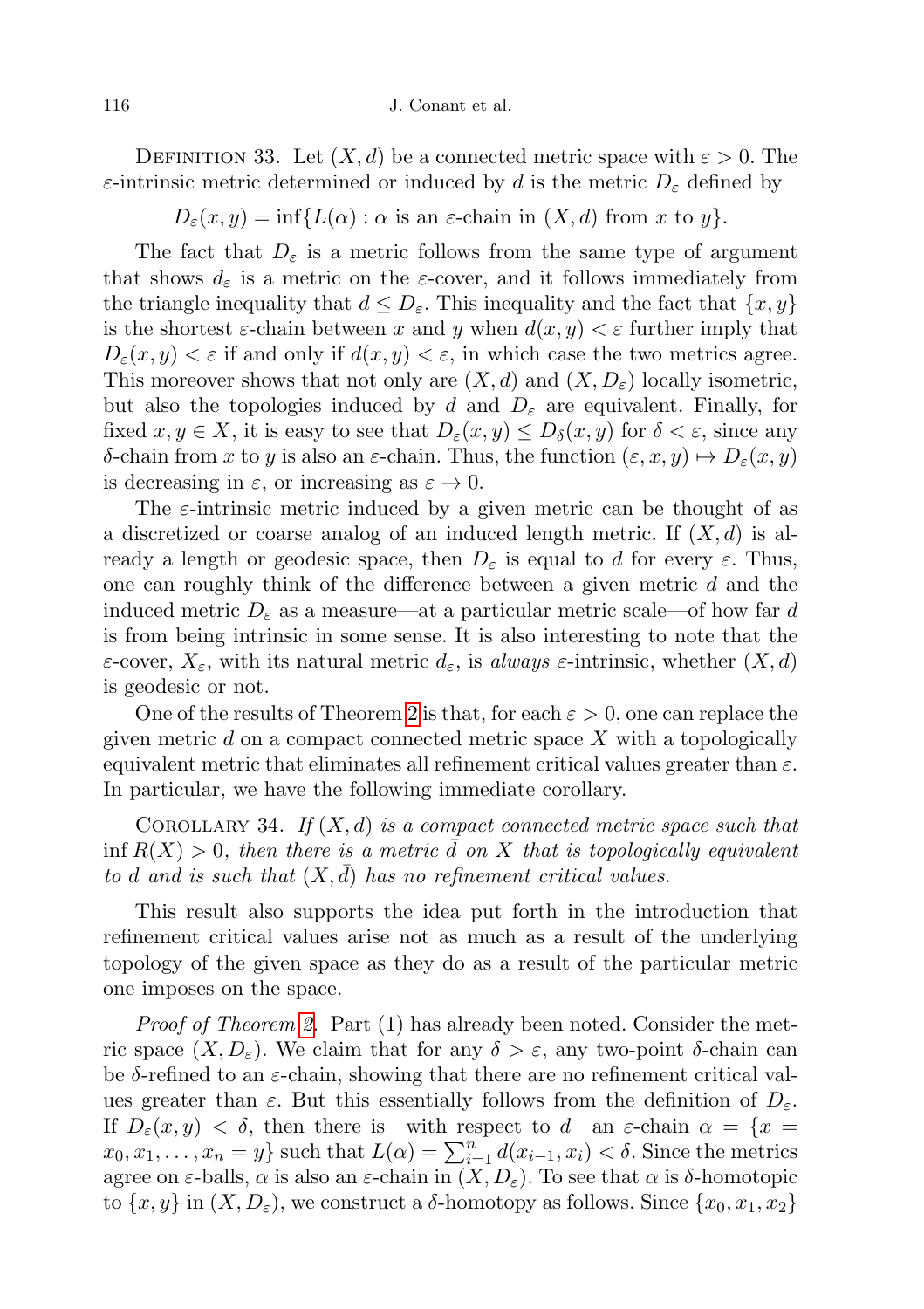is an  $\varepsilon$ -chain with respect to d, we have  $D_{\varepsilon}(x_0, x_2) \leq d(x_0, x_1) + d(x_1, x_2) \leq d(x_0, x_2)$  $\sum_{i=1}^{n} d(x_{i-1}, x_i) < \delta$ . Thus, we can remove  $x_1$  from  $\alpha$  via  $\delta$ -homotopy to obtain  $\{x_0, x_2, \ldots, x_n\}$ . Similarly,  $\{x_0, x_1, x_2, x_3\}$  is an  $\varepsilon$ -chain in  $(X, d)$  from  $x_0$  to  $x_3$ , and  $D_{\varepsilon}(x_0, x_3) \leq \sum_{i=1}^3 d(x_{i-1}, x_i) \leq \sum_{i=1}^n d(x_{i-1}, x_i) < \delta$ . So, we can then remove  $x_2$  from the previous chain to obtain  $\{x_0, x_3, \ldots, x_n\}$ . Continuing in the obvious way, we obtain a  $\delta$ -homotopy in  $(X, D_{\varepsilon})$  from  $\alpha$ to  $\{x = x_0, x_n = y\}.$ 

Now, assume  $(X, d)$  is compact, which implies that there is a natural number M such that any two points in  $(X, d)$  can be joined by an  $\varepsilon$ -chain having at most M points. If  $x, y \in X$  and  $d(x, y) < \varepsilon$ , then  $D_{\varepsilon}(x, y) = d(x, y)$ and we trivially have  $D_{\varepsilon}(x, y) \leq Md(x, y)$ . Suppose  $d(x, y) \geq \varepsilon$ , and let  $\alpha$ be an  $\varepsilon$ -chain in  $(X, d)$  from x to y with M or fewer points. It follows that  $D_{\varepsilon}(x, y) \leq L(\alpha) \leq M\varepsilon \leq Md(x, y)$ . Thus,  $D_{\varepsilon} \leq Md$ , and the two metrics are bi-Lipschitz equivalent.

Since  $D_{\varepsilon}(x, y)$  is increasing as  $\varepsilon$  decreases, it is natural to consider what happens when we let  $\varepsilon$  go to 0. If we set

$$
D_0(x,y) = \sup_{\varepsilon} D_{\varepsilon}(x,y),
$$

then it is easy to see that  $D_0$  is also a metric on X when  $D_0(x, y)$  is finite for all x and y. Furthermore, we obviously have  $d(x, y) \leq D_{\varepsilon}(x, y) \leq D_0(x, y)$ for all  $x, y \in X$  and  $\varepsilon > 0$ . In general, however,  $D_0$  need not be finite even for a compact connected metric space. For instance, if we take the usual Koch snowflake with its subspace metric in  $\mathbb{R}^2$ , then  $D_0(x, y)$  will be infinite for all pairs of points. Moreover, even if  $D_0$  is finite and uniformly bounded, the resulting metric space  $(X, D_0)$  need not be topologically equivalent to the original space  $(X, d)$ . If X is the boundary of the unit square in  $\mathbb{R}^2$ with the vertical segments from the top boundary to the bottom attached at the points  $(1/2^n, 0)$ , then X with the subspace metric is compact and path connected, though not locally connected. In this case,  $D_0(x, y)$  is finite for every  $(x, y)$ , but the resulting space  $(X, D_0)$  is not compact. The issue that arises here is that the while  $D_0$  is bounded, the relative distortion  $D_0(x, y)/d(x, y)$  is unbounded.

*Proof of Theorem [6.](#page-4-0)* The proof that  $(X, D_0)$  has no refinement critical values follows as in the proof of Theorem [2.](#page-3-0) In fact, if  $\varepsilon < \delta$  and  $\{x, y\}$  is a δ-chain with respect to  $D_0$ , then  $D_{\varepsilon}(x, y) \leq D_0(x, y) < \delta$ , and the preceding proof goes through without change.

For the second part, it suffices to prove that for every  $x, y \in X$  there is a midpoint between x and y (cf. [\[5\]](#page-30-5) or [\[8\]](#page-31-10)), i.e. a point  $m \in X$  such that  $D_0(x,m) = D_0(y,m) \leq D_0(x,y)/2$ . By definition of  $D_0$  for every natural number *i* there is a  $1/i$ -chain  $\alpha := \{x = x_0, \ldots, x_n = y\}$  such that  $L(\alpha)$  $D_0(x,y) + 1/i$ . Let  $j_i$  be the largest index such that  $L(\lbrace x_0, \ldots, x_{j_i} \rbrace) \leq$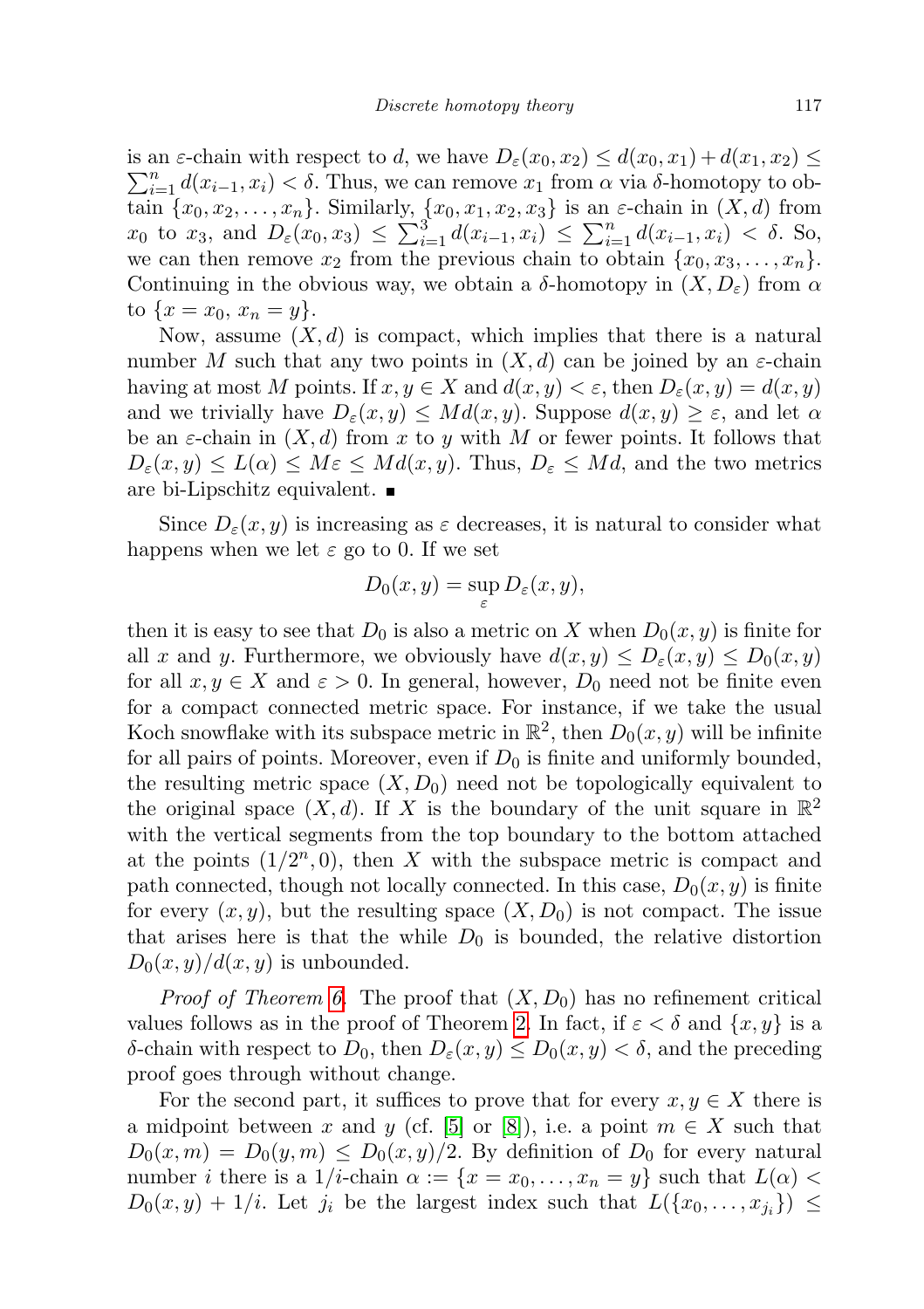$D_0(x, y)/2$ . By the triangle inequality,

$$
L(\{x_0,\ldots,x_{j_i}\}) \ge L(\{x_0,\ldots,x_{j_i+1}\}) - \frac{1}{i} > \frac{D_0(x,y)}{2} - \frac{1}{i}.
$$

Setting  $m_i := x_{j_i}$  we have by definition  $D_{1/i}(x, m_i) \leq D_0(x, y)/2$ . On the other hand,

$$
D_{1/i}(y, m_i) \le L(\{m_i = x_{j_i}, \dots, y\}) = L(\alpha) - L(\{x_0, \dots, x_{j_i}\})
$$
  

$$
< D_0(x, y) + \frac{1}{i} - \left(\frac{D_0(x, y)}{2} - \frac{1}{i}\right) = \frac{D_0(x, y)}{2} + \frac{2}{i}.
$$

Combining these inequalites we obtain

$$
D_{1/i}(x, m_i) \le \frac{D_0(x, y)}{2}
$$
 and  $D_{1/i}(y, m_i) \le \frac{D_0(x, y)}{2} + \frac{2}{i}$ ,  $i \ge 1$ .

By choosing a subsequence if necessary we may assume that  $m_i \to m \in X$ . Since X is compact, it follows from Dini's Theorem (cf. [\[12\]](#page-31-11)) that  $D_{1/i}$ actually converges to  $D_0$  uniformly. Thus, given any  $k > 0$ , we have  $D_0(x, m_i) - 1/k < D_{1/i}(x, m_i) \leq D_0(x, m_i)$  and  $D_0(y, m_i) - 1/k <$  $D_{1/i}(y, m_i) \leq D_0(y, m_i)$  for all large *i*. For a fixed *k*, it follows that

$$
D_0(x, m_i) - \frac{1}{k} < \frac{D_0(x, y)}{2}
$$
 and  $D_0(y, m_i) - \frac{1}{k} < \frac{D_0(x, y)}{2} + \frac{2}{i}$ 

for all sufficiently large *i*. Letting  $i \to \infty$  in these inequalities, we obtain

$$
D_0(x,m) - \frac{1}{k} \le \frac{D_0(x,y)}{2}
$$
 and  $D_0(y,m) - \frac{1}{k} \le \frac{D_0(x,y)}{2}$ .

Finally, we let  $k \to \infty$ , and this is the desired result.

Note that an immediate corollary of the above proof is that  $(X, D_{\varepsilon})$ converges in the uniform sense (cf. [\[5\]](#page-30-5))—hence, in the Gromov–Hausdorff sense—to  $(X, D_0)$  as  $\varepsilon \to 0$ .

4. Examples of non-discrete spectra. In this section we will present several examples illustrating some of the phenomena that can occur concerning the critical spectrum of a general compact metric space. We will first prove some technical results that facilitate identifying refinement critical values. Roughly speaking, the following construction yields a method for detecting or constructing essential gaps. Indeed, the following discussion and definition should make it clear why the name 'essential gap' is appropriate for the structure that induces a refinement critical value.

Let X be a connected metric space. Assume there are points,  $x, y \in X$ , with  $d(x, y) = l > 0$ , and a number  $\varepsilon^* > l$  such that the following holds: for each  $\varepsilon$  in the interval  $(l, \varepsilon^*]$ , if we let  $B_x = B(x, \varepsilon - l)$  and  $B_y = B(y, \varepsilon - l)$ , then we can express X as a disjoint union,  $X = Z \cup Y$ , such that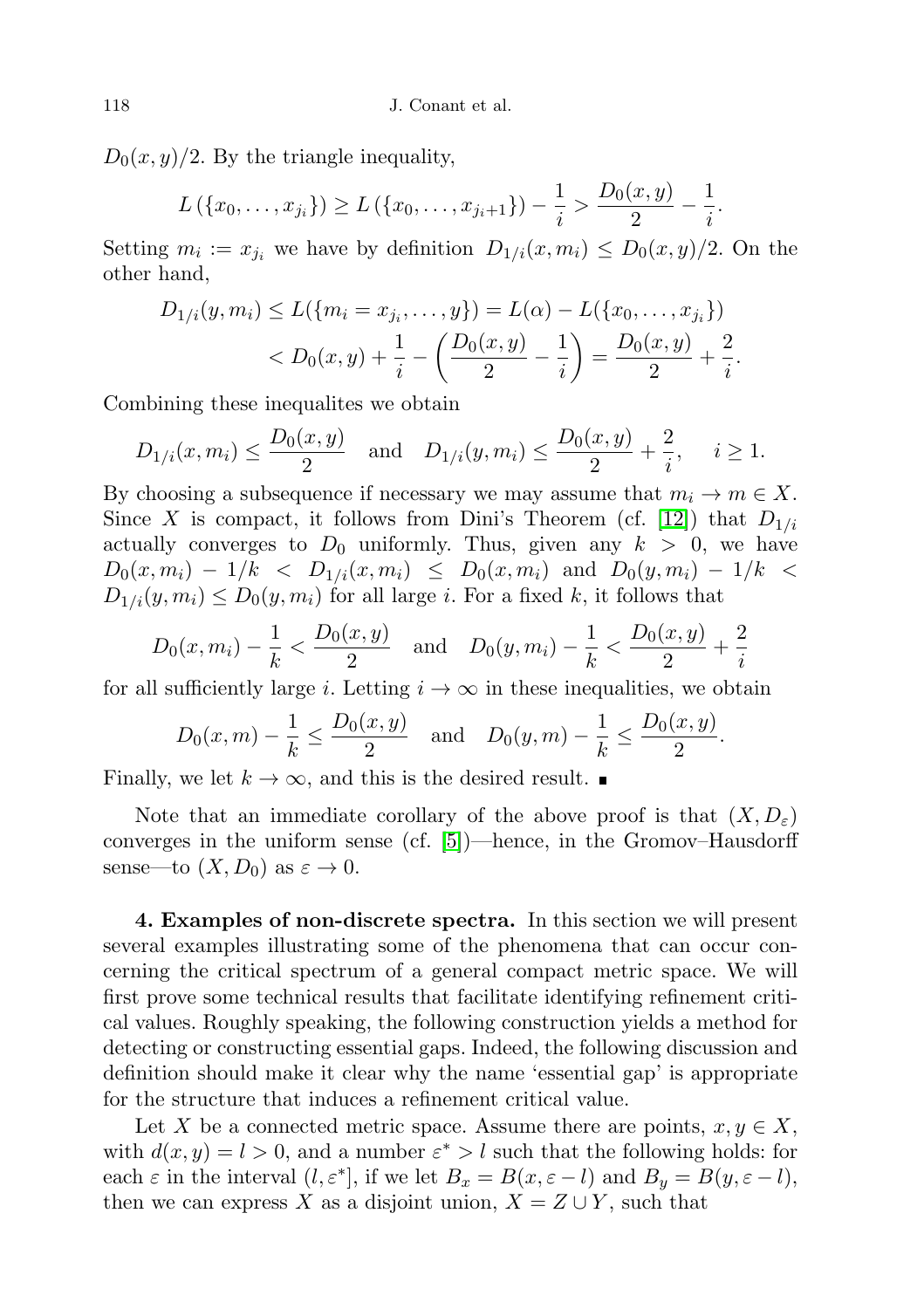- (1)  $B_x \subset Z$  and  $B_y \subset Y$  (hence  $B_x \cap B_y = \emptyset$ ),
- (2) the only points in Z that are strictly within  $\varepsilon$  of a point in  $B_y$  lie in  $B_x$ , and the only points of Y that are strictly within  $\varepsilon$  of a point in  $B_x$  lie in  $B_y$ .

If these conditions hold, we call  $\{x, y\}$  a pre-essential gap. A pre-essential gap need not be an essential gap. Note also that though it behaves like one locally around x and y,  $\{Z, Y\}$  need not be a disconnection of X. As we have already seen, connected spaces can have refinement critical values.

Given a pre-essential gap,  $\{x, y\}$ , with  $d(x, y) = l < \varepsilon \leq \varepsilon^*$  as above, let  $\gamma = \{x_0, \ldots, x_n\}$  be any  $\varepsilon$ -chain in X. A pair of consecutive points,  $(x_{i-1}, x_i)$ ,  $1 \leq i \leq n$ , will be said to *contain* or *cross the x*, *y*-gap if  $x_{i-1}$ lies in either  $B_x$  or  $B_y$  and  $x_i$  lies in the other ball. Assign to each pair of consecutive points a value  $|x_{i-1}, x_i|$  as follows:

$$
|x_{i-1}, x_i| = \begin{cases} 0, & (x_{i-1}, x_i) \text{ does not contain the } x, y\text{-gap,} \\ 1, & x_{i-1} \in B_x, x_i \in B_y, \\ -1, & x_{i-1} \in B_y, x_i \in B_x. \end{cases}
$$

Note that the order of the points in the notation  $|x_{i-1}, x_i|$  does matter; the second case in this definition, for instance, occurs when the first point of the pair lies in  $B_x$  and the second point lies in  $B_y$ , while the third case occurs when the opposite holds. Now, define  $\mathscr{G}(\gamma; x, y, \varepsilon) := \sum_{i=1}^n |x_{i-1}, x_i|$ . We call this the  $(x, y, \varepsilon)$ -gap number of  $\gamma$ ; it measures the net number of times  $\gamma$ crosses the  $x, y$ -gap.

LEMMA 35. Assume that the above conditions hold for some  $\varepsilon^* > l =$  $d(x, y)$ , so that  $\{x, y\}$  is a pre-essential gap. Given  $\varepsilon$  such that  $l < \varepsilon \leq \varepsilon^*$ , the integer  $\mathscr{G}(\gamma; x, y, \varepsilon)$  is an  $\varepsilon$ -homotopy invariant. That is, for fixed  $\varepsilon \in (l, \varepsilon^*]$ , if  $\alpha$  and  $\gamma$  are  $\varepsilon$ -chains such that  $\alpha \sim_{\varepsilon} \gamma$ , then  $\mathscr{G}(\gamma; x, y, \varepsilon) = \mathscr{G}(\alpha; x, y, \varepsilon)$ .

*Proof.* Since any  $\varepsilon$ -homotopy taking  $\gamma$  to  $\alpha$  will consist of a finite sequence of basic moves, it suffices to prove the result in the case where  $\alpha$  is obtained by adding or removing a single point to/from  $\gamma$ . The proof is not difficult, but it is a tedious process in working through all the possible cases. We will prove one case to illustrate the reasoning used. The rest of the cases follow in exactly the same manner.

Let  $\gamma = \{x_0, x_1, \ldots, x_n\}$ , and assume that  $\alpha$  is obtained by adding z between  $x_{i-1}$  and  $x_i$ . Since this basic move only affects three different pairs of points in the sums defining the  $(x, y, \varepsilon)$ -gap numbers of  $\gamma$  and  $\alpha$ , we only need to show that  $|x_{i-1}, x_i| = |x_{i-1}, z| + |z, x_i|$ .

Assume that  $|x_{i-1}, x_i| = 0$ . If  $|x_{i-1}, z| = |z, x_i| = 0$ , then the result is clear. If  $|x_{i-1}, z| = 1$  and  $|z, x_i| = -1$  (or  $|x_{i-1}, z| = -1$  and  $|z, x_i| = 1$ ), the result is also clear. The subcase  $|x_{i-1}, z| = 1 = |z, x_i|$  cannot occur,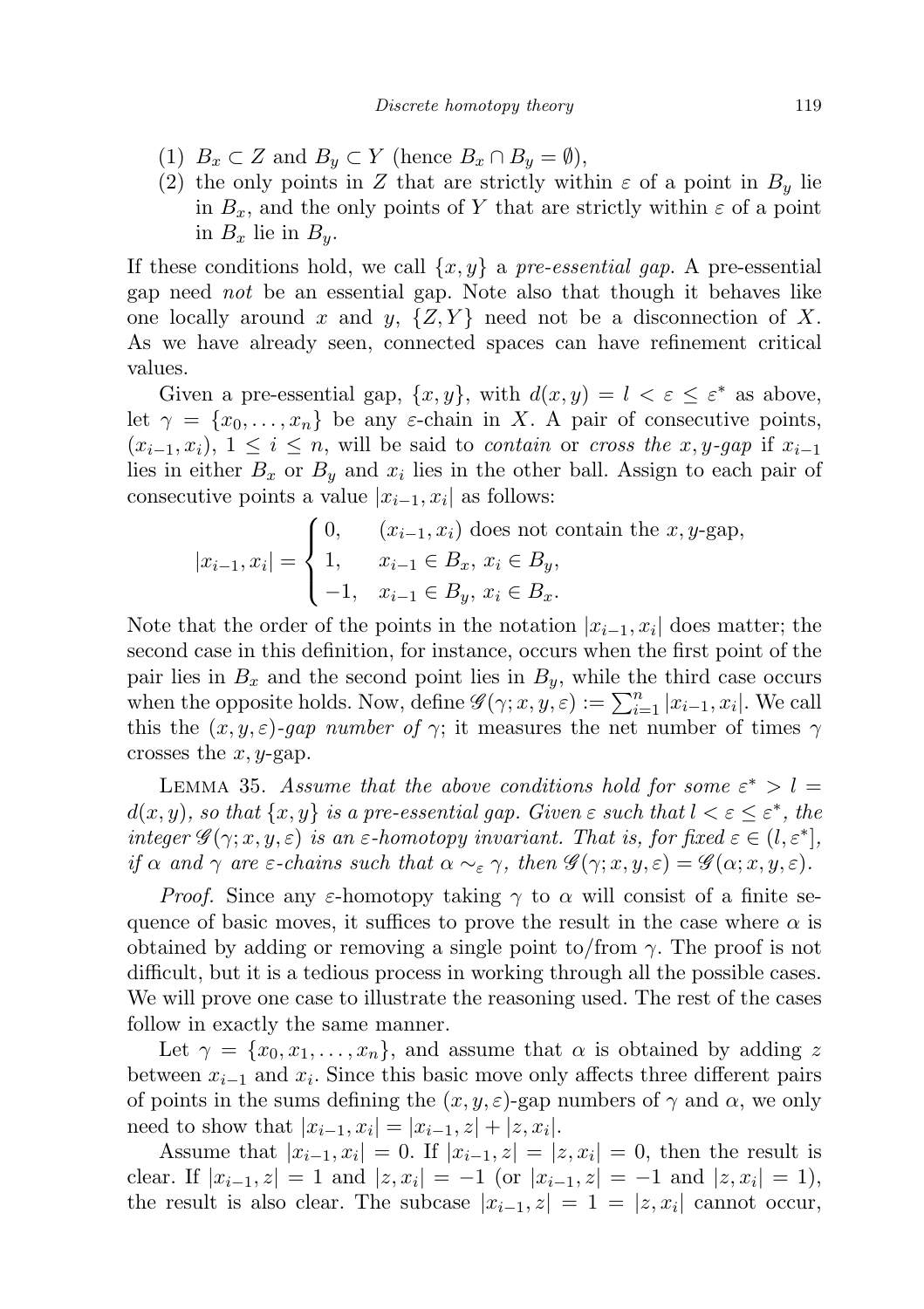for the first equality would imply that  $x_{i-1} \in B_x$  and  $z \in B_y$ , while the second would imply that  $z \in B_x$  and  $x_i \in B_y$ , which would further imply that  $z \in B_x \cap B_y$ , a contradiction. The case  $|x_{i-1}, z| = -1 = |z, x_i|$  cannot occur either, for the first equality would imply  $x_{i-1} \in B_y$  and  $z \in B_x$ , while the second would imply that  $z \in B_y$  and  $x_i \in B_x$ , another contradiction. Suppose  $|x_{i-1}, z|=1$  and  $|z, x_i|=0$ . Then  $x_{i-1} \in B_x$ ,  $z \in B_y$ , and  $x_i$  cannot be in  $B_x$  or  $B_y$  (or else we would have  $|x_{i-1}, x_i| = 1$  in the latter case and  $|z, x_i| = -1$  in the former). But  $x_i$  must lie in Z or Y, and  $x_i$  is strictly within  $\varepsilon$  of  $x_{i-1}$ , a point in  $B_x$ , and strictly within  $\varepsilon$  of z, a point in  $B_y$ . If  $x_i \in Z$ , then, since  $d(x_i, z) < \varepsilon$ , condition (2) above implies that  $x_i \in B_x$ , a contradiction. If  $x_i \in Y$ , then  $d(x_i, x_{i-1}) < \varepsilon$  implies that  $x_i \in B_y$ , another contradiction. Similar reasoning applies to the cases  $|x_{i-1}, z| = -1$  and  $|z, x_i| = 0, |x_{i-1}, z| = 0$  and  $|z, x_i| = 1$ , and  $|x_{i-1}, z| = 0$  and  $|z, x_i| = -1$ . Thus, given that  $|x_{i-1}, x_i| = 0$ , the only possible cases that can occur result in the equality  $|x_{i-1}, x_i| = |x_{i-1}, z| + |z, x_i|$ . Proceeding, one would argue simliarly for the cases  $|x_{i-1}, x_i| = \pm 1$ , and then work through the same procedure in the case where a point is removed from  $\gamma$  to obtain  $\alpha$ . All cases that can occur lead to the desired equality, thus proving the result.

LEMMA 36 (Essential Gap Lemma). Let  $X$  be a chain connected metric space, and suppose  $\{x, y\}$  is a pre-essential gap with  $d(x, y) = l$ . If  $dist(B(x, r), B(y, r)) = d(x, y)$  for all sufficiently small r, then  $\{x, y\}$  is an essential l-gap.

*Proof.* Let  $\varepsilon^* > l$  be as in the definition of a pre-essential gap; we may assume that  $\varepsilon^* - l$  is small enough that  $dist(B(x, r), B(y, r)) = d(x, y)$  for all  $r \leq \varepsilon^* - l$ . Fix  $\varepsilon$  so that  $l < \varepsilon \leq \varepsilon^*$ . Then  $\gamma := \{x, y\}$  is an  $\varepsilon$ -chain, and  $\mathscr{G}(\gamma; x, y, \varepsilon) = 1$ . No *l*-chain can cross the x, y-gap. In fact, if  $\{z_0, \ldots, z_n\}$  is an *l*-chain, and if we had  $z_{i-1} \in B_x = B(x, \varepsilon - l)$  and  $z_{i-1} \in B_y = B(y, \varepsilon - l)$ , then we would have  $dist(B_x, B_y) \leq d(z_{i-1}, z_i) < l$ , contradicting the fact that dist $(B_x, B_y) = d(x, y) = l$ . Thus, the  $(x, y, \varepsilon)$ -gap number of any lchain must be 0. The  $\varepsilon$ -homotopy invariance of this value then implies that  $\gamma = \{x, y\}$  is not  $\varepsilon$ -homotopic to an *l*-chain. Since  $\varepsilon \in (l, \varepsilon^*)$  was arbitrary, it follows that  $\{x, y\}$  is an essential *l*-gap.  $\blacksquare$ 

A partial converse to the Essential Gap Lemma also holds. However, this condition alone is not sufficient to ensure that  $\{x, y\}$  is an essential gap.

LEMMA 37. If  $\{x, y\}$  is an essential gap in X, then  $dist(B(x, r), B(y, r))$  $= d(x, y)$  for sufficiently small r.

*Proof.* Suppose the conclusion does not hold. Let  $l = d(x, y)$ , and let  $\varepsilon > l$  be given. Choose  $r < \min\{l, (\varepsilon - l)/2\}$  such that there are points  $u \in$  $B(x, r), v \in B(y, r)$  satisfying dist $(B(x, r), B(y, r)) \leq d(u, v) < d(x, y) = l$ . We can transform  $\{x, y\}$  via  $\varepsilon$ -homotopy as follows:  $\{x, y\} \to \{x, u, y\} \to$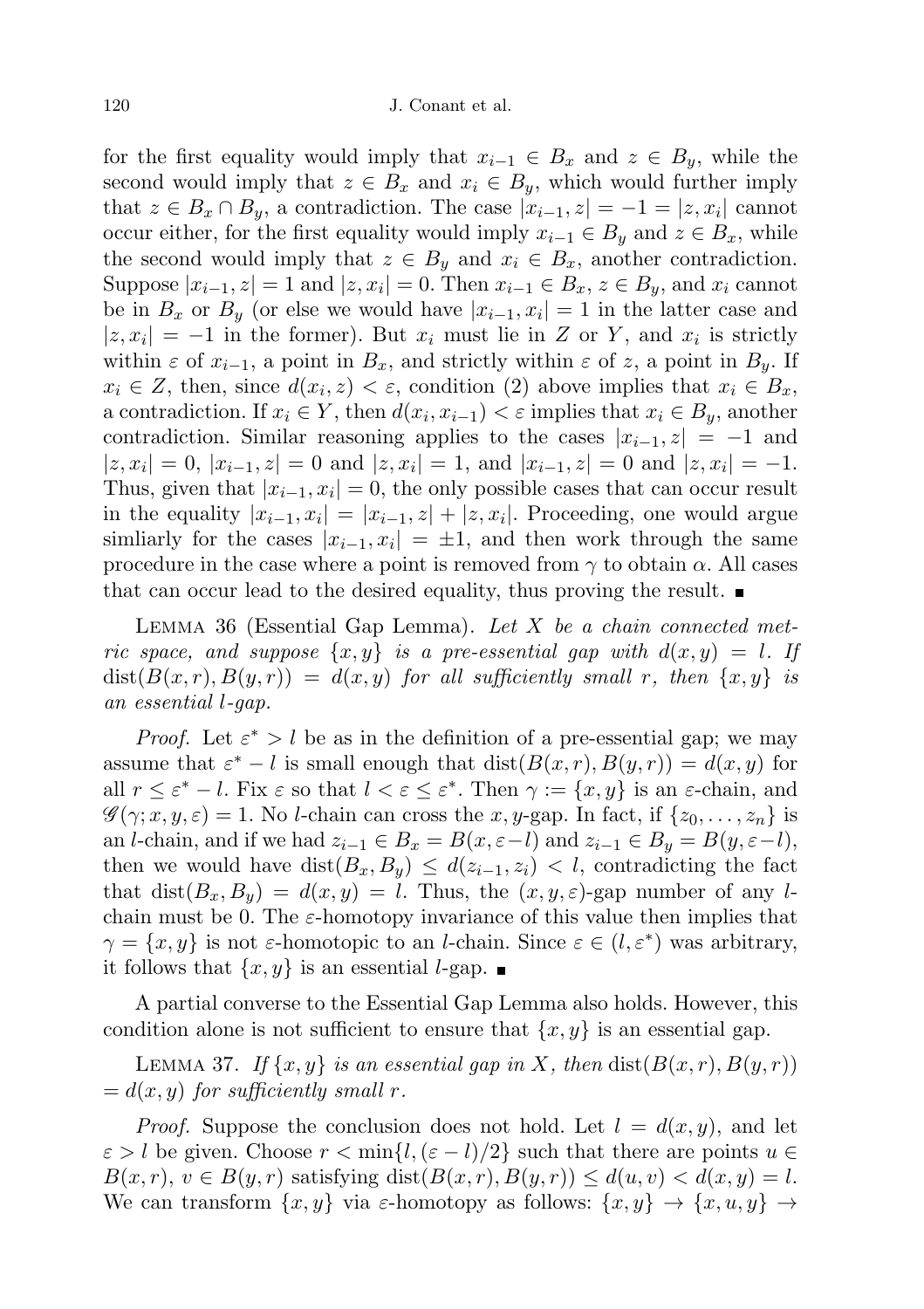${x, u, v, y}$ . The second step is valid since  $d(u, y) \leq d(u, v) + d(v, y) < l + r$  $(\varepsilon + l)/2 < \varepsilon$ . Moreover, this last chain is an *l*-chain, since  $d(u, v) < d(x, y)$  $=$  l and  $r < l$ . In other words,  $\{x, y\}$  can be  $\varepsilon$ -refined to an l-chain for all  $\varepsilon$ sufficiently close to l, contradicting the hypothesis.  $\blacksquare$ 

This is a rather technical set-up, and it may not yet be visually clear what this structure looks like. The following can be taken as a sort of canonical example illustrating this concept.

EXAMPLE 38. Let  $L, l_1, l_2,$  and h be positive real numbers such that L is significantly larger than  $l_1$  (say,  $L > 3l_1$ ),  $l_2 \le l_1$ , and  $h^2 + (l_1 + l_2)^2/4 > l_1^2$ . Let X be the metric subspace of  $\mathbb{R}^2$  shown in Figure [2,](#page-24-0) and let x, y, u, and v be the points  $\left(\frac{L-l_1}{2},h\right), \left(\frac{L+l_2}{2},h\right), \left(\frac{L-l_2}{2},0\right)$ , and  $\left(\frac{L+l_2}{2},0\right)$ , respectively. Let d be the diagonal distance from  $x$  to  $v$  (or  $y$  to  $u$ , by symmetry). The condition  $h^2 + (l_1 + l_2)^2/4 > l_1^2$  implies that  $d > l_1$ . Let  $\varepsilon^*$  be such that  $l_1 < \varepsilon^* < \min\{d, 2l_1, (L - l_1)/2\}$ . Now, fix any  $\varepsilon$  with  $l_1 < \varepsilon \leq \varepsilon^*$ . Let Z be the left half of X, and let Y be the right half. The conditions  $\varepsilon < 2l_1$  and  $\varepsilon < (L-l_2)/2$  ensure that the balls  $B_x := B(x, \varepsilon - l_1)$  and  $B_y := B(y, \varepsilon - l_1)$ do not intersect or extend to the vertical sides of X.



<span id="page-24-0"></span>Fig. 2. An essential gap

Suppose that  $z \in Z$  and is strictly within  $\varepsilon$  of a point in  $B_y$ . Clearly, z cannot lie on the vertical segment of Z. If z lies on the lower boundary of Z, then the closest it could be to any point in  $B_y$  is d, which occurs when  $z = u$ . But  $d > \varepsilon^* \geq \varepsilon$ , so z cannot, in fact, lie on this lower boundary. If z lies on the upper boundary of Z but outside of  $B_x$ , then it is at least  $\varepsilon - l_1 + l_1 = \varepsilon$  away from any point of  $B_y$ . Thus, it must be the case that z lies in  $B_x$ . Likewise, by symmetry, if  $z \in Y$  and is strictly within  $\varepsilon$  of a point in  $B_x$ , then  $z \in B_y$ . Moreover, we clearly have  $dist(B(x, r), B(y, r)) = d(x, y)$ for sufficiently small r. Therefore,  $\{x, y\}$  is an essential *l*-gap, and *l* is a refinement critical value.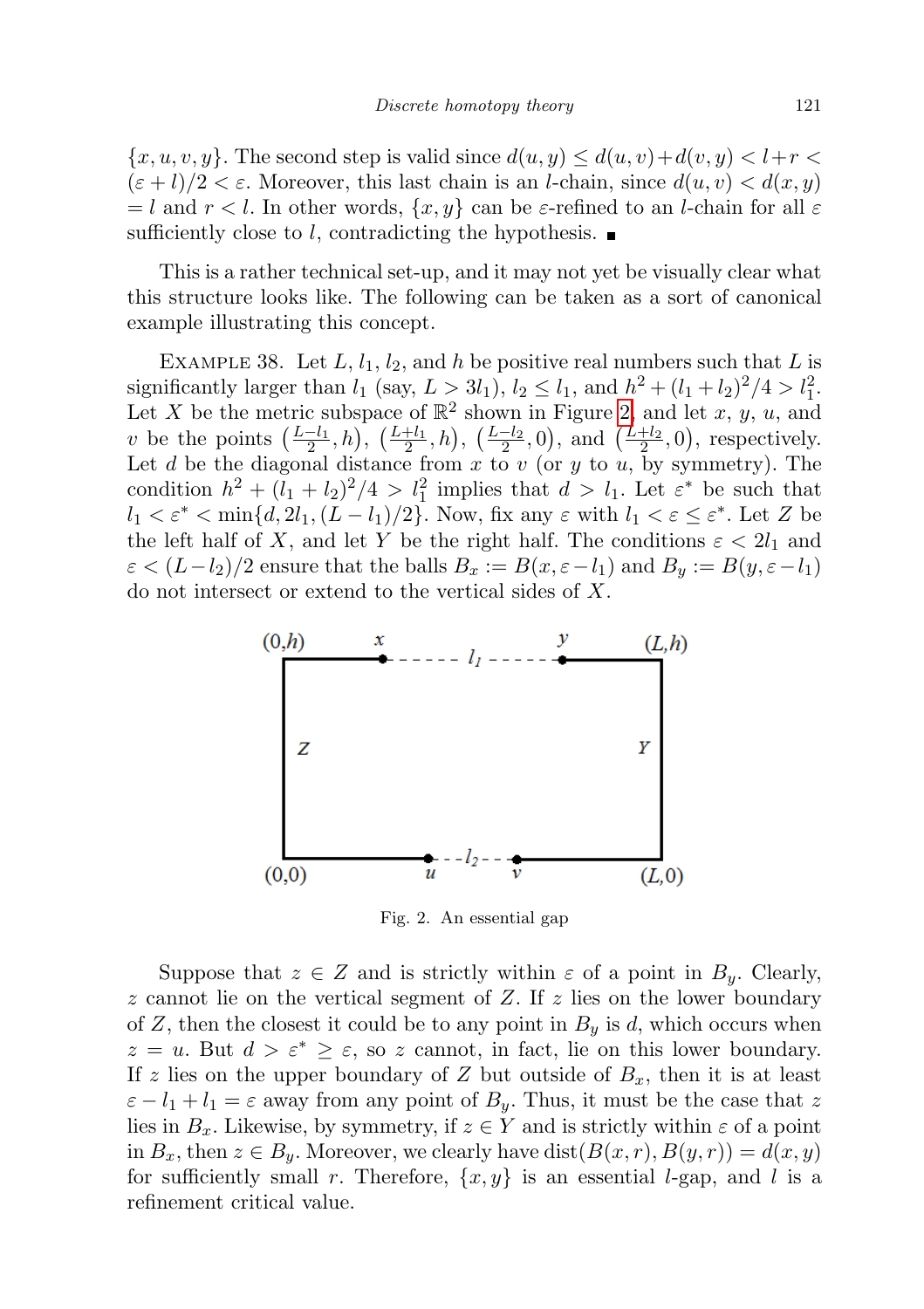To see what makes this essential gap phenomenon occur, consider the trapezoid  $\{x, u, v, y\}$ . The diagonals of this trapezoid are longer than the longest base of the trapezoid. This, essentially, is why  $\{x, y\}$  cannot be  $\varepsilon$ refined to an  $l_1$ -chain for  $\varepsilon \in (l_1, \varepsilon^*)$ . Adding v in between x and y is not allowed, because  $\varepsilon \leq \varepsilon^* < d = d(x, v)$ . Likewise, one cannot jump from x to  $u$  to  $y$  for the same reason. In other words, because the diagonal is too long, one cannot overcome the  $\{x, y\}$ -gap by going around it, at least via "hops" that are sufficiently close to  $l_1$  in length. Note that if  $d \leq l_1$  then we could, in fact, go around the  $\{x, y\}$ -gap. Indeed, for any  $\varepsilon > l_1$ , we could then transform the  $\varepsilon$ -chain,  $\{x, y\}$ , via  $\varepsilon$ -homotopy by adding v and then u. So, it is the diagonal length that makes this gap essential.

Finally, X is not connected, but we could attach a long joining curve to X to make it path connected, without affecting the critical value.

Now, we will use the Essential Gap Lemma to produce examples of compact metric spaces having critical spectra with positive limit points. Moreover, these examples will show that critical values of one type can converge to critical values of the other type. They will also illustrate some of the other properties mentioned in the previous section.

Example 39. We define the following sets:

- (1) For  $n \geq 0$ ,  $A_n = \{(x, y) \in \mathbb{R}^2 : 0 \leq x \leq 1, y = 1/2^n\} \cup \{(x, y) \in \mathbb{R}^2$ :  $2 \leq x \leq 3, y = 1/2^{n}$ .
- (2)  $A_{\infty} = \{(x, y) \in \mathbb{R}^2 : 0 \le x \le 1, y = 0\} \cup \{(x, y) \in \mathbb{R}^2 : 2 \le x \le 3,$  $y = 0$ .
- (3)  $B_1 = \{(x, y) \in \mathbb{R}^2 : x = 0, 0 \le y \le 2\}, B_2 = \{(x, y) \in \mathbb{R}^2 : x = 3,$  $0 \le y \le 2$ .

(4) 
$$
C = \{(x, y) \in \mathbb{R}^2 : 0 \le x \le 3, y = 2\}.
$$

Define a metric subspace of  $\mathbb{R}^2$  by  $X = (\bigcup_{n=0}^{\infty} A_n) \cup A_{\infty} \cup B_1 \cup B_2 \cup C$ . For  $n \ge 0$ , let  $x_n = (1, 1/2^n)$  and  $y_n = (2, 1/2^n)$ , and let  $x_\infty = (1, 0)$ ,  $y_\infty = (2, 0)$ ,  $z_0 = (3/2, 2)$ . Let  $d_0 = d(x_0, z_0)$  and, for  $n \ge 1$ , let  $d_n = d(x_{n-1}, y_n)$ . Note that  $d_0 = d_1$ . For  $m > n \ge 0$ , let  $d_m^n = d(x_n, y_m)$ , and note that  $d_n^{n-1} = d_n$ for  $n \geq 1$ . See Figure [3](#page-26-0) below. We call X a "Rapunzel's Comb."

The following results can be easily verified: (a)  $1 < d_n < d_{n-1}$  for all  $n \geq 1$ , and  $d_n \searrow 1$  as  $n \to \infty$ ; (b)  $d_m^n > 1$  for all  $m > n \geq 0$ , and for fixed n,  $d_m^n$  is minimized when  $m = n + 1$ . Now, fix  $n \ge 1$ . It is evident that  $dist(B(x_n, r), B(y_n, r)) = d(x_n, y_n)$  for sufficiently small r. Fix any  $\varepsilon$  such that  $d(x_n, y_n) = 1 < \varepsilon \le d_{n+1}$ . Let Z be the left half of X, including  $z_0$  (so Z is closed), and let Y be the rest of the space. Let  $B_{x_n} = B(x_n, \varepsilon - 1) \subset Z$ and  $B_{y_n} = B(y_n, \varepsilon - 1) \subset Y$ . Suppose  $z \in Z$  is strictly within  $\varepsilon$  of a point in  $B_{y_n}$ . Clearly  $z \notin B_1$ , and  $z \notin C$ . In fact, the closest any point of  $C \cap Z$ can be to  $B_{y_n}$  is the distance from  $z_0$  to  $y_n$ , which is greater than  $d_0$ . But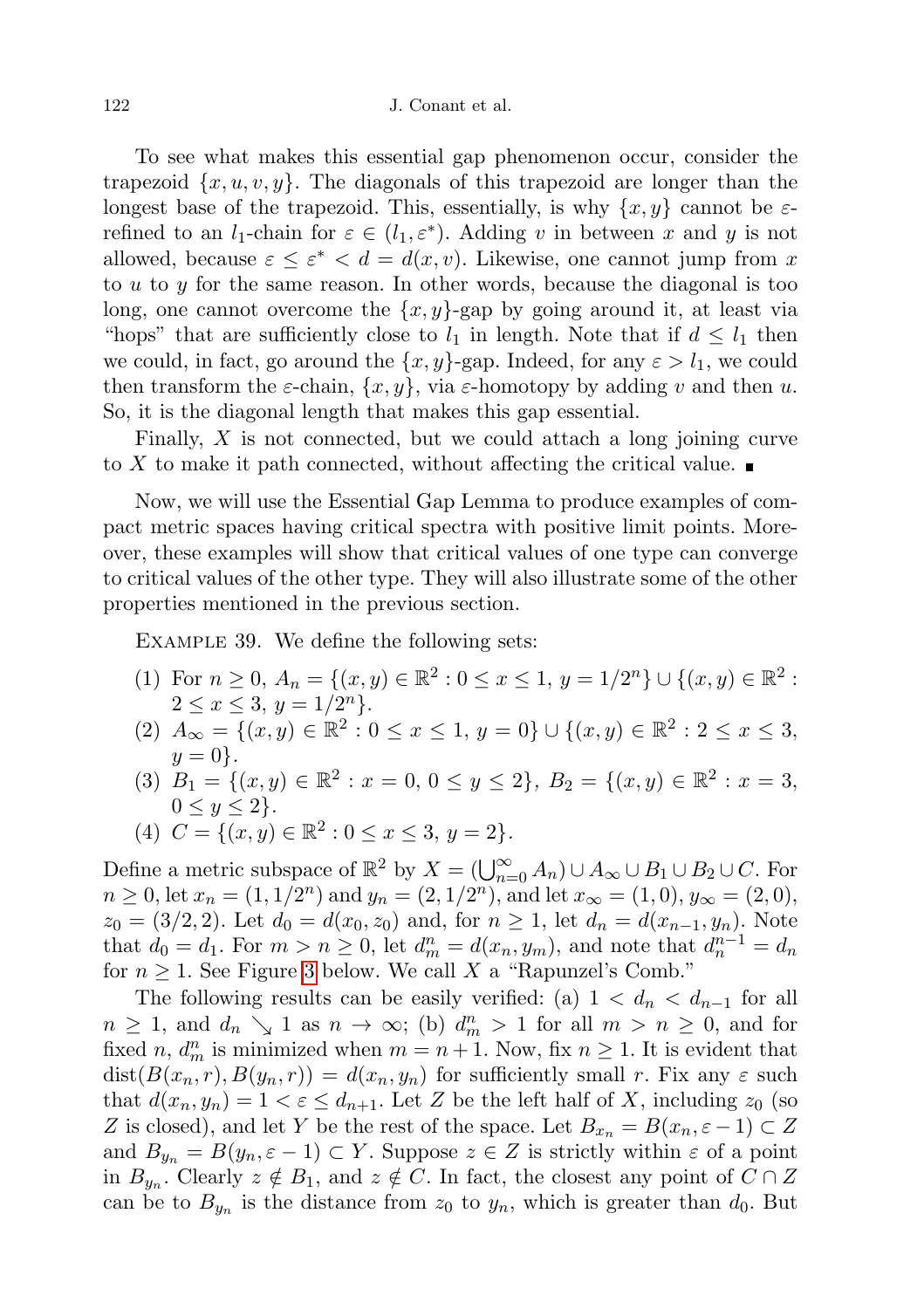

<span id="page-26-0"></span>Fig. 3. Rapunzel's Comb

 $d_0 = d_1 > d_{n+1} \geq \varepsilon$ , so  $z \notin C$ . Thus, z is in the left half of one of the sets,  $A_k$ . However, z cannot be in  $A_k$  for  $0 \leq k \leq n$ , since in that case the distance between z and  $B_{y_n}$  would be at least  $d_n^k$ , which in turn is at least as great as  $d_n^{n-1} = d_n$ . Since  $d_n > d_{n+1} \ge \varepsilon$ , this shows that this case cannot occur. Hence, z must lie in  $A_m$  for some  $m \geq n$ . If z were in  $A_m$  for  $m > n$ , the distance between z and  $B_{y_n}$  would be at least  $d_m^n$ . For fixed n,  $d_m^n$  is minimized when  $m = n + 1$ , so the distance between z and any point of  $B_{y_n}$  is at least  $d_{n+1}^n = d_{n+1} \geq \varepsilon$ . This contradicts that z is strictly within  $\varepsilon$ of a point of  $B_{y_n}$ . Therefore,  $z \in A_n$ , and since it is within  $\varepsilon$  of a point of  $B_{y_n}$ , it must lie in  $B_{x_n}$ . By symmetry, if  $z \in Y$  and is strictly within  $\varepsilon$  of a point of  $B_{x_n}$ , then  $z \in B_{y_n}$ . Hence,  $\{x_n, y_n\}$  is an essential 1-gap, and 1 is a refinement critical value.

Fix  $n \geq 1$ , and let  $\gamma_n = \{x_n, x_{n+1}, y_{n+1}, y_n, x_n\}$ . For  $1 < \varepsilon \leq d_{n+1}, \gamma_n$  is an  $\varepsilon$ -loop with  $(x_n, y_n, \varepsilon)$ -gap number −1. An  $\varepsilon$ -null loop has  $(x_n, y_n, \varepsilon)$ -gap number 0, implying that  $\gamma_n$  is  $\varepsilon$ -nontrivial. This holds for all  $1 < \varepsilon \leq d_{n+1}$ . However, for  $\varepsilon > d_{n+1}$ ,  $\gamma_n$  is easily seen to be trivial. Thus,  $d_{n+1} \in H(X)$ , and  $d_n \searrow 1$ , showing that  $Cr(X)$  is not discrete. Note that X is compact, path connected, and even simply connected.

This example illustrates some other interesting properties. There are infinitely many essential 1-gaps, but there are no non-trivial 1-loops in  $X$ . Thus,  $\pi_1(X)$  is trivial, and the map  $\varphi_{\varepsilon,1}: X_1 \to X_{\varepsilon}$  is injective for all  $\varepsilon$ sufficiently close to 1. So, there is a sequence,  $d_n$ , of critical values of one type converging to a critical value, 1, of an entirely different type.  $\blacksquare$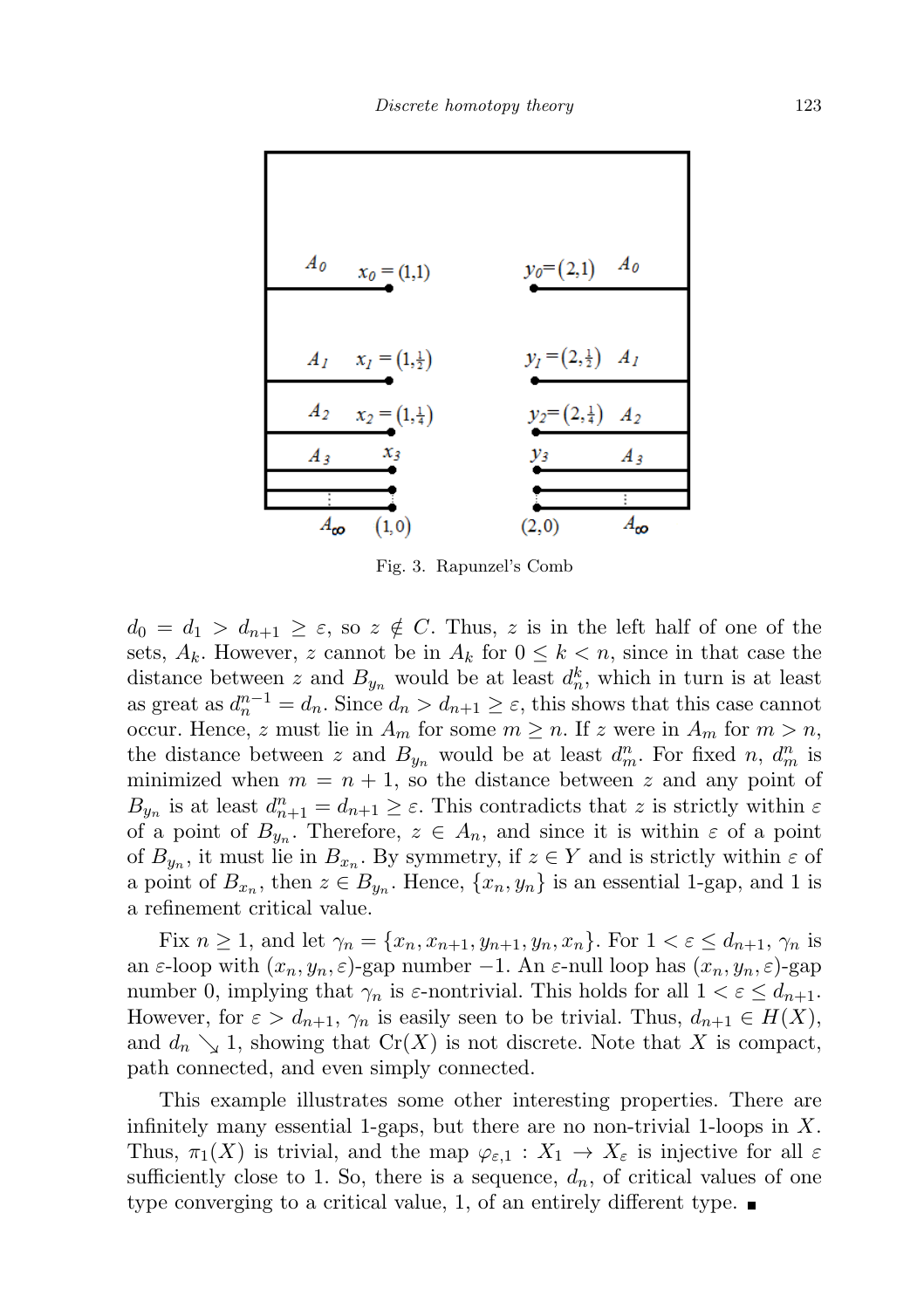There are many different variations on Rapunzel's Comb that one can use to illustrate critical value limiting behavior. All of them use the Essential Gap Lemma in some form, and the details follow much as before.

EXAMPLE 40 (Rapunzel's Comb, variation 1). For  $n \geq 1$ , let  $h_n = 2^{-n/2}$ EXAMPLE [4](#page-27-0)0 (Rapunzer's Comp., variation 1). For  $n \geq 1$ , let  $n_n = 2$  ....<br>and  $H = \sum_{n=1}^{\infty} h_n = 1 + \sqrt{2}$ . Let X be the subspace of  $\mathbb{R}^2$  shown in Figure 4 below (purposefully not drawn exactly to scale to show detail). Here, the gaps increase in length to a limiting gap of length 1.

We also define the following:  $z_0 = (3/2, H + 2), d_0 = d(x_{\infty}, z_0)$  $d(y_{\infty}, z_0)$ ,  $d_n = d(x_n, y_{n+1})$  for all  $n \ge 1$ ,  $x_{\infty} = (1, H)$ ,  $y_{\infty} = (2, H)$ , and

$$
x_n = \left(1 + \frac{1}{2^{n+1}}, \sum_{i=1}^{n-1} h_i\right), \quad y_n = \left(2 - \frac{1}{2^{n+1}}, \sum_{i=1}^{n-1} h_i\right), \quad \forall n \ge 1.
$$

Reasoning as in the previous example, one can show that each  $\{x_n, y_n\}$ , for  $n \geq 1$ , is an essential  $(1 - 1/2^n)$ -gap. These values converge up to 1, but 1 is not a refinement critical value or even an upper non-surjective critical value. In fact, for every  $\varepsilon > 1$ , every  $\varepsilon$ -chain can be  $\varepsilon$ -refined to a 1-chain, even the chain  $\{x_{\infty}, y_{\infty}\}.$  Given any  $\varepsilon > 1$ , the distances  $d(x_{\infty}, y_n)$  and



<span id="page-27-0"></span>Fig. 4. Rapunzel's Comb, variation 1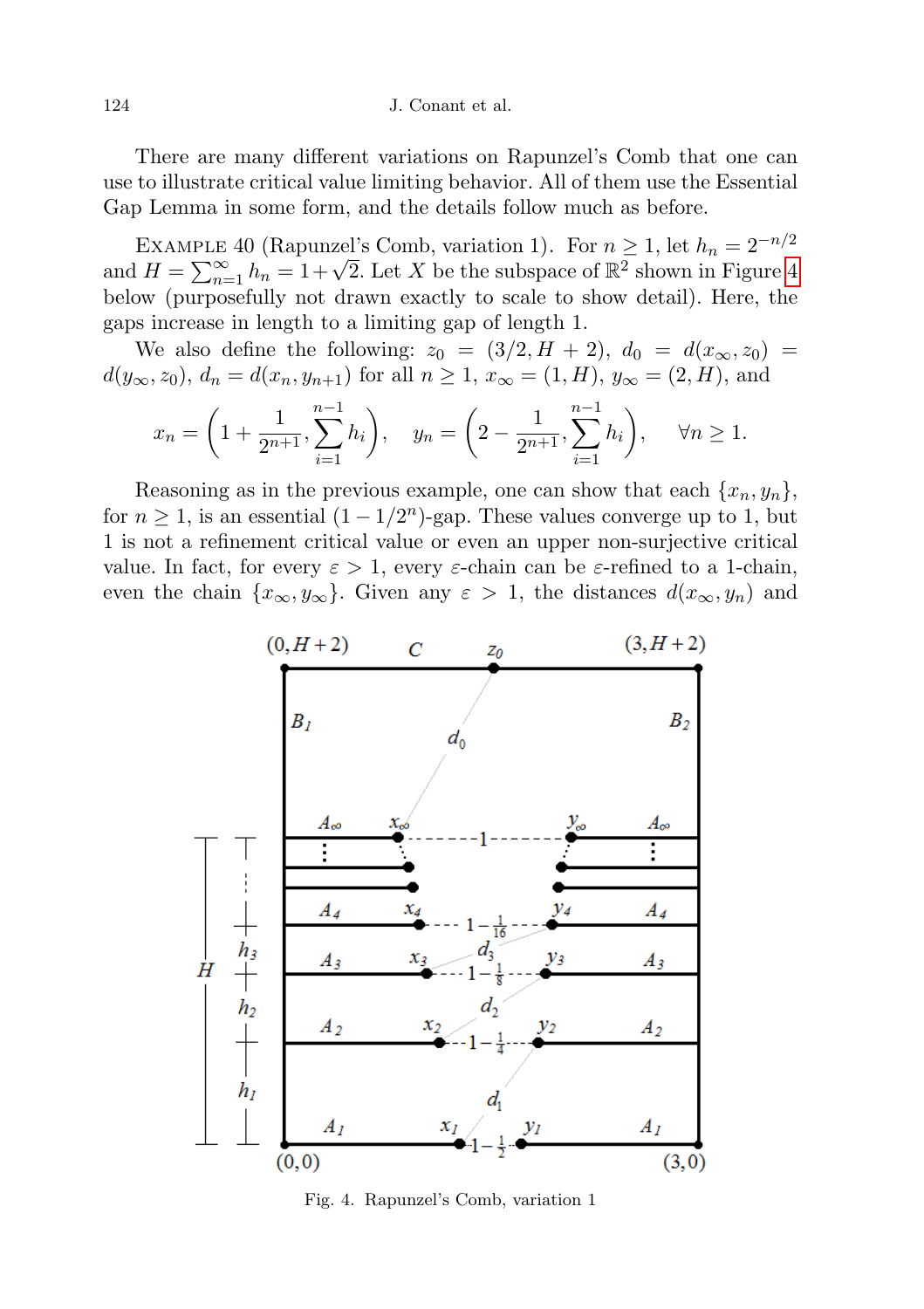$d(y_\infty, x_n)$  are eventually less than  $\varepsilon$ , thus making this refinement possible. So, what type of critical value is 1?

Fix  $n \geq 2$ , and let  $\gamma_n$  be the loop  $\{x_n, x_{n-1}, y_{n-1}, y_n, x_n\}$ . For all  $\varepsilon$ greater than  $1 - 1/2^n$ ,  $\gamma_n$  is an  $\varepsilon$ -loop. Since  $\{x_n, y_n\}$  is an essential gap, we also know that, for each  $\varepsilon$  greater than but sufficiently close to  $1 - 1/2^n$ , the  $(x_n, y_n, \varepsilon)$ -gap number is an  $\varepsilon$ -homotopy invariant. Fixing any such  $\varepsilon$ , we see that the  $\varepsilon$ -chain  $\alpha_n := \{x_n, y_n\}$  has non-zero  $(x_n, y_n, \varepsilon)$ -gap number, while the  $\varepsilon$ -chain  $\beta_n := \{x_n, x_{n-1}, y_{n-1}, y_n\}$  does not cross the  $x_n, y_n$ -gap at all. Hence,  $\gamma_n = \beta_n \alpha_n^{-1}$  cannot be  $\varepsilon$ -null for such an  $\varepsilon$ . So,  $\gamma_n$  is  $\varepsilon$ -non-trivial for all  $\varepsilon$  greater than but sufficiently close to  $1 - 1/2^n$ . On the other hand,  $\gamma_n$  is 1-null. In fact, since the diagonals between  $x_n$  and  $y_{n-1}$  are less than 1 in length (this is easily verified), we can successively remove  $y_{n-1}$ ,  $x_{n-1}$ , and  $y_n$  from  $\gamma_n$ , giving us the trivial chain. Therefore, 1 is a lower non-injective critical value that is an upper limit of sequences of refinement critical values and homotopy critical values. Note that, as before,  $X$  is compact, path connected, and simply connected.

Example 41 (Rapunzel's Comb, variation 2). The construction of this example is very similar to the previous case. In fact, the lengths of the gaps will be the same. The key difference will be changing the heights between the gaps in the comb. We increase them just enough so that the diagonal lengths between  $x_n$  and  $y_{n+1}$  are greater than 1 for each n, but still small enough so that the sum of the heights is finite.

So, for  $n \geq 1$ , let  $h_n = \sqrt{3}/(\sqrt{2})^n$ , and let  $H = \sum_{n=1}^{\infty} h_n =$  $\sqrt{3} + \sqrt{6}$ . We define X exactly as in the previous example except for the different values  $h_n$ , and we similarly define the points  $x_n$ ,  $y_n$ ,  $x_\infty$ ,  $y_\infty$ , and  $z_0$ . Also as before, we let  $d_n = d(x_n, y_{n+1})$ , so that  $d_n$  is the length of the diagonal between  $x_n$  and  $y_{n+1}$ . Since the construction is the same, Figure [4](#page-27-0) holds equally well for this example. We just need to keep in mind that the heights,  $h_n$ , and therefore the diagonals,  $d_n$ , are larger in this case. One can verify by direct computation the following:

$$
d_n^2 = 1 + \frac{3}{2^{n+1}} + \frac{9}{2^{2n+4}}, \quad d_{n+1} < d_n \quad \text{for all } n, \quad d_n \searrow 1,
$$
  

$$
d(x_n, y_m) > 1 \quad \text{for all } 1 \le n < m.
$$

In addition, for fixed n and  $m > n$ , the diagonal lengths,  $d(x_n, y_m)$ , increase as m increases.

Now, fix  $n \geq 2$ , and, recalling that  $d(x_n, y_n) = 1 - 1/2^n$ , let  $\varepsilon$  be such that

$$
1-1/2^{n} < \varepsilon \leq \min\{d(x_1,y_n),\ldots,d(x_{n-1},y_n),d(x_{n+1},y_n),1+h_n-1/2^{n}\}.
$$

The condition that  $\varepsilon$  be less than or equal to  $1 + h_n - 1/2^n$  is to ensure that the ball of radius  $\varepsilon - (1 - 1/2^n)$  centered at  $x_n$  (or  $y_n$ ) does not intersect any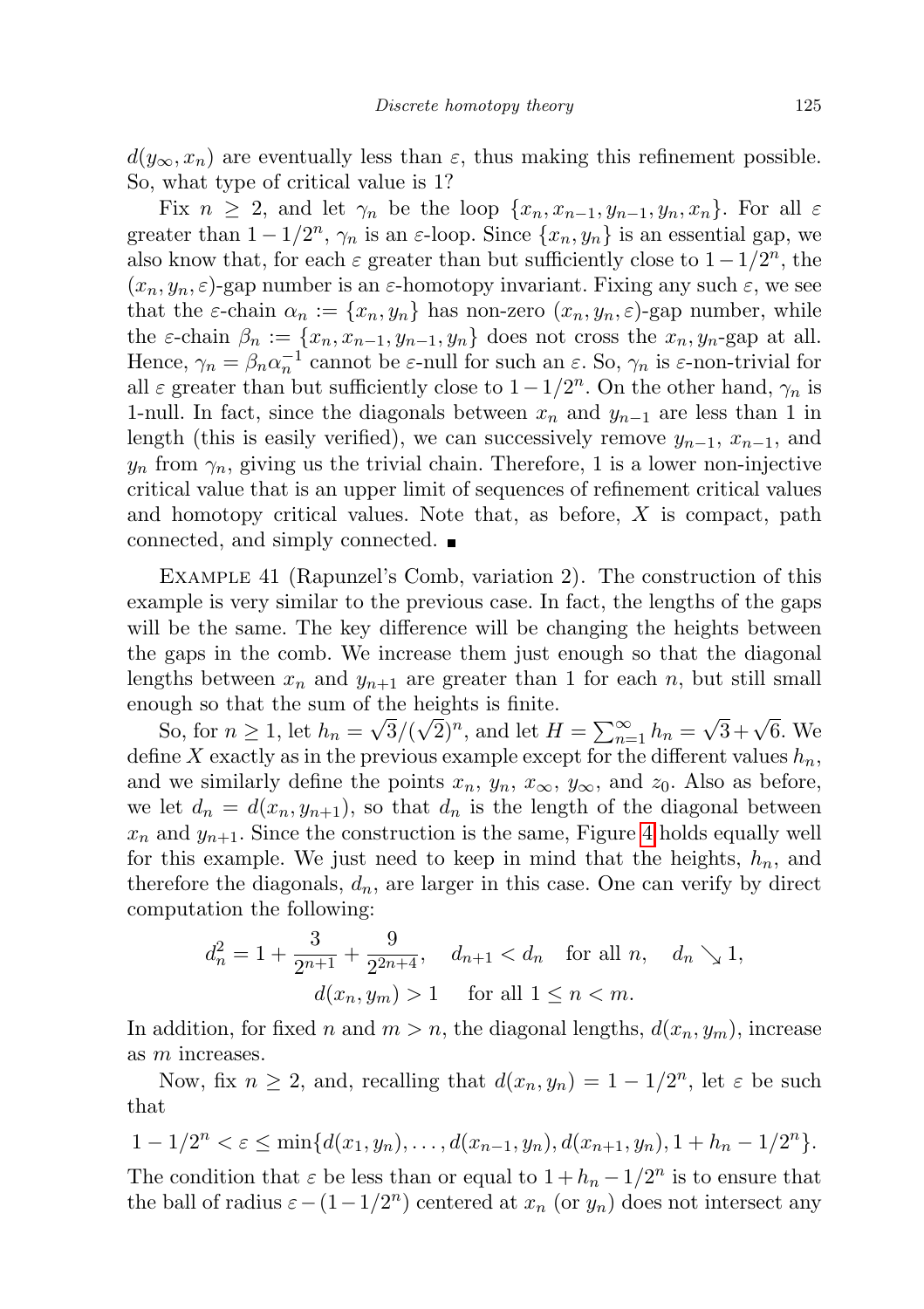nearby teeth of the comb or either of the vertical sides of  $X$ . That is, these balls are just segments of the teeth of the comb formed by  $A_n$ . As before, we let Z be the left half of X, and we let Y be the right half. Suppose  $z \in Z$  and lies within  $\varepsilon$  of a point of  $B_{y_n} := B(y_n, \varepsilon - (1 - 1/2^n))$ . Clearly, z cannot lie in C or  $B_1$ . If z were in  $A_m$  for some  $m \leq n-1$ , the distance between z and any point of  $B_{y_n}$  would be at least  $d(x_m, y_n)$ . But  $\varepsilon \leq d(x_m, y_n)$  for such m, so this cannot occur. If z were in  $A_{n+1}$ , then the closest z could be to any point of  $B_{y_n}$  is  $d_n = d(x_{n+1}, y_n)$ , but again, we have  $\varepsilon \leq d(x_{n+1}, y_n)$ . So, this cannot occur either. Neither can z be in  $A_m$  for  $m > n+1$ , since the diagonal lengths,  $d(x_m, y_n)$ , are greater than  $d_n$  for  $m > n+1$ . Hence, z must lie in  $A_n$ , and in fact it must lie in  $B(x_n, \varepsilon - (1 - 1/2^n))$ . By symmetry, the same result holds if  $z \in Y$  and lies within  $\varepsilon$  of a point in  $B(x_n, \varepsilon - (1 - 1/2^n))$ . We also have dist $(B(x_n, r), B(y_n, r)) = d(x_n, y_n)$  for sufficiently small r, so  $\{x_n, y_n\}$ is an essential  $(1-1/2^n)$ -gap. It follows that  $1-1/2^n = d(x_n, y_n)$  is an upper non-surjective critical value; for all  $\varepsilon$  greater than but sufficiently close to  $1-1/2^n$ ,  $\{x_n, y_n\}$  is an  $\varepsilon$ -chain that cannot be  $\varepsilon$ -refined to a  $(1-1/2^n)$ -chain.

Finally, since  $1 - 1/2^n \nearrow 1$ , we know that 1 is a critical value. Note that

$$
1 < \min\{d(x_1, y_n), \ldots, d(x_{n-1}, y_n), d(x_{n+1}, y_n), 1 + h_n - 1/2^n\},\
$$

because all diagonals have length greater than 1 and

$$
h_n > \frac{1}{(\sqrt{2})^n} > \frac{1}{2^n}
$$
, so  $1 + h_n - \frac{1}{2^n} > 1$ .

Thus, for  $\varepsilon = 1$ , the  $(x_n, y_n, \varepsilon)$ -gap number of an  $\varepsilon$ -chain is an  $\varepsilon$ -homotopy invariant. Now,  $\{x_n, y_n\}$  is a 1-chain, and its  $(x_n, y_n, 1)$ -gap number is 1. However, no  $(1-1/2^n)$ -chain can cross the  $x_n, y_n$ -gap. Thus,  $\{x_n, y_n\}$  cannot be 1-homotopic to a  $(1 - 1/2^n)$ -chain. In other words, the map  $\varphi_{1,1-1/2^n}$ :  $X_{1-1/2^n} \to X_1$  is not surjective, and this holds for all  $n \geq 1$ . Hence, 1 is a lower non-surjective critical value. As we have shown, such a critical value can only occur as the upper limit of upper non-surjective critical values.

<span id="page-29-0"></span>Example 42 (Rapunzel's Comb, variation 3). Working as in the previous examples, let X be the variation of Rapunzel's Comb shown in Figure [5.](#page-30-7) Here, we have a sequence of gaps of length  $1 + 1/2<sup>n</sup>$  converging down to a gap of length 1. Moreover, we have attached an extra single set of teeth below the limiting gap, which adds a gap of length  $l < 1$ .

We choose the heights,  $h_n$ , to be  $h_n = 1/(\sqrt{2})^n$ , and we choose h so that  $d(x_{\infty}, b) = d(y_{\infty}, a) = 1$  and  $d(x_{\infty}, a), d(y_{\infty}, b) < 1$ . A straightforward computation shows that this can be done. It can then be seen as in the previous examples that  $\{x_n, y_n\}$  is an essential  $(1 + 1/2^n)$ -gap for each n. Thus, for each *n* and all  $\varepsilon$  greater than but sufficiently close to  $1 + 1/2^n$ ,  $\{x_n, y_n\}$  cannot be  $\varepsilon$ -refined to a  $(1 + 1/2^n)$ -chain, and thus to a 1-chain either. Hence, 1 is an upper non-surjective critical value. However, there is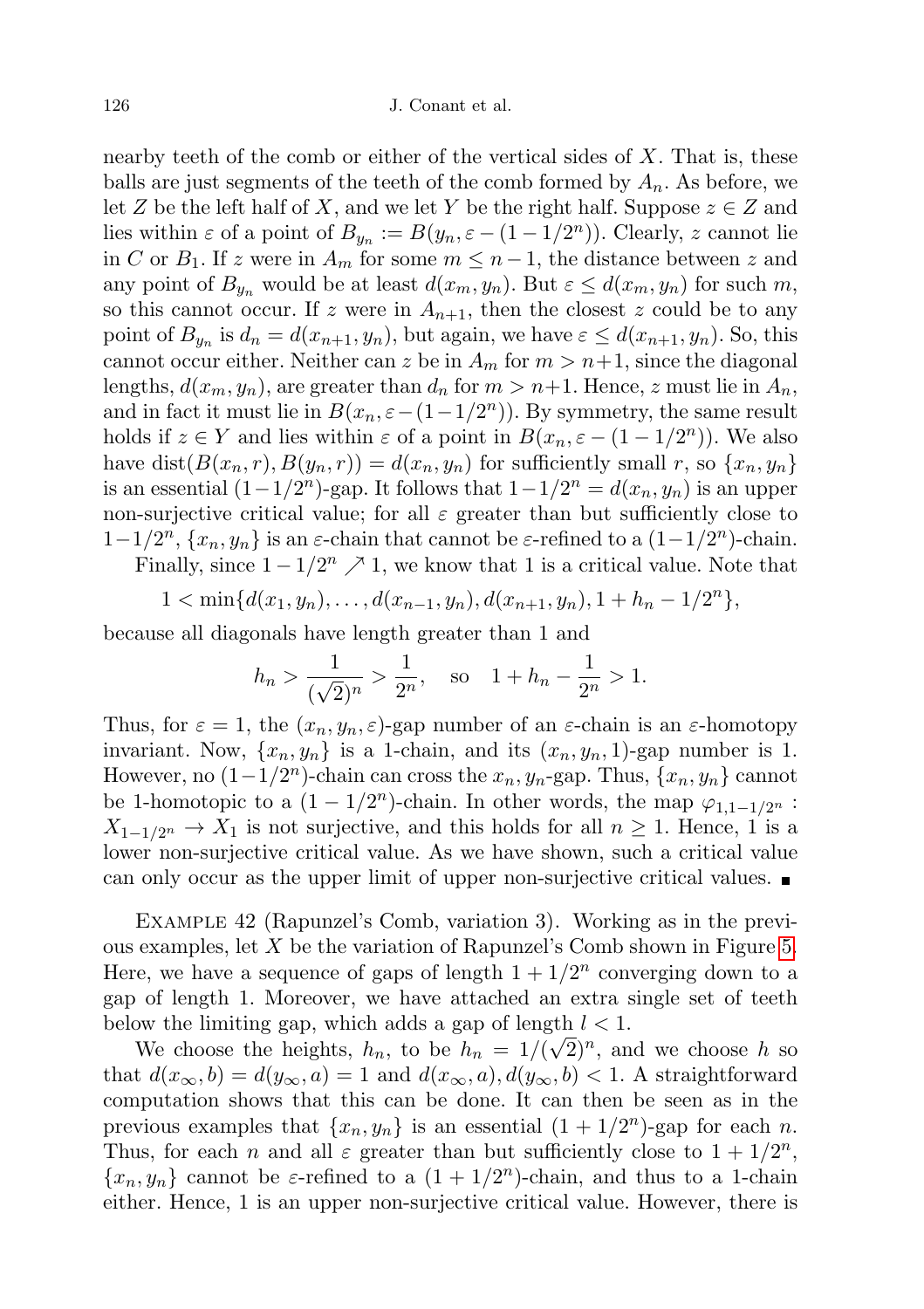

<span id="page-30-7"></span>Fig. 5. Rapunzel's Comb, variation 3

no essential 1-gap in X. Because we have added the gap  $\{a, b\}$  below the gap  ${x<sub>\infty</sub>, y<sub>\infty</sub>}$ , and chosen h so that  $d(x<sub>\infty</sub>, b) = d(y<sub>\infty</sub>, a) = 1$ , the chain  ${x<sub>\infty</sub>, y<sub>\infty</sub>}$ can be  $\varepsilon$ -refined to a 1-chain for all  $\varepsilon$  greater than 1. The homotopy itself is simply

$$
\{x_{\infty}, y_{\infty}\} \to \{x_{\infty}, a, y_{\infty}\} \to \{x_{\infty}, a, b, y_{\infty}\}.
$$

Since  $l < 1$ , this is a 1-chain. This example shows that—even in a compact space—an upper non-surjective critical value need not correspond to an essential gap. As we have already shown, the two only correspond for certain when the critical value in question is isolated.  $\blacksquare$ 

Acknowledgements. This research was partly supported by the Tennessee Science Alliance and NSF Grant DMS-0552774.

## References

- <span id="page-30-4"></span>[1] M. Anderson, Short geodesics and gravitational instantons, J. Differential Geom. 31 (1990), 265–275.
- <span id="page-30-0"></span>[\[2\]](http://dx.doi.org/10.1016/S0166-8641(00)00031-6) V. Berestovski and C. Plaut, Covering group theory for topological groups, Topology Appl. 114 (2001), 141–186.
- <span id="page-30-2"></span>[\[3\]](http://dx.doi.org/10.1016/j.topol.2006.12.012) V. Berestovski and C. Plaut, Uniform universal covers of uniform spaces, Topology Appl. 154 (2007), 1748–1777.
- <span id="page-30-1"></span>[\[4\]](http://dx.doi.org/10.1090/S0002-9947-99-02086-3) V. Berestovskii, C. Plaut and C. Stallman, Geometric groups. I, Trans. Amer. Math. Soc. 351 (1999), 1403–1422.
- <span id="page-30-5"></span>[5] D. Burago, Y. Burago and S. Ivanov, A Course in Metric Geometry, Grad. Stud. Math. 33, Amer. Math. Soc., 2001.
- <span id="page-30-3"></span>[6] M. Gromov, Metric Structures for Riemannian and Non-Riemannian Spaces, Progr. Math. 152, Birkhäuser Boston, 1999.
- <span id="page-30-6"></span>[7] J. Kigami, Analysis on Fractals, Cambridge Univ. Press, 2008.